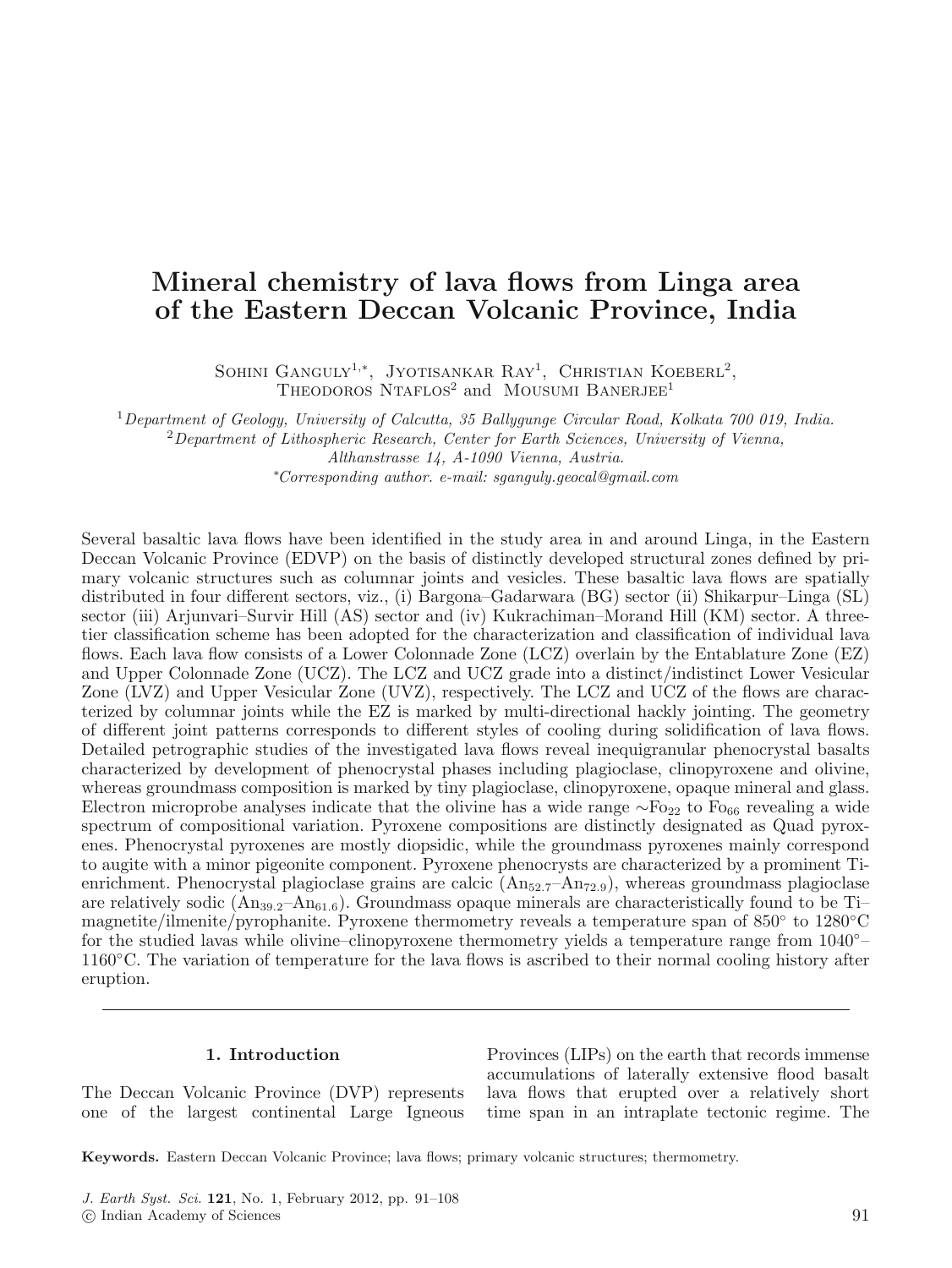significance of Deccan Trap Flood Basalt Province in the global scenario is attributed to its enormous volume and eruption duration that overlapped with the Cretaceous–Tertiary boundary (∼65–66 Ma) (Courtillot et al 1988; Duncan and Pyle 1988; Venkatesan et al 1993; Baksi 1994; Mahoney and Coffin 1997; Allegre et al 1999; Courtillot and Renne 2003; Sheth 2007; Ernst and Bell 2010; Melluso et al 2010; Sen and Chandrasekharam 2011). Pande (2002) surmised that an intense pulse of volcanism occurred at 66.9  $\pm$ 0.21 Ma, preceeding the  $K-T$  boundary (65.2  $\pm$ Ma) event by 1.7 Ma. This pulse of volcanism induced pervasive lateral flows of Deccan lavas, both cumulatively and as individual flows with an approximate volume of  $2 \times 10^6$  km<sup>3</sup> (Self *et al* 1997). Deccan volcanism has covered an exposed area of about  $\sim 1.5 \times 10^6$  km<sup>2</sup> (Sen 2001) in the northwestern, western, central and southern parts of the Indian peninsula with rapid, widespread extrusion of lavas. Thus, voluminous, fissure-fed,

outpourings of basaltic lavas and associated plumbing system of dykes, sills and layered intrusions represent spectacular manifestations of the earth's internal activity (Coffin and Eldholm 1994; Eldholm and Coffin 2000; Sheth et al 2009). It has been suggested that the primitive Deccan magmas of picritic compositions were generated from a large plume. However, recent studies reveal that the tholeiitic basalts, constituting the dominant magma type of Deccan Traps, are a product of melts derived from a combination of mantle plume, the subcontinental lithospheric mantle and eclogitic blocks embedded within the continental lithosphere (Sheth et al 2009; Sen and Chandrasekharam 2011).

The extensive lava flows from different parts of DVP emphasize the need to constrain the eruptive styles, flow morphology and emplacement and stratigraphic correlation on the basis of suitable parameters. Physical volcanological aspects manifested in terms of primary volcanic



Figure 1. Map showing distribution of Deccan Traps (stippled) in India. It may be noted that (**a**) the areas including Jawhar, Nasik, Igatpuri, Kalsubai, etc., are referred to in the literature as Western Deccan and (**b**) the areas occupying eastern portion of Deccan outcrop adjacent to eastern side of Narmada river are generally referred to in the literature as Eastern Deccan. The proposed study area around Linga (marked by square) thus falls in Eastern Deccan segment. Inset map shows location of the study area in the map of India.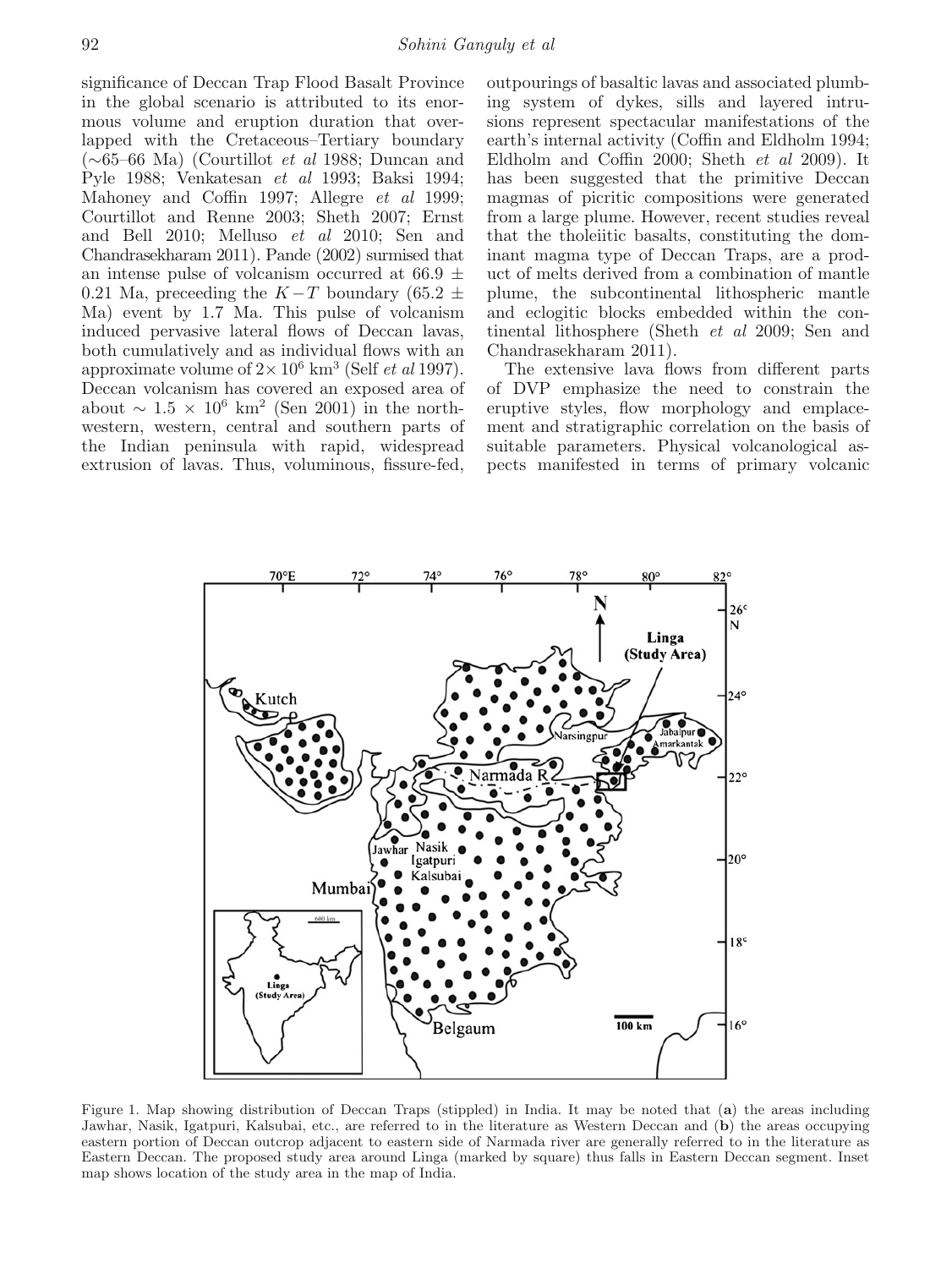structures that developed during the early stages of cooling and solidification of Deccan lavas provide significant criteria for the identification and characterization of lava flows (Anderson et al 1999). However, these features were not considered for systematic description and classification of Deccan lavas until De (1972, 1974) recognized the importance of volcanic structures and proposed a three-tier classification scheme consisting of five structural zones for the Deccan Traps. These structural zones are:

Upper Colonnade Zone (UCZ) grading into Upper Vesicular Zone (UVZ) Entablature Zone (EZ) Lower Colonnade Zone (LCZ) grading into Lower Vesicular Zone (LVZ)

In the western DVP, long-distance correlations of lavas and lava piles have been done using volcanological features, geochemistry and geochronology and the observations have been successfully used to understand the stratigraphic and structural



Figure 2. (**a**) Exposure of BG II in a well-section showing Upper Colonnade Zone (UCZ) grading into Upper Vesicular Zone (UVZ). (**b**) Field photograph showing occurrence of intertrap between SL II and SL III. (**c**) Upper Colonnade Zone (UCZ) with prominent development of columns. A thick Red Bole horizon is exposed at the top. (**d**) Lower Colonnade Zone (LCZ). The encircled portion shows that the columnar joint surface is segmented into step-like features known as chisel marks. (**e**) Entablature Zone (EZ) showing multidirectional hackly jointing. (**f**) Exposure of Lower Vesicular Zone (LVZ) showing vesicle filling by secondary minerals.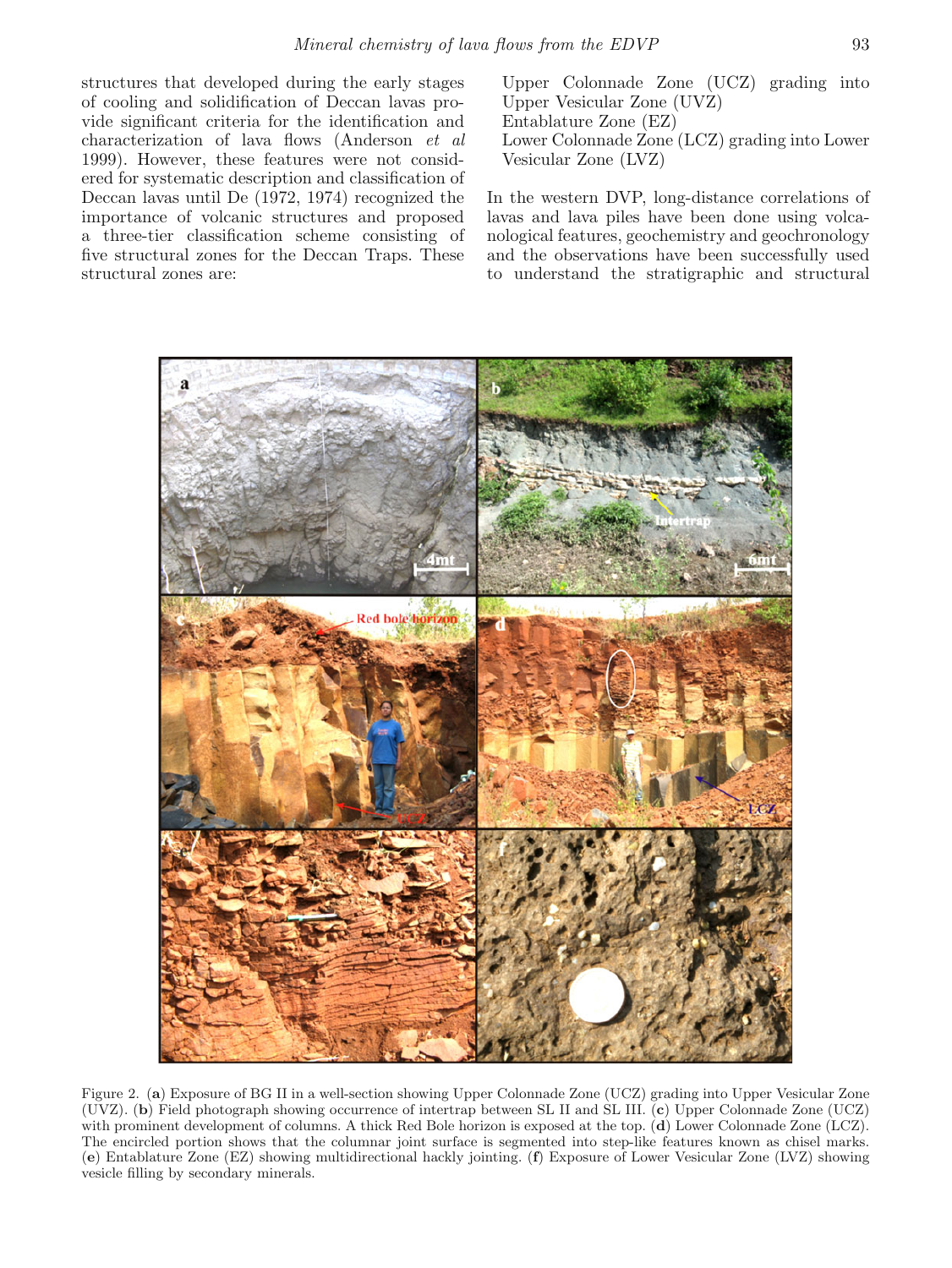make-up of these parts of Deccan (Mahoney et al 1982, 2000; Cox and Hawkesworth 1984; Devey and Lightfoot 1986; Subbarao and Hooper 1988; Keszthelyi and Self 1998). In this regard, it is worth mentioning that Cox and Hawkesworth (1985) and Beane et al (1986) made a significant contribution by presenting a 'geochemical stratigraphy' of the Deccan lavas from the Western Ghats. Morphological aspects of lava flows and quantitative studies on flow-emplacement have been documented from different parts of the western DVP and compared with those from other Continental Flood Basalt (CFB) provinces (Keszthelyi and Self 1998; Keszthelyi et al 1999; Duraiswami et al 2008). Emplacement and inflation of pahoehoe lava flows have been recorded from Deccan Traps and compared with that from Kilauea Volcano, Hawaii (Hon et al 1994; Sheth 2006). Compound pahoehoe flows including inflated sheets, hummocky flows and tumuli, from older stratigraphic formations and simple flows forming extensive sheets capped by vesicular, weathered crust or flow-top breccias in younger formations have been described from Pune and Sangamner areas of western DVP (Self et al 1998; Bondre et al 2000, 2004, 2006). Recent studies on lava flows in the Koyna–Satara region of western DVP (Sheth et al 2011) suggest sinking of flow-top breccias (into the molten interiors of the flows) which distorts isotherm-patterns ultimately causing radial columnar joint structures or rosettes. Studies on morphology and structure of flow-lobe tumuli and associated features have been carried out in the Deccan lavas from Pune and Dhule areas of western DVP (Duraiswami et al 2001, 2002). In comparison to these, eastern DVP (EDVP) has been less attended (Fermor and Fox 1916; Crookshank 1936; Alexander and Paul 1977). However, comprehensive work on chemical stratigraphy and flow correlation of Deccan lavas in a few sections in the north and south of Narmada have been worked out later by Yedekar et al (1996); Deshmukh et al (1996); De (1996). A comparison and correlation of flow sequences from northern parts of Deccan with that from Western Ghats have also been discussed (Nair et al 1996; Mahoney et al 2000). Pattanayak and Shrivastava (1996a, 1996b, 1999) established presence of 37 lava flows and eight chemical types from Mandla lobe on the basis of physical criteria, petrographic characters and major oxide compositions. Peng *et al* (1998), on the basis of Nd–Sr–Pb isotopes suggested presence of Mahabaleshwerlike lava flows in this area. Recently, occurrence of small-scale inflated pahoehoe lava flows has been reported from the Mandla lobe of the eastern DVP (Kashyap et al 2010). The three-tier classification scheme for Deccan lavas (De 1972, 1974) has also been used for erecting lava-stratigraphy from Narsingpur–Harrai–Amarwara–Lakhnadon areas of EDVP (Sengupta and Ray 2007, 2011).

The present study area around Linga (21◦58 N: 78◦56 E) in the Chhindwara district, Madhya Pradesh lies in the western margin of the Mandla lobe of the EDVP (figure 1). This area represents an important section of EDVP and reveals extensive lava flows with prominent development of primary volcanic structures which serve as an effective tool for the identification and characterization of lava flows in the area. In the present contribution, the physical volcanological aspects of the lava flows complemented by detailed petrography and mineral chemical parameters have been worked upon to track sequential variations among lava flows and elucidate the flow morphology.



Figure 3. (**a**) Back-scattered image showing well-developed phenocryst of plagioclase in sample D 97 from LCZ (Lower Colonnade Zone) of SL III. (**b**) Back-scattered image showing olivine phenocryst partially altered to palagonite in sample D2 from EZ (Entablature Zone) of SL II. Explanation of abbreviations are same as in figure 2.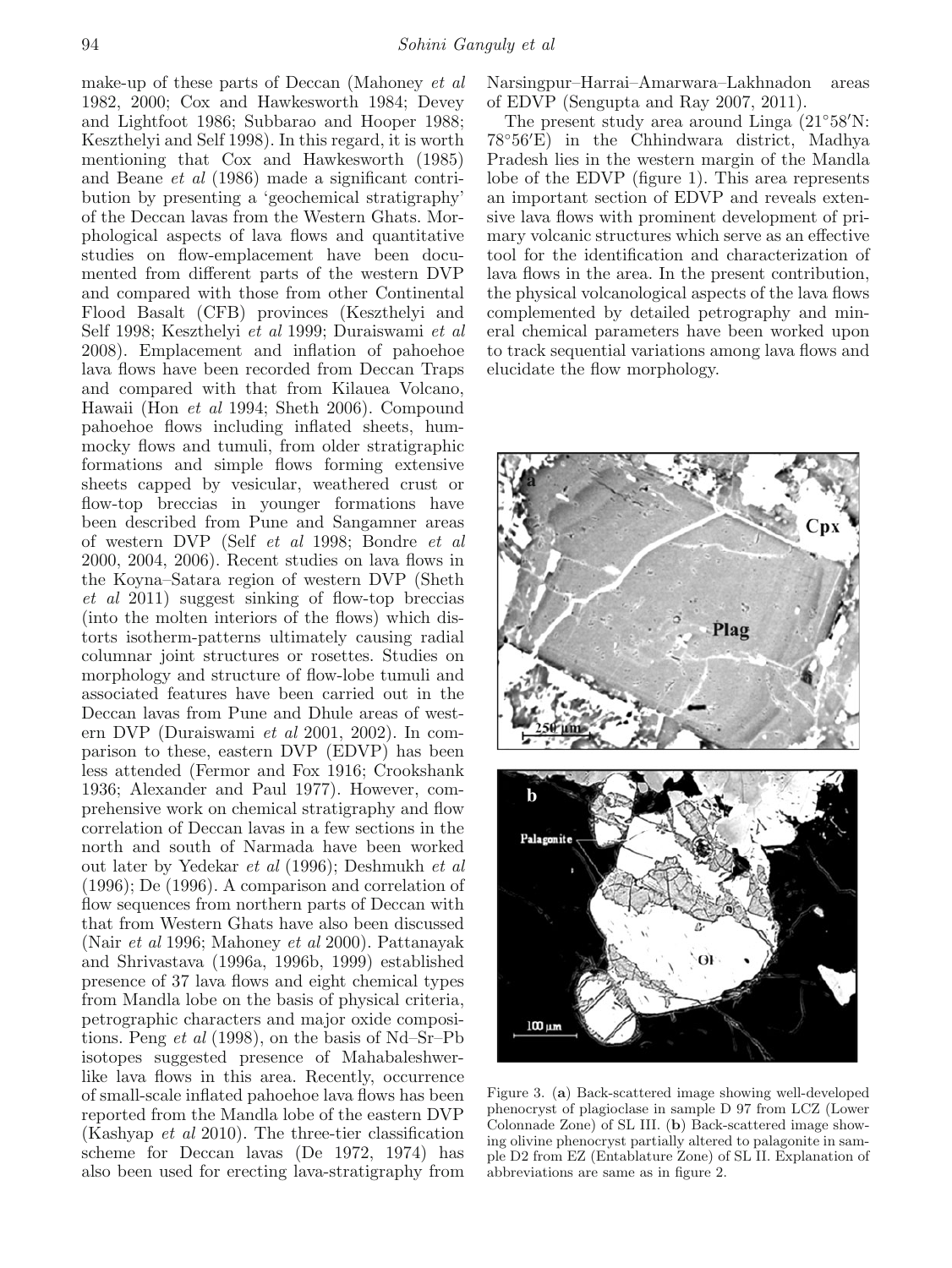|                          |                              |                          | Table 1. Electron microprobe analyses of olivine from Linga,                                                 |                  | Chhindwara.                                                                |                                                                                                                                                                                                                                                                                                                                                          |                                                                                            |                                                                                            |                                                                                                                                                                                                                               |                                                                                                                                                                                                                                                                                                               |                                                                          |                                                                              |
|--------------------------|------------------------------|--------------------------|--------------------------------------------------------------------------------------------------------------|------------------|----------------------------------------------------------------------------|----------------------------------------------------------------------------------------------------------------------------------------------------------------------------------------------------------------------------------------------------------------------------------------------------------------------------------------------------------|--------------------------------------------------------------------------------------------|--------------------------------------------------------------------------------------------|-------------------------------------------------------------------------------------------------------------------------------------------------------------------------------------------------------------------------------|---------------------------------------------------------------------------------------------------------------------------------------------------------------------------------------------------------------------------------------------------------------------------------------------------------------|--------------------------------------------------------------------------|------------------------------------------------------------------------------|
| Sample                   | $\mathfrak{a}$<br>$\Box$     | $\mathfrak{a}$<br>$\Box$ | $\mathfrak{a}$<br>$\Box$                                                                                     | $\overline{D}$ 2 | $\mathfrak{a}$<br>$\Box$                                                   | $\mathfrak{a}$<br>$\Box$                                                                                                                                                                                                                                                                                                                                 | D 94                                                                                       | D 94                                                                                       | D 94                                                                                                                                                                                                                          | D 98                                                                                                                                                                                                                                                                                                          | D 98                                                                     | D 98                                                                         |
| $_{\rm Flow}$            | SL III                       | SL III                   | SL III                                                                                                       | SL III           | $SL$ III                                                                   |                                                                                                                                                                                                                                                                                                                                                          |                                                                                            |                                                                                            |                                                                                                                                                                                                                               | $B G \quad \Box$                                                                                                                                                                                                                                                                                              | BG II                                                                    | BG II                                                                        |
| Zone                     | EZ                           | EZ                       | EZ                                                                                                           | EZ               |                                                                            |                                                                                                                                                                                                                                                                                                                                                          |                                                                                            |                                                                                            |                                                                                                                                                                                                                               | LVZ                                                                                                                                                                                                                                                                                                           | <b>LVZ</b>                                                               | LVZ                                                                          |
| Phase                    | Ηq                           | EE                       | HH                                                                                                           | PH               | EZ<br>PH                                                                   |                                                                                                                                                                                                                                                                                                                                                          |                                                                                            | $\begin{array}{c} {\rm SL~I}\\ {\rm EZ}\\ {\rm PH}\\ 34.16\\ 0.08 \end{array}$             |                                                                                                                                                                                                                               | H                                                                                                                                                                                                                                                                                                             |                                                                          | P <sub>H</sub>                                                               |
| $\mathrm{SiO}_2$         | 36.2                         | 36.18                    | 36.96                                                                                                        | 32.06            |                                                                            |                                                                                                                                                                                                                                                                                                                                                          |                                                                                            |                                                                                            |                                                                                                                                                                                                                               |                                                                                                                                                                                                                                                                                                               | PH<br>31.05<br>0.11                                                      | 32.41                                                                        |
| $\Gamma$ iO <sub>2</sub> | 0.07                         | 0.06                     | 0.03                                                                                                         | $0.06\,$         |                                                                            |                                                                                                                                                                                                                                                                                                                                                          |                                                                                            |                                                                                            |                                                                                                                                                                                                                               | $33.21$ 0.1                                                                                                                                                                                                                                                                                                   |                                                                          | 0.09                                                                         |
| $\rm Al_2O_3$            | 0.04                         | 0.01                     | 0.01                                                                                                         | $0.02\,$         | $32.64$<br>0.11<br>0.03<br>50.96                                           | $\begin{array}{c} \tt EZ \\ \tt PH \\ \tt 32.62 \\ \tt 30.12 \\ \tt 0.05 \\ \tt 0.07 \\ \tt 0.35 \\ \tt 0.39 \\ \tt 0.31 \\ \tt 0.39 \\ \tt 0.31 \\ \tt 0.30 \\ \tt 0.31 \\ \tt 0.33 \\ \tt 0.33 \\ \tt 0.33 \\ \tt 0.33 \\ \tt 0.33 \\ \tt 0.33 \\ \tt 0.33 \\ \tt 0.33 \\ \tt 0.33 \\ \tt 0.33 \\ \tt 0.33 \\ \tt 0.33 \\ \tt 0.33 \\ \tt 0.33 \\ \tt$ | $\begin{array}{c} {\rm SL~I}\\ {\rm EZ}\\ {\rm H1}\\ {\rm 33.9}\\ 0.05\\ \end{array}$      | $\begin{array}{c} 0.01 \\ 43.22 \end{array}$                                               | $\begin{array}{c} \text{SL}\,1 \\ \text{E}\,\text{L} \\ \text{P}\,\text{H} \\ \text{P}\,\text{H} \\ \text{S2.61} \\ \text{O}\,\text{.08} \\ \text{O}\,\text{.51} \\ \text{S2.17} \\ \text{S3.82} \\ \text{13.82} \end{array}$ |                                                                                                                                                                                                                                                                                                               |                                                                          |                                                                              |
| $_{\rm FeO}$             | 34.12                        | 33.05                    | 29.7                                                                                                         | 52.33            |                                                                            |                                                                                                                                                                                                                                                                                                                                                          |                                                                                            |                                                                                            |                                                                                                                                                                                                                               |                                                                                                                                                                                                                                                                                                               | $\frac{57.18}{57.18}$                                                    | $0.53$<br>$0.73$<br>$0.63$<br>$0.33$<br>$0.36$<br>$0.56$<br>$0.58$<br>$0.58$ |
| MnO                      | $0.46\,$                     | 15(0)                    | $\rm 0.32$                                                                                                   | 0.8              | $\begin{array}{c} 0.75 \\ 15.17 \\ 0.44 \\ 0.01 \\ 100.1 \end{array}$      |                                                                                                                                                                                                                                                                                                                                                          | $\begin{array}{c} 44.42 \\ 0.64 \\ 0.38 \\ 0.34 \\ 0.04 \\ 0.04 \\ \end{array}$            | $\begin{array}{c} 0.6 \\ 21.67 \\ 0.34 \end{array}$                                        |                                                                                                                                                                                                                               |                                                                                                                                                                                                                                                                                                               |                                                                          |                                                                              |
| ${ {\rm MgO}}$           | $29.3\,$                     | 29.87                    | 32.89                                                                                                        | 12.96            |                                                                            |                                                                                                                                                                                                                                                                                                                                                          |                                                                                            |                                                                                            |                                                                                                                                                                                                                               |                                                                                                                                                                                                                                                                                                               |                                                                          |                                                                              |
| CaO                      | 0.34                         | 0.34                     | 0.34                                                                                                         | $0.35\,$         |                                                                            |                                                                                                                                                                                                                                                                                                                                                          |                                                                                            |                                                                                            | 0.39                                                                                                                                                                                                                          |                                                                                                                                                                                                                                                                                                               | $\begin{array}{c} 0.08 \\ 0.35 \\ 0.04 \\ 0.85 \end{array}$              |                                                                              |
| <b>NiO</b>               | 0.11                         | $\overline{0}$           | 0.14                                                                                                         | $0.08\,$         |                                                                            |                                                                                                                                                                                                                                                                                                                                                          |                                                                                            |                                                                                            |                                                                                                                                                                                                                               |                                                                                                                                                                                                                                                                                                               |                                                                          |                                                                              |
| Total                    | 100.63                       | 100.09                   | 100.39                                                                                                       | 98.66            |                                                                            |                                                                                                                                                                                                                                                                                                                                                          |                                                                                            | $\begin{array}{c} 0.1 \\ 1.00.18 \end{array}$                                              | $0.08$<br>90.97                                                                                                                                                                                                               | $\begin{array}{c} 0.02 \\ 0.03 \\ 48.03 \\ 17.19 \\ 0.02 \\ 0.03 \\ 0.02 \\ 0.03 \\ 0.03 \\ 0.03 \\ 0.03 \\ 0.03 \\ 0.03 \\ 0.03 \\ 0.03 \\ 0.03 \\ 0.03 \\ 0.03 \\ 0.03 \\ 0.03 \\ 0.03 \\ 0.03 \\ 0.03 \\ 0.03 \\ 0.03 \\ 0.03 \\ 0.03 \\ 0.03 \\ 0.03 \\ 0.03 \\ 0.03 \\ 0.03 \\ 0.03 \\ 0.03 \\ 0.03 \\ $ |                                                                          |                                                                              |
|                          | Formulae on the basis of $4$ | $orggens$                |                                                                                                              |                  |                                                                            |                                                                                                                                                                                                                                                                                                                                                          |                                                                                            |                                                                                            |                                                                                                                                                                                                                               |                                                                                                                                                                                                                                                                                                               |                                                                          |                                                                              |
| $5\overline{2}$          | 0.994                        | 0.995                    | 0.995                                                                                                        | 0.998            |                                                                            |                                                                                                                                                                                                                                                                                                                                                          |                                                                                            | 0.991                                                                                      |                                                                                                                                                                                                                               |                                                                                                                                                                                                                                                                                                               | 0.995                                                                    | 1.002                                                                        |
| ੨                        | 0.001                        | < 0.001                  | $<\!0.001$                                                                                                   | $0.001\,$        | $\begin{array}{c} 0.99 \\ 0.001 \\ 0.002 \\ 1.293 \\ 1.293 \\ \end{array}$ | $\begin{array}{r} 0.996 \\ 0.002 \\ 0.003 \\ 1.294 \\ 0.018 \\ 0.674 \\ 0.674 \\ \end{array}$                                                                                                                                                                                                                                                            | $0.994$<br>$< 0.001$                                                                       | $<\!0.001$                                                                                 | $\begin{array}{c} 0.997 \\ 0.002 \\ 0.002 \\ 1.334 \end{array}$                                                                                                                                                               | $\begin{array}{l} 0.997 \\ 0.001 \\ 0.002 \\ 1.205 \\ 0.016 \\ 0.769 \\ 0.769 \\ \bigodot \end{array}$                                                                                                                                                                                                        | < 0.001                                                                  | $0.001$                                                                      |
|                          | 0.001                        | 0.001                    | 0.001                                                                                                        | 0.001            |                                                                            |                                                                                                                                                                                                                                                                                                                                                          |                                                                                            | 0.002                                                                                      |                                                                                                                                                                                                                               |                                                                                                                                                                                                                                                                                                               |                                                                          |                                                                              |
| $\mathrm{Fe}^2$          | 0.784                        | 0.76                     |                                                                                                              | 1.363            |                                                                            |                                                                                                                                                                                                                                                                                                                                                          |                                                                                            |                                                                                            |                                                                                                                                                                                                                               |                                                                                                                                                                                                                                                                                                               |                                                                          |                                                                              |
| Mn                       | 0.011                        | 0.011                    | $0.669$<br>$0.007$                                                                                           | 0.021            |                                                                            |                                                                                                                                                                                                                                                                                                                                                          |                                                                                            |                                                                                            | 0.02                                                                                                                                                                                                                          |                                                                                                                                                                                                                                                                                                               |                                                                          |                                                                              |
| Mg                       | 1.2                          | 1.224                    | 1.32                                                                                                         | 0.601            | 0.686                                                                      |                                                                                                                                                                                                                                                                                                                                                          | $\begin{array}{c} 0.001 \\ -1.09 \\ 0.016 \\ 0.891 \\ 0.011 \\ 0.002 \\ 3.006 \end{array}$ | $\begin{array}{c} 1.049 \\ 0.015 \\ 0.937 \\ 0.011 \\ 0.001 \\ 0.001 \\ 3.008 \end{array}$ |                                                                                                                                                                                                                               |                                                                                                                                                                                                                                                                                                               | $\begin{array}{c} 0.003 \\ 1.533 \\ 0.023 \\ 0.434 \\ 0.012 \end{array}$ | $\begin{array}{c} 0.002 \\ 1.376 \\ 0.021 \\ 0.582 \\ 0.502 \end{array}$     |
| ී                        | 0.01                         | 0.01                     | 0.01                                                                                                         | 0.012            | 0.014                                                                      |                                                                                                                                                                                                                                                                                                                                                          |                                                                                            |                                                                                            | $\begin{array}{c} 0.63 \\ 0.013 \end{array}$                                                                                                                                                                                  |                                                                                                                                                                                                                                                                                                               |                                                                          |                                                                              |
| Κa                       | 0.001                        | < 0.001                  | 0.001                                                                                                        | $0.001$          | < 0.001                                                                    | $0.001\,$                                                                                                                                                                                                                                                                                                                                                |                                                                                            |                                                                                            | 100.001                                                                                                                                                                                                                       |                                                                                                                                                                                                                                                                                                               | < 0.001                                                                  | 20.001                                                                       |
| Cations                  | 3.005                        | 3.004                    | 3.006                                                                                                        | 3.001            | 3.005                                                                      |                                                                                                                                                                                                                                                                                                                                                          |                                                                                            |                                                                                            |                                                                                                                                                                                                                               |                                                                                                                                                                                                                                                                                                               | $3.001$                                                                  | 2.996                                                                        |
| Ğ                        | 0.6                          | 0.62                     | 0.66                                                                                                         | 0.31             | 0.35                                                                       | 0.34                                                                                                                                                                                                                                                                                                                                                     | 0.45                                                                                       | $0.47\,$                                                                                   | $\begin{array}{c} 32 \\ 0.32 \end{array}$                                                                                                                                                                                     | 0.39                                                                                                                                                                                                                                                                                                          | $0.22$<br>$0.78$                                                         | $\begin{array}{c} 0.7 \\ 0.7 \end{array}$                                    |
| Ēã                       | 0.4                          | 0.38                     | 0.34                                                                                                         | 0.69             | 0.65                                                                       | 0.66                                                                                                                                                                                                                                                                                                                                                     | 0.55                                                                                       | 0.53                                                                                       | 0.68                                                                                                                                                                                                                          | 0.61                                                                                                                                                                                                                                                                                                          |                                                                          |                                                                              |
|                          |                              |                          | PH: Phenocryst; BG: Bargona-Gadarwara; SL: Shikarpur-Linga; EZ: Entablature Zone; LVZ: Lower Vesicular Zone. |                  |                                                                            |                                                                                                                                                                                                                                                                                                                                                          |                                                                                            |                                                                                            |                                                                                                                                                                                                                               |                                                                                                                                                                                                                                                                                                               |                                                                          |                                                                              |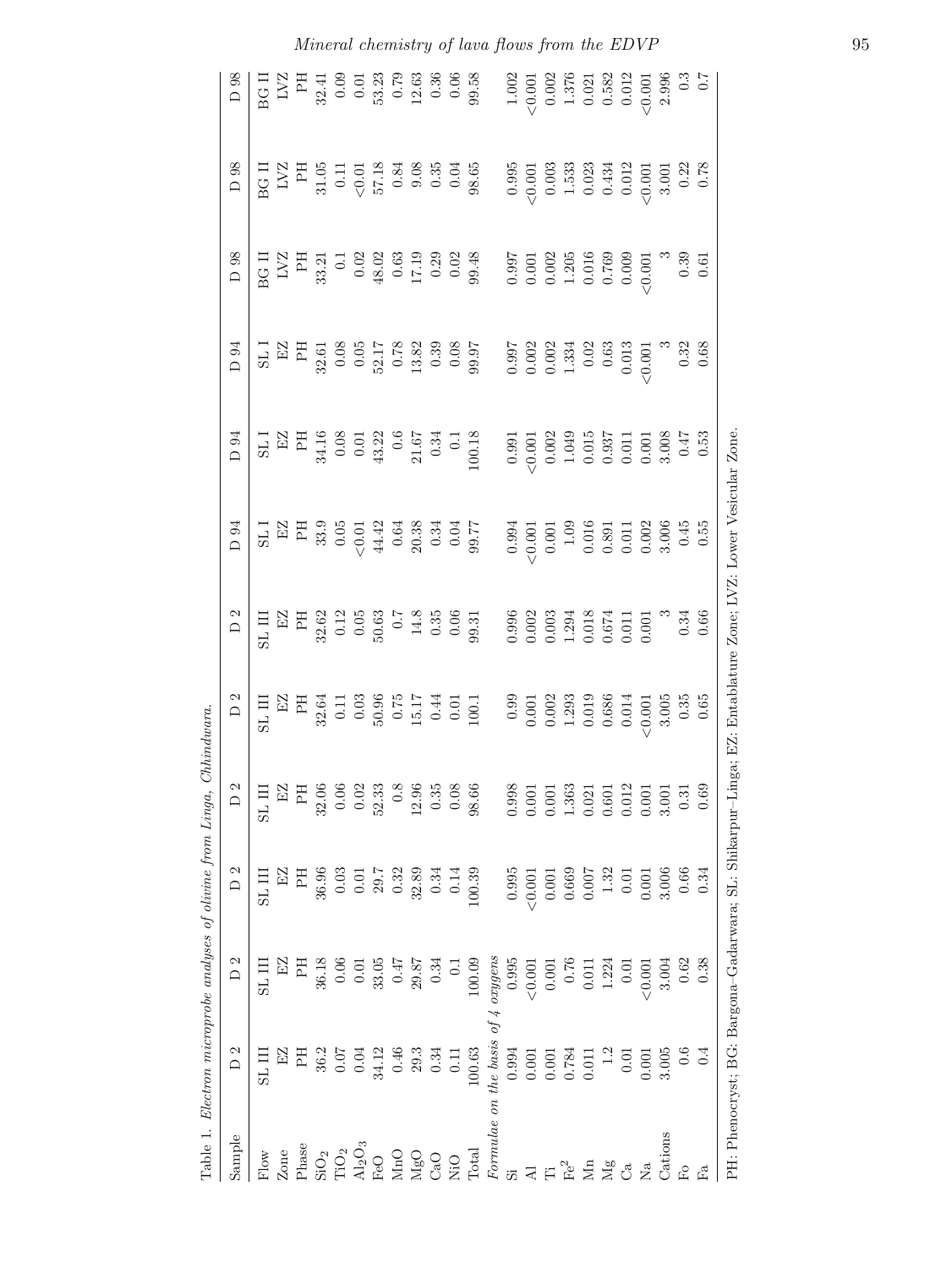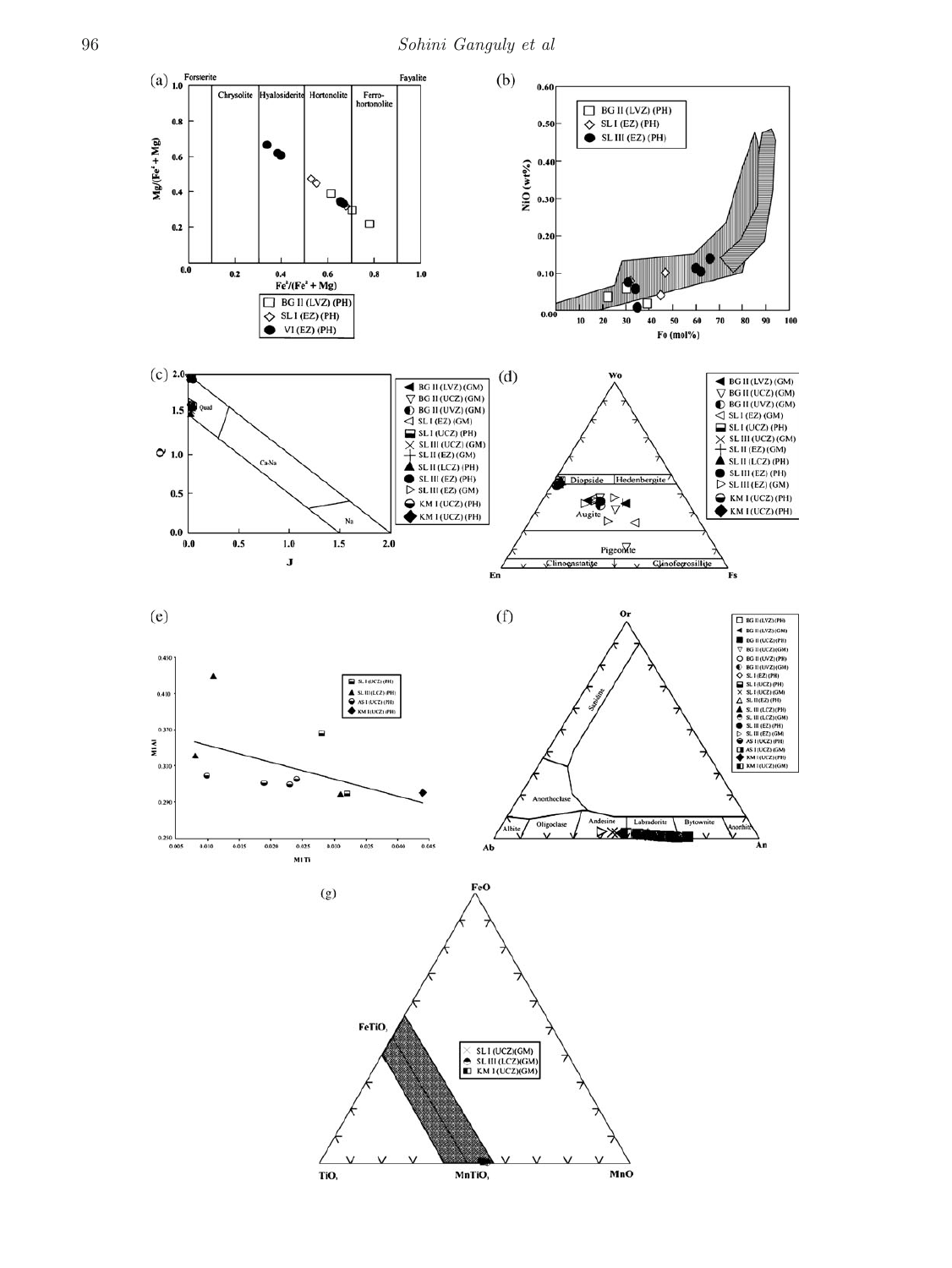# **2. Identification and characterization of lava flows**

Different lava flows have been identified and characterized in the field in the presently investigated area at and around Linga. These basaltic lava flows are spatially distributed in four different sectors viz., (i) Bargona–Gadarwara (BG) sector (ii) Shikarpur–Linga (SL) sector (iii) Arjunvari– Survir Hill (AS) sector and (iv) Kukrachiman– Morand Hill (KM) sector. Each and every flow is primarily identified on the basis of systematic arrangement of distinct volcanological features such as columnar joints and vesicles. Presence of intertrappean beds, red bole and green bole horizons provides suitable parameters to distinguish individual flows from one another. In the Bargona– Gadarwara (BG) sector, three lava flows have been identified and designated as Flows BG I, BG II and BG III. Flow BG I is exposed in a well-section near Gadarwara village (figure 2a) and an intertrap of 0.61 m separates BG I from BG II. The SL sector reveals three well-defined lava flows named as Flows SL I, SL II and SL III. Flow SL I is exposed in a well-section. An intertrappean horizon occurs between the Flows SL II and SL III (figure 2b). A single lava flow (AS I) is exposed in the AS sector and similarly the KM sector also reveals a single flow (KM I). A three-tier classification scheme of primary volcanic structures (De 1972, 1974, 1996) has been adopted here for characterization and classification of individual lava flows in the study area. Primary volcanic structures such as columnar joints, multi-directional hackly joints and vesicles have been used to classify each flow into three welldefined structural zones. This includes the LCZ overlain by the EZ and the UCZ. The LCZ of a single lava flow in the study area is characterized by well-developed columns with prominent columnar jointing in the lower part of the flow including a vesicular lower contact. The upper part of the flow is characterized by polygonal columns of solidified lavas forming the UCZ which merges with the upper vesicular part (figure 2c and d). In between

the LCZ and UCZ, there is a central zone, called the EZ, which is characterized by multi-directional fracture patterns and exhibits distinct hackly jointing (figure 2e). In Flow AS I, polygonal traces of columnar joints have been identified in plan. The upper part of UCZ and lower part of LCZ of the studied flows are typified by closely spaced numerous vesicles and these zones of the lava flows are known as UVZ and LVZ, respectively. The diameter of vesicles in the LVZ ranges from 0.1–1 cm, while the vesicles in UVZ are remarkably larger with diameter ranging from 1.5–4 cm. Amygdules with secondary infillings are commonly developed in LVZ and UVZ of the flows (figure 2f). The nature and size of vesicles help to distinguish different flows in some cases. The LVZ and UVZ of Flows BG II, SL III, AS I and KM I are characterized by dark green and red soils intermixed with weathered, sub-rounded basaltic boulders. These represent the green bole and red bole horizons (figure 2c), which have developed due to intense weathering of highly vesicular basalts of LVZ and UVZ. The top surface of the lava flows, especially the vast expanse of flows along the nullah sections, reveal bulbous, lobe-like appearance with lateral toeing of lava and resemble the pahoehoe lava characters of Deccan Traps.

## **3. Petrography**

Petrographic studies of the lava flows represent inequigranular phenocrystal basalt characterized by development of phenocrystal phases such as plagioclase, clinopyroxene, olivine. Groundmass composition is generally marked by plagioclase, granular pyroxene, opaque minerals and glass.

Plagioclase phenocrysts are mostly lath-shaped (figure 3a) with occasional presence of tabular grains. Clinopyroxene phenocrysts are mostly prismatic and occur in two different varieties. One type is found as medium-sized, subhedral grains, while the other type occurs as microphenocrysts, which

Figure 4. (**a**) Plot of analysed olivine phenocrysts of investigated Deccan basalt samples in the olivine classificatory diagram (modified after Deer et al 1979). (**b**) Plot of investigated olivine phenocrysts in NiO (wt%) vs. Fo (mol %) diagram (Fleet et al 1977). The field with horizontal striations indicates olivine compositions for upper mantle while field with vertical striations indicates olivine compositions of basalt, diabase and layered intrusions. (**c**) Plot of investigated pyroxene compositions of Deccan basalt samples in  $Q$ -J diagram (Morimoto 1989) [where  $Q = (Ca + Mg + Fe)$  a.p.f.u. and  $J = 2$  Na a.p.f.u.]. (**d**) Plot of investigated pyroxene compositions of Deccan basalt samples in Wollastonite (Wo)–Enstatite(En)–Ferrosilite(Fs) diagram (Morimoto 1989). (**e**) Plot of analysed pyroxene phenocrysts from investigated Deccan basalts in Al (M1) vs. Ti (M1) diagram. (**f**) Projection of investigated plagioclase compositions in Orthoclase(Or)–Albite(Ab)–Anorthite(An) triangular diagram; PH: Phenocryst and GM: Groundmass. (**g**) Plot of investigated pyrophanite compositions in MnO–TiO<sub>2</sub>–FeO diagram. Shaded region represents pyrophanite compositions from several other areas of the world (Craig et al 1985). Explanation of abbreviations are same as in figure 2.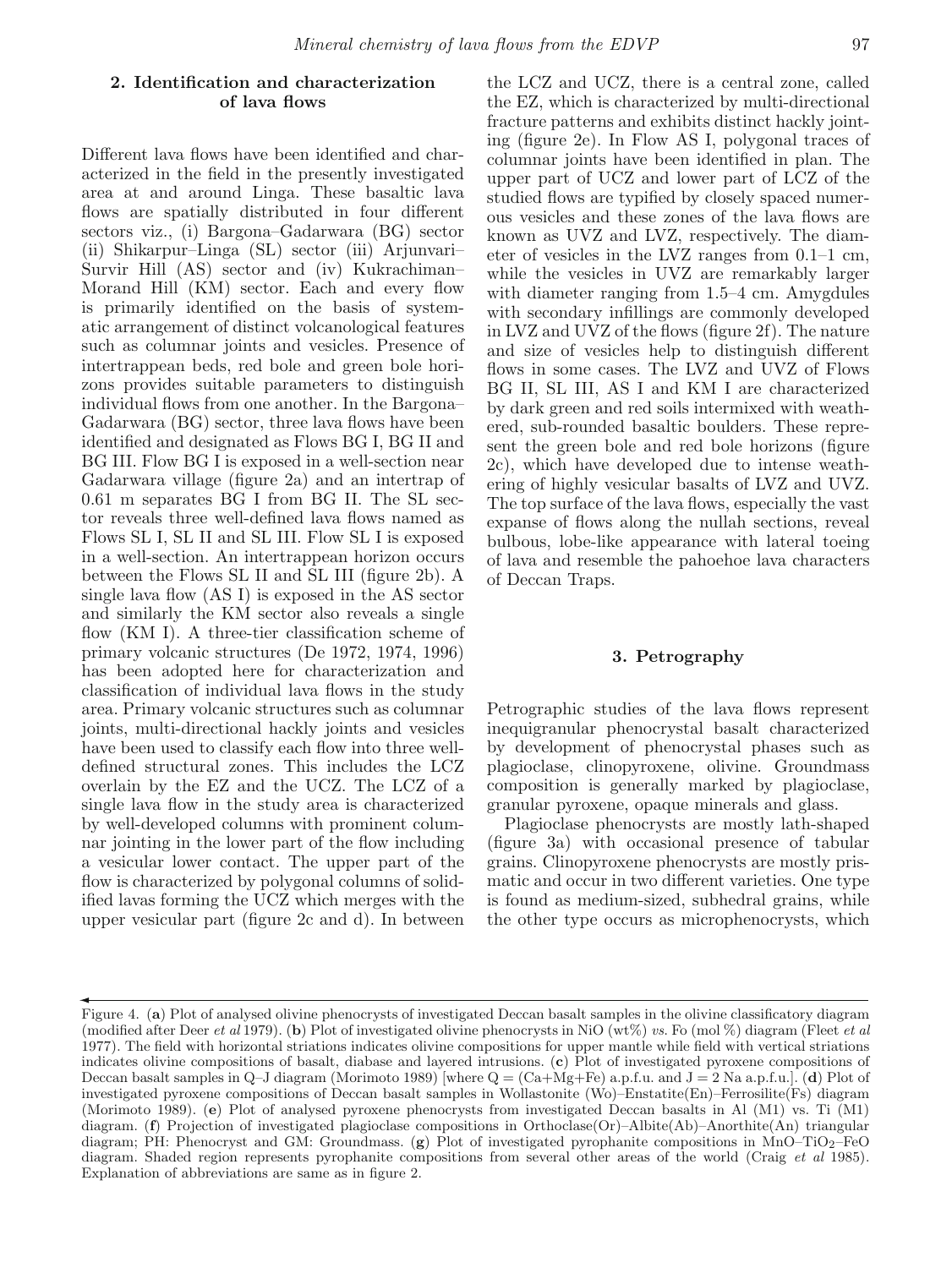|                                       | Table 2. Representative electron microprobe analyses of pyroxene from Linga, Chhindwara |                          |                     |                  |                          |                  |                                                      |                                             |                   |                                             |                 |                       |
|---------------------------------------|-----------------------------------------------------------------------------------------|--------------------------|---------------------|------------------|--------------------------|------------------|------------------------------------------------------|---------------------------------------------|-------------------|---------------------------------------------|-----------------|-----------------------|
| Sample                                | D 101                                                                                   | $\mathfrak{a}$<br>$\Box$ | $\mathfrak{a}$<br>≏ | $\overline{D}$ 2 | $\mathfrak{a}$<br>$\Box$ | $\overline{D}$ 2 | 62B<br>$\Box$                                        | $\overline{c}$<br>$\Box$                    | $\overline{D}$ 21 | $\overline{D}$ 21                           | $D$ 41          | Φ<br>$\sum_{i=1}^{n}$ |
| ${\rm Flow}$                          | KM I                                                                                    | SL III                   | SL III              | SL III           | SL III                   | SL III           | $SL$ II                                              | BG II                                       | BG II             | BG II                                       | SL <sub>1</sub> | SL                    |
| Zone                                  | UCZ                                                                                     | EZ                       | EZ                  | E                | EZ                       | EZ               | EZ                                                   | UCZ                                         | UCZ               | UCZ                                         | UCZ             | UCZ                   |
| Phase                                 | HH                                                                                      | <b>ND</b>                | N<br>S              | <b>NC</b>        | $\mathcal{L}_{\text{C}}$ | <b>ND</b>        | <b>GN</b>                                            | <b>GM</b>                                   | $\rm GM$          | <b>GN</b>                                   | HH              | HH                    |
| $\rm SiO_2$                           | 50.62                                                                                   | 50.78                    | 49.48               | 51.09            | 50.54                    | $50.15$          | 49.15                                                | 50.06                                       | 50.19             | 49.93                                       | 49.97           | 50.77                 |
| $\rm TiO_2$                           | 10.56                                                                                   | 0.71                     | 1.12                | 0.92             | 1.05                     | 1.28             |                                                      |                                             | 0.47              |                                             | 10.55           | 12.63                 |
| $Al_2O_3$                             | 3.2                                                                                     | 1.04                     | $1.61\,$            | 2.08             | 1.9                      | 2.09             |                                                      | $\begin{array}{c} 1.08 \\ 1.63 \end{array}$ | $0.56\,$          | $\begin{array}{c} 0.87 \\ 1.12 \end{array}$ | 3.32            | 1.73                  |
| FeO                                   | 0.27                                                                                    | 20.84                    | 18.51               | 12.23            | 14.45                    | 15.24            | $\begin{array}{c} 0.97 \\ 1.42 \\ 21.84 \end{array}$ | 14.84                                       | 29.23             | 20.68                                       | 0.26            | 0.28                  |
| $\rm Cr_2O_3$                         | 0.26                                                                                    | 0.03                     | < 0.01              | $\overline{0.1}$ | 0.1                      | 0.22             | $<\!0.01$                                            | 0.04                                        | < 0.01            | 0.05                                        | 0.23            | 0.03                  |
| MnO                                   | $1.31\,$                                                                                | 0.51                     | 0.42                | 0.26             | 0.37                     | 0.33             | 0.46                                                 | 0.33                                        | 0.64              | 0.44                                        | $1.21\,$        | 1.04                  |
| <b>DiN</b>                            | 0.02                                                                                    | < 0.01                   | 0.05                | $<\!0.01$        | 0.06                     | < 0.01           | < 0.01                                               | < 0.01                                      | 0.07              | 0.02                                        | $0.01\,$        | < 0.01                |
| MgO                                   | 15.17                                                                                   | 13.88                    | 10.56               | 15.82            | 13.81                    | 13.27            | 9.19                                                 | 12.94                                       | 13.2              | 11.54                                       | 14.7            | 14.07                 |
| CaO                                   | 18.16                                                                                   | 12.02                    | 17.96               | 16.89            | 17.72                    | 17.39            | 16.34                                                | 18.14                                       | 5.2               | 14.9                                        | $^{9}$          | 18.07                 |
| $\rm Na_2O$                           | 0.24                                                                                    | 0.17                     | 0.25                | 0.22             | 0.17                     | 0.3              | 0.2                                                  | 0.21                                        | 0.07              | 0.18                                        | 0.29            | 0.21                  |
| Total                                 | $99.8\,$                                                                                | 99.98                    | 99.96               | 9.6 <sub>0</sub> | 100.16                   | 100.25           | 99.57                                                | 99.27                                       | 99.62             | 99.73                                       | 99.53           | 98.82                 |
|                                       | Formulae on the basis of 6 oxygens                                                      |                          |                     |                  |                          |                  |                                                      |                                             |                   |                                             |                 |                       |
| TSi                                   | 1.903                                                                                   | 1.947                    | 1.911               | 1.912            | 1.907                    | 1.897            | 1.931                                                | 1.913                                       | 1.975             | 1.936                                       | 1.884           | 1.95                  |
| TAI                                   | 0.097                                                                                   | 170.0                    | 0.073               | 0.088            | 0.084                    | 0.093            | 0.066                                                | 0.073                                       | 0.025             | 0.051                                       | 0.116           | 0.05                  |
| TFe <sub>3</sub>                      | $<\!0.001$                                                                              | 0.006                    | 0.016               | $<\!0.001$       | 0.009                    | 0.01             | 0.003                                                | 0.013                                       | < 0.001           | 0.013                                       | < 0.001         | < 0.001               |
| M1AI                                  | 0.044                                                                                   | $<\!0.001$               | $<\!0.001$          | 0.004            | < 0.001                  | < 0.001          | < 0.001                                              | < 0.001                                     | 0.001             | < 0.001                                     | 0.032           | 0.028                 |
| M1Ti                                  | 0.299                                                                                   | 0.02                     | 0.033               | 0.026            | 0.03                     | 0.036            | 0.029                                                |                                             | 0.014             | 0.025                                       | 0.299           | 0.365                 |
| M1Fe <sub>3</sub>                     | < 0.001                                                                                 | 0.024                    | 0.042               | 0.044            | 0.044                    | 0.046            | 0.027                                                | $0.031$<br>$0.039$                          | 0.002             | 0.025                                       | < 0.001         | < 0.001               |
| M1Fe <sub>2</sub>                     | $<\!0.001$                                                                              | 0.162                    | 0.316               | 0.04             | 0.145                    | 0.163            | 0.406                                                | 0.191                                       | 0.206             | 0.28                                        | < 0.001         | < 0.001               |
| M1Cr                                  | 0.008                                                                                   | $0.001\,$                | $<\!0.001$          | 0.003            | 0.003                    | 0.006            | < 0.001                                              | 0.001                                       | $<\!0.001$        | 0.002                                       | 0.007           | 0.001                 |
| MIMg                                  | 0.649                                                                                   | 0.793                    | 0.608               | 0.883            | 0.777                    | 0.748            | 0.538                                                | 0.737                                       | 0.774             | 0.667                                       | 0.662           | 0.607                 |
| <b>M1Ni</b>                           | $<\!0.001$                                                                              | $<\!0.001$               | 0.001               | $<\!0.001$       | 0.002                    | < 0.001          | $<\!0.001$                                           | $<\!0.001$                                  | 0.002             | 0.001                                       | < 0.001         | < 0.001               |
| M2Mg                                  | $0.201\,$                                                                               | $<\!0.001$               | $<\!0.001$          | $<\!0.001$       | < 0.001                  | $<\!0.001$       | $<\!0.001$                                           | $<\!0.001$                                  | $<\!0.001$        | $<\!0.001$                                  | 0.164           | 0.198                 |
| $\ensuremath{\mathrm{M2Fe_2}}\xspace$ | 0.009                                                                                   | 0.477                    | 0.225               | 0.299            | 0.258                    | 0.263            | 0.281                                                | 0.231                                       | 0.753             | 0.353                                       | 0.008           | 0.009                 |
| M2M <sub>n</sub>                      | 0.042                                                                                   | 0.017                    | 0.014               | 0.008            | 0.012                    | 0.01             | 0.015                                                | $0.011$<br>$0.743$                          | 0.021             | 0.014                                       | 0.039           | 0.034                 |
| M <sub>2</sub> C <sub>a</sub>         | 0.731                                                                                   | 0.494                    | 0.743               | 0.677            | 0.716                    | 0.705            | 0.688                                                |                                             | 0.219             | 0.619                                       | 0.767           | 0.743                 |
| M2Na                                  | 0.017                                                                                   | 0.012                    | 0.018               | 0.016            | 0.012                    | 0.022            | 0.015                                                | 0.016                                       | 0.005             | 0.014                                       | 0.021           | 0.015                 |
| Sum_cat                               |                                                                                         |                          |                     |                  | 3.999                    |                  |                                                      |                                             | 3.999             |                                             |                 |                       |
| $\mathcal{O}$                         | 1.59                                                                                    | 1.93                     | $1.89\,$            | $\frac{0}{1}$    | 1.9                      | $1.88\,$         | 1.91                                                 | 1.9                                         | 1.95              | 1.92                                        | 1.6             | 1.56                  |
|                                       | 0.04                                                                                    | 0.03                     | 0.04                | 0.03             | 0.03                     | 0.04             | 0.03                                                 | 0.03                                        | 0.01              | 0.03                                        | 0.04            | 0.03                  |
| WQ                                    | 44.82                                                                                   | 25.04                    | 37.86               | 34.72            | 36.53                    | 36.23            | 35.11                                                | 37.8                                        | 11.09             | 31.4                                        | 46.77           | 46.7                  |
| EN                                    | 52.1                                                                                    | 40.23                    | 30.98               | 45.25            | 39.61                    | 38.46            | 27.47<br>37.43                                       | 37.52                                       | 39.17             | 33.85                                       | 50.36           | 50.6                  |
| $\mathop{\mathrm{ES}}$                | 3.08                                                                                    | 34.73                    | 31.16               | 20.03            | 23.86                    | 25.32            |                                                      | 24.68                                       | 49.74             | 34.76                                       | 2.86            | $\overline{2.7}$      |
| Mg#                                   | 0.99                                                                                    | 0.55                     | 0.53                | 0.72             | 0.66                     | 0.64             | 0.44                                                 | 0.64                                        | 0.45              | 0.51                                        | 0.99            | 0.99                  |

98 Sohini Ganguly et al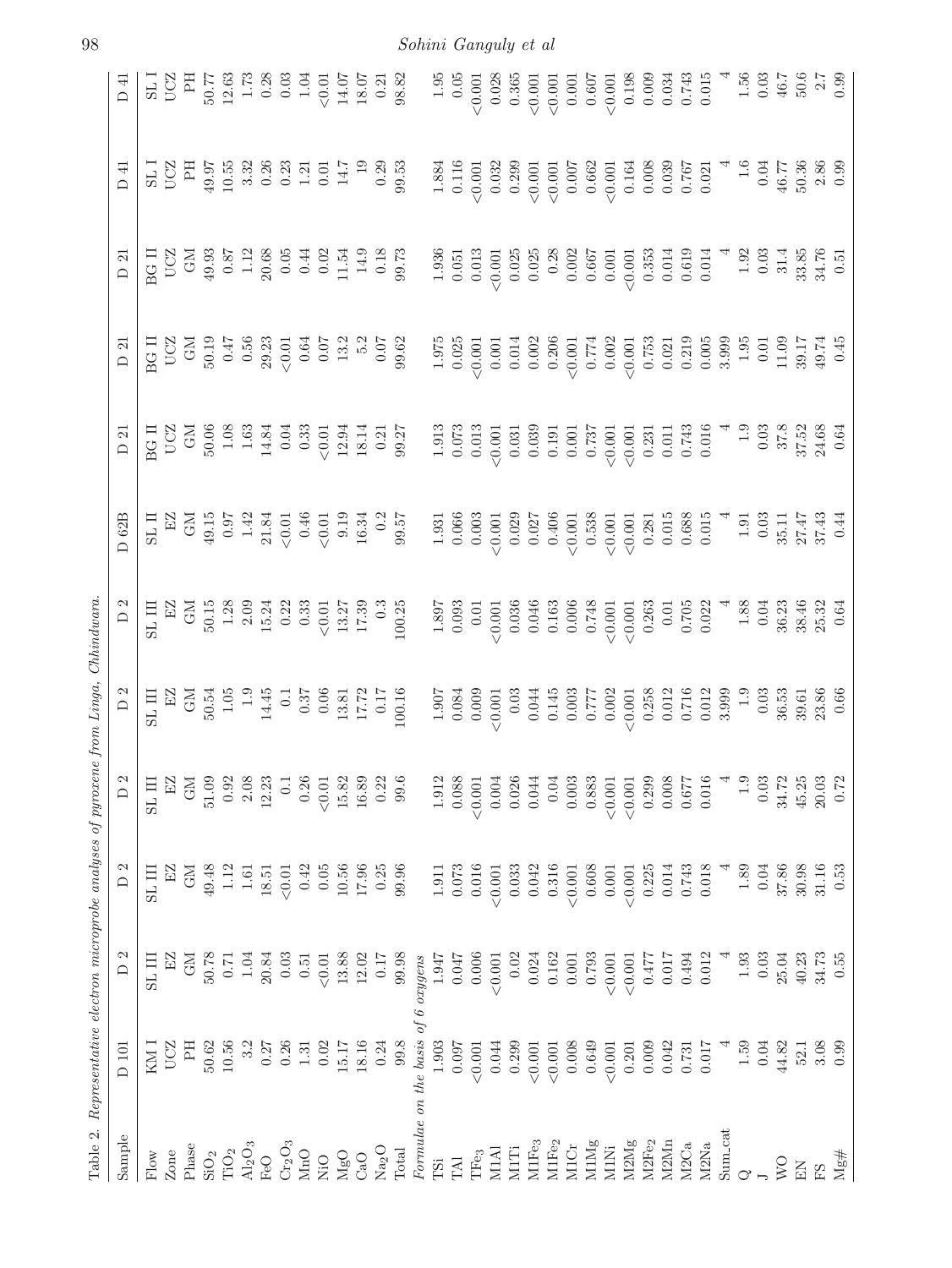|                                | Table 2. (Continued.)                                                                                                                                                                  |                 |              |          |           |                                                                                                       |              |              |              |              |              |              |                             |
|--------------------------------|----------------------------------------------------------------------------------------------------------------------------------------------------------------------------------------|-----------------|--------------|----------|-----------|-------------------------------------------------------------------------------------------------------|--------------|--------------|--------------|--------------|--------------|--------------|-----------------------------|
| Sample                         | D 43                                                                                                                                                                                   | 43<br>$\Box$    | 43<br>$\Box$ | D 43     | D 94      | <b>D</b> 94                                                                                           | 94<br>$\Box$ | 55<br>$\Box$ | 56<br>$\Box$ | 55<br>$\Box$ | 98<br>$\Box$ | 98<br>$\Box$ | 99<br>$\Box$                |
| Flow                           | ASI                                                                                                                                                                                    | $\overline{AS}$ | AS           | AS       | -<br>15   | 11S                                                                                                   | 11S          | SL III       | SL III       | SL III       | BG II        | BG II        | BG II                       |
| Zone                           | UCZ                                                                                                                                                                                    | UCZ             | UCZ          | UCZ      | EZ        | EZ                                                                                                    | EZ           | LCZ          | LCZ          | LCZ          | LVZ          | LVZ          | UVZ                         |
| Phase                          | Η                                                                                                                                                                                      | E               | ΗH           | Η        | <b>NP</b> | <b>NC</b>                                                                                             | <b>NC</b>    | HH           | ΗH           | Η            | <b>GM</b>    | <b>ND</b>    | $\mathcal{E}^{\mathcal{D}}$ |
| $\rm SiO_2$                    | 51.64                                                                                                                                                                                  | 51.24           | 51.86        | 51.94    | 49.02     | 50.24                                                                                                 | 50.61        | 49.87        | 50.12        | 49.85        | 49.28        | 51.4         | 50.03                       |
| $\Gamma$ iO2                   | 11.17                                                                                                                                                                                  | 11.25           | 11.05        | 10.98    | 0.58      | $1.14\,$                                                                                              | 1.07         | 11.87        | 14.74        | 10.48        | 0.85         | 1.07         | $\frac{1}{11}$              |
| $\rm Al_2O_3$                  | 1.95                                                                                                                                                                                   | 1.79            | $1.86\,$     | 1.82     | 0.94      | $1.79\,$                                                                                              | 1.5          | 2.36         | $1.63\,$     | 3.19         | 1.25         | 1.79         | $\frac{8}{1}$               |
| <b>FeO</b>                     | 0.28                                                                                                                                                                                   | 0.24            | 0.29         | 0.28     | 26.77     | 12.81                                                                                                 | 14.07        | 0.28         | 0.35         | 0.27         | 22.01        | 12.27        | 16.09                       |
| Cr <sub>2</sub> O <sub>3</sub> | 0.05                                                                                                                                                                                   | 0.06            | 0.09         | 0.06     | $0.01\,$  | 0.02                                                                                                  | 0.09         | 0.11         | < 0.01       | 0.27         | $<\!0.01$    | 0.12         | 0.02                        |
| MnO                            | 0.93                                                                                                                                                                                   | 0.85            | 0.75         | 0.72     | 0.58      | 0.29                                                                                                  | 0.28         | 1.21         | $\Xi$        | 1.17         | 0.49         | 0.28         | 0.39                        |
| SiO                            | 0.01                                                                                                                                                                                   | 0.04            | < 0.01       | 0.01     | 0.02      | ${}_{<0.01}$                                                                                          | < 0.01       | 0.01         | 0.01         | 0.05         | $0.01\,$     | 0.04         | < 0.01                      |
| MgO                            | 15.33                                                                                                                                                                                  | 15.18           | 15.83        | 15.77    | 9.53      | 14.03                                                                                                 | 14.2         | 14.51        | 13.38        | 14.99        | 9.41         | 15.41        | 13.62                       |
| CaO                            | 18.6                                                                                                                                                                                   | 18.98           | 18.44        | 18.47    | 11.14     | 17.99                                                                                                 | 17.55        | 18.5         | 17.58        | 18.45        | 16.27        | 17.82        | 15.96                       |
| $\rm Na_2O$                    | 0.21                                                                                                                                                                                   | 0.21            | 0.2          | 0.2      | 0.12      | 0.19                                                                                                  | 0.23         | 0.25         | 0.19         | 0.26         | 0.17         | 0.25         | 0.22                        |
| Total                          | 100.17                                                                                                                                                                                 | 99.82           | 100.37       | 100.25   | 98.72     | 98.49                                                                                                 | 99.59        | 98.99        | 99.08        | 98.98        | 99.74        | 100.44       | 99.29                       |
|                                | Formulae on the basis of 6 oxygens                                                                                                                                                     |                 |              |          |           |                                                                                                       |              |              |              |              |              |              |                             |
| <b>TSi</b>                     | 1.938                                                                                                                                                                                  | 1.931           | 1.938        | 1.943    | 1.962     | $1.919\,$                                                                                             | 1.916        | $1.902\,$    | 1.937        | 1.889        | 1.932        | $1.913\,$    | 1.912                       |
| <b>TAI</b>                     | 0.062                                                                                                                                                                                  | 0.069           | 0.062        | 0.057    | 0.038     | 0.081                                                                                                 | 0.067        | 0.098        | 0.063        | 0.111        | 0.058        | 0.078        | 0.081                       |
| TFe <sub>3</sub>               | $<\!0.001$                                                                                                                                                                             | < 0.001         | $<\!0.001$   | < 0.001  | < 0.001   | 0.001                                                                                                 | 0.017        | $<\!0.001$   | < 0.001      | $<\!0.001$   | 0.01         | 0.009        | 0.006                       |
| MIAI                           | 0.024                                                                                                                                                                                  | 0.01            | 0.019        | 0.023    | 0.006     | < 0.001                                                                                               | < 0.001      | 0.008        | 0.011        | 0.031        | < 0.001      | < 0.001      | < 0.001                     |
| M1Ti                           | 0.315                                                                                                                                                                                  | 0.319           | 0.311        | 0.309    | 0.017     | 0.033                                                                                                 | 0.03         | 0.341        | 0.429        | 0.299        | 0.025        | 0.03         | 0.034                       |
| M1Fe <sub>3</sub>              | < 0.001                                                                                                                                                                                | < 0.001         | < 0.001      | < 0.001  | 0.01      | 0.029                                                                                                 | 0.037        | < 0.001      | < 0.001      | < 0.001      | 0.031        | 0.041        | 0.036                       |
| M1Fe <sub>2</sub>              | $<\!0.001$                                                                                                                                                                             | < 0.001         | < 0.001      | < 0.001  | 0.397     | 0.139                                                                                                 | 0.129        | < 0.001      | < 0.001      | < 0.001      | 0.394        | 0.069        | 0.154                       |
| M1Cr                           | 0.002                                                                                                                                                                                  | 0.002           | 0.003        | 0.002    | < 0.001   | < 0.001                                                                                               | 0.003        | 0.003        | < 0.001      | 0.008        | < 0.001      | 0.004        | 0.001                       |
| $\ensuremath{\mathrm{MIMg}}$   | 0.659                                                                                                                                                                                  | 0.668           | 0.668        | 0.667    | 0.568     | 0.799                                                                                                 | 0.801        | 0.648        | 0.56         | 0.66         | 0.55         | 0.855        | 0.776                       |
| <b>M1Ni</b>                    | < 0.001                                                                                                                                                                                | 0.001           | < 0.001      | < 0.001  | $0.001\,$ | < 0.001                                                                                               | < 0.001      | < 0.001      | < 0.001      | 0.001        | < 0.001      | 0.001        | < 0.001                     |
| M2Mg                           | 0.198                                                                                                                                                                                  | 0.184           | 0.214        | 0.213    | < 0.001   | $<\!0.001$                                                                                            | < 0.001      | 0.177        | 0.211        | 0.186        | < 0.001      | < 0.001      | < 0.001                     |
| M2Fe <sub>2</sub>              | 0.009                                                                                                                                                                                  | 0.007           | 0.009        | 0.009    | 0.489     | 0.24                                                                                                  | 0.263        | 0.009        | 0.011        | 0.008        | 0.287        | 0.263        | 0.318                       |
| M2M <sub>n</sub>               | 0.03                                                                                                                                                                                   | 0.027           | 0.024        | 0.023    | 0.02      | 0.009                                                                                                 | 0.009        | 0.039        | 0.036        | 0.038        | 0.016        | 0.009        | 0.013                       |
| M <sub>2C</sub> a              | 0.748                                                                                                                                                                                  | 0.766           | 0.738        | 0.74     | 0.478     | 0.736                                                                                                 | 0.712        | 0.756        | 0.728        | 0.749        | 0.683        | 0.71         | 0.654                       |
| M2Na                           | 0.015                                                                                                                                                                                  | 0.015           | $0.014\,$    | 0.015    | 0.009     | 0.014                                                                                                 | 0.017        | 0.019        | 0.014        | 0.019        | 0.013        | 0.018        | 0.016                       |
| $Sum\_cat$                     |                                                                                                                                                                                        |                 |              | 3.999    | 3.995     |                                                                                                       |              |              |              |              |              |              |                             |
| $\mathcal{O}$                  | $1.61\,$                                                                                                                                                                               | $1.63\,$        | $1.63\,$     | $1.63\,$ | 1.932     | 1.914                                                                                                 | $1.905\,$    | 1.59         | 1.51         | 1.604        | 1.914        | 1.897        | 1.902                       |
|                                | 0.03                                                                                                                                                                                   | 0.03            | 0.03         | 0.03     | 0.018     | 0.028                                                                                                 | 0.033        | 0.037        | 0.028        | 0.038        | 0.026        | 0.036        | 0.032                       |
| W <sub>O</sub>                 | 45.5                                                                                                                                                                                   | 46.35           | 44.67        | 44.83    | 24.355    | 37.694                                                                                                | 36.174       | 46.399       | 47.083       | 45.619       | 34.662       | 36.317       | 33.41                       |
| EN                             | 52.16                                                                                                                                                                                  | 51.57           | 53.35        | 53.25    | 28.967    | 40.884                                                                                                | 40.734       | 50.644       | 49.868       | 51.581       | 27.904       | 43.713       | 39.656                      |
| FS                             | 2.33                                                                                                                                                                                   | 2.09            | 1.98         | 1.92     | 46.678    | 21.422                                                                                                | 23.092       | 2.957        | 3.049        | 2.799        | 37.434       | 19.97        | 26.934                      |
| Mg#                            | 0.99                                                                                                                                                                                   | 0.99            | 0.99         | 0.99     | 0.39      | $0.68\,$                                                                                              | 0.67         | 0.99         | 0.99         | 0.99         | 0.45         | 0.72         | 0.62                        |
|                                | Upper Vesicular Zone; UCZ: Upper Colonnade Zone; EZ: Entablature Zone; LCZ: Lower Colonnade Zone; LVZ: Lower Vesicular Zone.<br>$Mg# = Mg/(Mg+Fe);$ PH: Phenocryst; GM: Groundmass; BG |                 |              |          |           | : Bargona-Gadarwara; SL: Shikarpur-Linga; AS: Arjunvari-Survir Hill; KM: Kukrachiman-Morand Hill; UVZ |              |              |              |              |              |              |                             |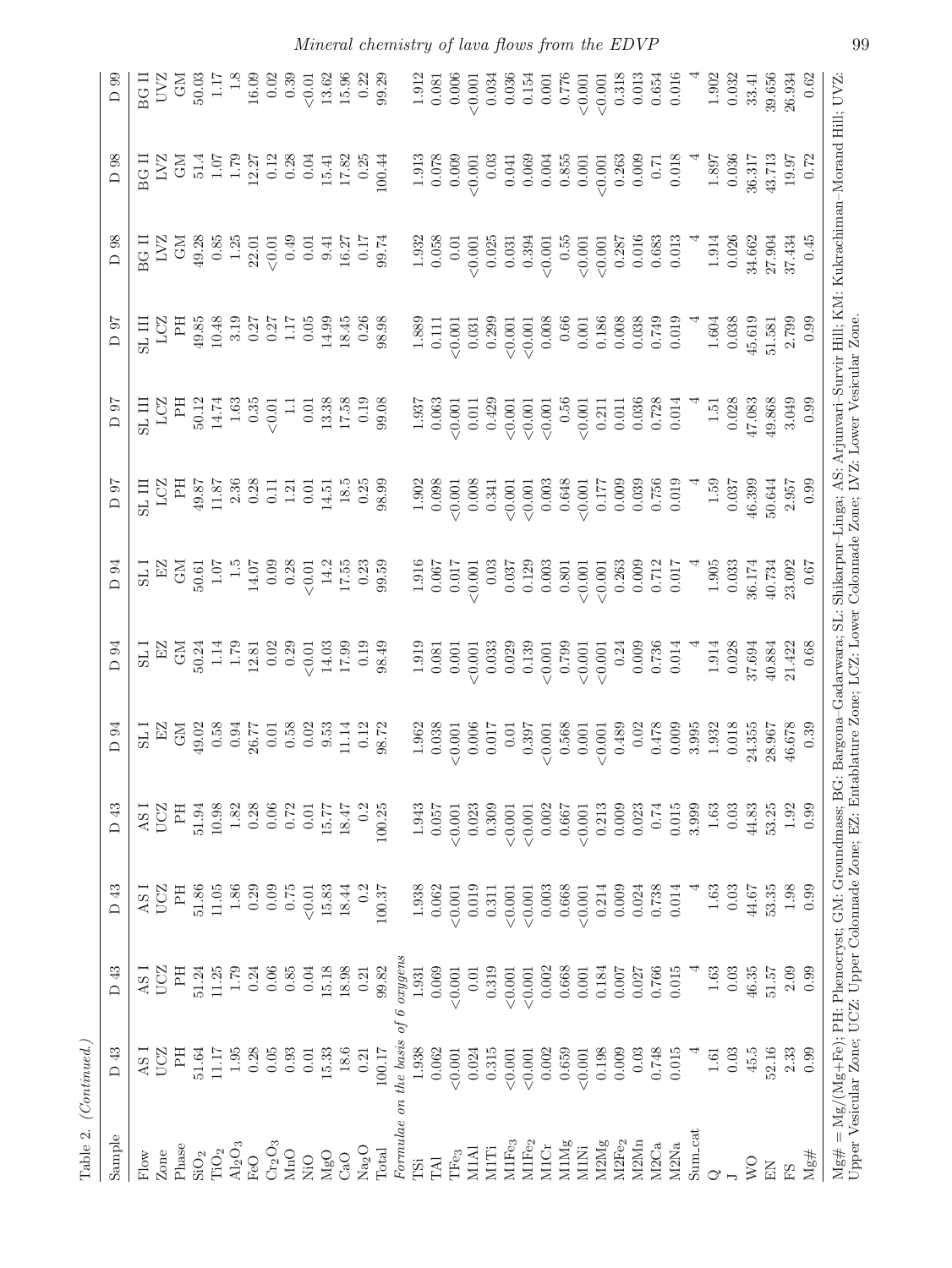|                                                                                                                                                                                                                                | $Table 3.$ Representative electron microprobe analyses of plagic                                                                                                   |                                                                                                                                           |                                                                                             |                                                                                                                         |                                                                          | mou<br>oclase                                                                                                                                                                                                                                                                                                                                                                                           | rnga,                                                                                                                                                                                                                                                                                                                                                                                       | nnaura                                                                                                                                                                                                                                                                                                                                                                                                                                                       |                                                                                                                                                                                                                                                                                                                                 |                                                                                                                                                                                                                                                                                                                                                                                                                                                            |                                                                                                                                                                                                                                                                                                                             |                   |                                                                                                                                                                                                                                                                                                                                     |                                                                                                                                                                                                                                                                                                                                                                                      |                                                                                                                                                                                                                                                                                                                                                                                                                                                              |                                                                                                                                                                                                                                                                                                                                                                                                                                                   |
|--------------------------------------------------------------------------------------------------------------------------------------------------------------------------------------------------------------------------------|--------------------------------------------------------------------------------------------------------------------------------------------------------------------|-------------------------------------------------------------------------------------------------------------------------------------------|---------------------------------------------------------------------------------------------|-------------------------------------------------------------------------------------------------------------------------|--------------------------------------------------------------------------|---------------------------------------------------------------------------------------------------------------------------------------------------------------------------------------------------------------------------------------------------------------------------------------------------------------------------------------------------------------------------------------------------------|---------------------------------------------------------------------------------------------------------------------------------------------------------------------------------------------------------------------------------------------------------------------------------------------------------------------------------------------------------------------------------------------|--------------------------------------------------------------------------------------------------------------------------------------------------------------------------------------------------------------------------------------------------------------------------------------------------------------------------------------------------------------------------------------------------------------------------------------------------------------|---------------------------------------------------------------------------------------------------------------------------------------------------------------------------------------------------------------------------------------------------------------------------------------------------------------------------------|------------------------------------------------------------------------------------------------------------------------------------------------------------------------------------------------------------------------------------------------------------------------------------------------------------------------------------------------------------------------------------------------------------------------------------------------------------|-----------------------------------------------------------------------------------------------------------------------------------------------------------------------------------------------------------------------------------------------------------------------------------------------------------------------------|-------------------|-------------------------------------------------------------------------------------------------------------------------------------------------------------------------------------------------------------------------------------------------------------------------------------------------------------------------------------|--------------------------------------------------------------------------------------------------------------------------------------------------------------------------------------------------------------------------------------------------------------------------------------------------------------------------------------------------------------------------------------|--------------------------------------------------------------------------------------------------------------------------------------------------------------------------------------------------------------------------------------------------------------------------------------------------------------------------------------------------------------------------------------------------------------------------------------------------------------|---------------------------------------------------------------------------------------------------------------------------------------------------------------------------------------------------------------------------------------------------------------------------------------------------------------------------------------------------------------------------------------------------------------------------------------------------|
| Sample                                                                                                                                                                                                                         | D <sub>101</sub>                                                                                                                                                   | D <sub>101</sub>                                                                                                                          | D <sub>101</sub>                                                                            | D 101                                                                                                                   | $\mathfrak{a}$<br>$\Box$                                                 | $\overline{D}$ 2                                                                                                                                                                                                                                                                                                                                                                                        | $\overline{D}$ 2                                                                                                                                                                                                                                                                                                                                                                            | $\Box$                                                                                                                                                                                                                                                                                                                                                                                                                                                       | D 97                                                                                                                                                                                                                                                                                                                            | $16\ \mathrm{C}$                                                                                                                                                                                                                                                                                                                                                                                                                                           | $\overline{D}$ 21                                                                                                                                                                                                                                                                                                           | $\overline{D}$ 21 | $\overline{D}$ 21                                                                                                                                                                                                                                                                                                                   | $\overline{D}$ 21                                                                                                                                                                                                                                                                                                                                                                    | $D$ 41                                                                                                                                                                                                                                                                                                                                                                                                                                                       | $\overline{D}$ 41                                                                                                                                                                                                                                                                                                                                                                                                                                 |
| Flow                                                                                                                                                                                                                           | KM J                                                                                                                                                               | <b>KN</b>                                                                                                                                 | $$\tt KM1$$ UCZ                                                                             | KM I                                                                                                                    | SL III                                                                   |                                                                                                                                                                                                                                                                                                                                                                                                         |                                                                                                                                                                                                                                                                                                                                                                                             |                                                                                                                                                                                                                                                                                                                                                                                                                                                              | 51 III<br>LCM<br>LCM<br>CAM<br>COLOR<br>COLOR<br>COLOR<br>COLOR<br>COLOR<br>COLOR<br>COLOR<br>COLOR<br>COLOR<br>COLOR<br>COLOR<br>COLOR<br>COLOR<br>COLOR<br>COLOR<br>COLOR<br>COLOR<br>COLOR<br>COLOR<br>COLOR                                                                                                                 | $\begin{array}{l} \text{SL} \; \text{L} \\ \text{SL} \; \text{L} \\ \text{L} \\ \text{L} \\ \text{S} \\ \text{L} \\ \text{S} \\ \text{L} \\ \text{S} \\ \text{S} \\ \text{S} \\ \text{S} \\ \text{S} \\ \text{S} \\ \text{S} \\ \text{S} \\ \text{S} \\ \text{S} \\ \text{S} \\ \text{S} \\ \text{S} \\ \text{S} \\ \text{S} \\ \text{S} \\ \text{S} \\ \text{S} \\ \text{S} \\ \text{S} \\ \text{S} \\ \text{S} \\ \text{S} \\ \text{S} \\ \text{S} \\ \$ | $\begin{array}{l} \rm BG~II\\ \rm BCG~X\\ \rm G~34~31~2\\ \rm G~38~36\\ \rm 31~32~38\\ \rm 21~31~32\\ \rm 238~36\\ \rm 11~31~32\\ \rm 01~32\\ \rm 01~32\\ \rm 010~35\\ \rm 010\\ \rm 010\\ \rm 010\\ \rm 010\\ \rm 010\\ \rm 010\\ \rm 010\\ \rm 010\\ \rm 010\\ \rm 010\\ \rm 010\\ \rm 010\\ \rm 010\\ \rm 010\\ \rm 010$ |                   | $\begin{array}{l} \rm BG\ II\\ \rm DGZ\\ \rm D\ II\ .\  \  \, 0.66\\ \rm D\ II\ .\  \  \, 0.66\\ \rm 0.60\\ \rm 0.61\\ \rm 0.62\\ \rm 0.01\\ \rm 0.01\\ \rm 0.01\\ \rm 0.01\\ \rm 0.01\\ \rm 0.00\\ \rm 0.01\\ \rm 0.00\\ \rm 0.00\\ \rm 0.00\\ \rm 0.00\\ \rm 0.00\\ \rm 0.00\\ \rm 0.00\\ \rm 0.00\\ \rm 0.00\\ \rm 0.00\\ \rm 0$ |                                                                                                                                                                                                                                                                                                                                                                                      |                                                                                                                                                                                                                                                                                                                                                                                                                                                              |                                                                                                                                                                                                                                                                                                                                                                                                                                                   |
| Zone                                                                                                                                                                                                                           | UCZ                                                                                                                                                                | $_{\rm UCZ}$                                                                                                                              |                                                                                             | UCZ                                                                                                                     | EZ                                                                       |                                                                                                                                                                                                                                                                                                                                                                                                         |                                                                                                                                                                                                                                                                                                                                                                                             |                                                                                                                                                                                                                                                                                                                                                                                                                                                              |                                                                                                                                                                                                                                                                                                                                 |                                                                                                                                                                                                                                                                                                                                                                                                                                                            |                                                                                                                                                                                                                                                                                                                             |                   |                                                                                                                                                                                                                                                                                                                                     |                                                                                                                                                                                                                                                                                                                                                                                      |                                                                                                                                                                                                                                                                                                                                                                                                                                                              |                                                                                                                                                                                                                                                                                                                                                                                                                                                   |
| Phase                                                                                                                                                                                                                          | HH                                                                                                                                                                 | Hd                                                                                                                                        | GM                                                                                          | $\mathbb{R}^2$                                                                                                          | $G_{\rm M}$                                                              | $\begin{array}{l} {\rm H\;B} \\ {\rm H\;B} \\ {\rm G\;M} \\ {\rm G\;M} \\ {\rm G\;M} \\ {\rm G\;M} \\ {\rm G\;M} \\ {\rm G\;M} \\ {\rm G\;M} \\ {\rm G\;M} \\ {\rm G\;M} \\ {\rm G\;M} \\ {\rm G\;M} \\ {\rm G\;M} \\ {\rm G\;M} \\ {\rm G\;M} \\ {\rm G\;M} \\ {\rm G\;M} \\ {\rm G\;M} \\ {\rm G\;M} \\ {\rm G\;M} \\ {\rm G\;M} \\ {\rm G\;M} \\ {\rm G\;M} \\ {\rm G\;M} \\ {\rm G\;M} \\ {\rm G\;$ | $\begin{array}{l} \text{SL} \text{--} \\ \text{SL} \text{--} \\ \text{SL} \text{--} \\ \text{SL} \text{--} \\ \text{S2.31} \\ \text{S3.32} \\ \text{S4.33} \\ \text{S5.34} \\ \text{S6.35} \\ \text{S7.35} \\ \text{S8.35} \\ \text{S9.36} \\ \text{S10.47} \\ \text{S11.51} \\ \text{S2.52} \\ \text{S3.53} \\ \text{S4.54} \\ \text{S5.55} \\ \text{S6.56} \\ \text{S7.56} \\ \text{S8.5$ | $\begin{array}{c} \text{H} \text{ H} \\ \text{H} \\ \text{H} \\ \text{H} \\ \text{H} \\ \text{H} \\ \text{H} \\ \text{H} \\ \text{H} \\ \text{H} \\ \text{H} \\ \text{H} \\ \text{H} \\ \text{H} \\ \text{H} \\ \text{H} \\ \text{H} \\ \text{H} \\ \text{H} \\ \text{H} \\ \text{H} \\ \text{H} \\ \text{H} \\ \text{H} \\ \text{H} \\ \text{H} \\ \text{H} \\ \text{H} \\ \text{H} \\ \text{H} \\ \text{H} \\ \text{H} \\ \text{H} \\ \text{H} \\ \text{H$ |                                                                                                                                                                                                                                                                                                                                 |                                                                                                                                                                                                                                                                                                                                                                                                                                                            |                                                                                                                                                                                                                                                                                                                             |                   |                                                                                                                                                                                                                                                                                                                                     | $\begin{array}{l} \text{BG II} \\ \text{DCG} \\ \text{PHE} \\ \text{19.87} \\ \text{19.37} \\ \text{13.47} \\ \text{13.48} \\ \text{14.39} \\ \text{15.40} \\ \text{16.50} \\ \text{17.41} \\ \text{18.50} \\ \text{19.50} \\ \text{19.50} \\ \text{10.50} \\ \text{10.50} \\ \text{11.50} \\ \text{12.50} \\ \text{13.50} \\ \text{14.50} \\ \text{15.50} \\ \text{16.50} \\ \text$ | $\begin{array}{l} \text{SL}1 \\ \text{SL}2 \\ \text{L} \\ \text{L} \\ \text{L} \\ \text{L} \\ \text{L} \\ \text{L} \\ \text{L} \\ \text{L} \\ \text{L} \\ \text{L} \\ \text{L} \\ \text{L} \\ \text{L} \\ \text{L} \\ \text{L} \\ \text{L} \\ \text{L} \\ \text{L} \\ \text{L} \\ \text{L} \\ \text{L} \\ \text{L} \\ \text{L} \\ \text{L} \\ \text{L} \\ \text{L} \\ \text{L} \\ \text{L} \\ \text{L} \\ \text{L} \\ \text{L} \\ \text{L} \\ \text{L} \\ \$ | $\begin{array}{l} \text{SL} \, \text{N} \\ \text{L} \, \text{C} \\ \text{L} \, \text{C} \\ \text{L} \, \text{C} \\ \text{L} \, \text{C} \\ \text{L} \, \text{C} \\ \text{L} \, \text{C} \\ \text{S} \\ \text{S} \\ \text{S} \\ \text{S} \\ \text{S} \\ \text{S} \\ \text{S} \\ \text{S} \\ \text{S} \\ \text{S} \\ \text{S} \\ \text{S} \\ \text{S} \\ \text{S} \\ \text{S} \\ \text{S} \\ \text{S} \\ \text{S} \\ \text{S} \\ \text{S} \\ \text$ |
| $\mathrm{SiO}_2$                                                                                                                                                                                                               |                                                                                                                                                                    |                                                                                                                                           | 56.37                                                                                       | 54.94                                                                                                                   | 54.62                                                                    |                                                                                                                                                                                                                                                                                                                                                                                                         |                                                                                                                                                                                                                                                                                                                                                                                             |                                                                                                                                                                                                                                                                                                                                                                                                                                                              |                                                                                                                                                                                                                                                                                                                                 |                                                                                                                                                                                                                                                                                                                                                                                                                                                            |                                                                                                                                                                                                                                                                                                                             |                   |                                                                                                                                                                                                                                                                                                                                     |                                                                                                                                                                                                                                                                                                                                                                                      |                                                                                                                                                                                                                                                                                                                                                                                                                                                              |                                                                                                                                                                                                                                                                                                                                                                                                                                                   |
|                                                                                                                                                                                                                                | $\begin{array}{c} 55.02 \\ 0.72 \\ 28.38 \end{array}$                                                                                                              |                                                                                                                                           | 0.73                                                                                        |                                                                                                                         | 0.14                                                                     |                                                                                                                                                                                                                                                                                                                                                                                                         |                                                                                                                                                                                                                                                                                                                                                                                             |                                                                                                                                                                                                                                                                                                                                                                                                                                                              |                                                                                                                                                                                                                                                                                                                                 |                                                                                                                                                                                                                                                                                                                                                                                                                                                            |                                                                                                                                                                                                                                                                                                                             |                   |                                                                                                                                                                                                                                                                                                                                     |                                                                                                                                                                                                                                                                                                                                                                                      |                                                                                                                                                                                                                                                                                                                                                                                                                                                              |                                                                                                                                                                                                                                                                                                                                                                                                                                                   |
|                                                                                                                                                                                                                                |                                                                                                                                                                    |                                                                                                                                           | 27.42                                                                                       |                                                                                                                         |                                                                          |                                                                                                                                                                                                                                                                                                                                                                                                         |                                                                                                                                                                                                                                                                                                                                                                                             |                                                                                                                                                                                                                                                                                                                                                                                                                                                              |                                                                                                                                                                                                                                                                                                                                 |                                                                                                                                                                                                                                                                                                                                                                                                                                                            |                                                                                                                                                                                                                                                                                                                             |                   |                                                                                                                                                                                                                                                                                                                                     |                                                                                                                                                                                                                                                                                                                                                                                      |                                                                                                                                                                                                                                                                                                                                                                                                                                                              |                                                                                                                                                                                                                                                                                                                                                                                                                                                   |
|                                                                                                                                                                                                                                | $<\!0.01$                                                                                                                                                          | $\begin{array}{c} 54.03 \\ 0.68 \\ 28.79 \\ \bigcirc \\ 0.11 \\ \bigcirc \\ 0.12 \\ \bigcirc \\ 11.76 \\ \bigcirc \\ 4.85 \\ \end{array}$ | < 0.01                                                                                      |                                                                                                                         | $\begin{array}{c} 28.81 \\ 1.07 \\ \leq 0.01 \end{array}$                |                                                                                                                                                                                                                                                                                                                                                                                                         |                                                                                                                                                                                                                                                                                                                                                                                             |                                                                                                                                                                                                                                                                                                                                                                                                                                                              |                                                                                                                                                                                                                                                                                                                                 |                                                                                                                                                                                                                                                                                                                                                                                                                                                            |                                                                                                                                                                                                                                                                                                                             |                   |                                                                                                                                                                                                                                                                                                                                     |                                                                                                                                                                                                                                                                                                                                                                                      |                                                                                                                                                                                                                                                                                                                                                                                                                                                              |                                                                                                                                                                                                                                                                                                                                                                                                                                                   |
|                                                                                                                                                                                                                                | 0.09                                                                                                                                                               |                                                                                                                                           | 0.08                                                                                        |                                                                                                                         |                                                                          |                                                                                                                                                                                                                                                                                                                                                                                                         |                                                                                                                                                                                                                                                                                                                                                                                             |                                                                                                                                                                                                                                                                                                                                                                                                                                                              |                                                                                                                                                                                                                                                                                                                                 |                                                                                                                                                                                                                                                                                                                                                                                                                                                            |                                                                                                                                                                                                                                                                                                                             |                   |                                                                                                                                                                                                                                                                                                                                     |                                                                                                                                                                                                                                                                                                                                                                                      |                                                                                                                                                                                                                                                                                                                                                                                                                                                              |                                                                                                                                                                                                                                                                                                                                                                                                                                                   |
|                                                                                                                                                                                                                                | $0.06\,$                                                                                                                                                           |                                                                                                                                           |                                                                                             |                                                                                                                         | 0.1                                                                      |                                                                                                                                                                                                                                                                                                                                                                                                         |                                                                                                                                                                                                                                                                                                                                                                                             |                                                                                                                                                                                                                                                                                                                                                                                                                                                              |                                                                                                                                                                                                                                                                                                                                 |                                                                                                                                                                                                                                                                                                                                                                                                                                                            |                                                                                                                                                                                                                                                                                                                             |                   |                                                                                                                                                                                                                                                                                                                                     |                                                                                                                                                                                                                                                                                                                                                                                      |                                                                                                                                                                                                                                                                                                                                                                                                                                                              |                                                                                                                                                                                                                                                                                                                                                                                                                                                   |
|                                                                                                                                                                                                                                | $10.92\,$                                                                                                                                                          |                                                                                                                                           | $0.05$<br>$0.96$<br>$5.57$                                                                  |                                                                                                                         | 11.32                                                                    |                                                                                                                                                                                                                                                                                                                                                                                                         |                                                                                                                                                                                                                                                                                                                                                                                             |                                                                                                                                                                                                                                                                                                                                                                                                                                                              |                                                                                                                                                                                                                                                                                                                                 |                                                                                                                                                                                                                                                                                                                                                                                                                                                            |                                                                                                                                                                                                                                                                                                                             |                   |                                                                                                                                                                                                                                                                                                                                     |                                                                                                                                                                                                                                                                                                                                                                                      |                                                                                                                                                                                                                                                                                                                                                                                                                                                              |                                                                                                                                                                                                                                                                                                                                                                                                                                                   |
|                                                                                                                                                                                                                                |                                                                                                                                                                    |                                                                                                                                           |                                                                                             |                                                                                                                         |                                                                          |                                                                                                                                                                                                                                                                                                                                                                                                         |                                                                                                                                                                                                                                                                                                                                                                                             |                                                                                                                                                                                                                                                                                                                                                                                                                                                              |                                                                                                                                                                                                                                                                                                                                 |                                                                                                                                                                                                                                                                                                                                                                                                                                                            |                                                                                                                                                                                                                                                                                                                             |                   |                                                                                                                                                                                                                                                                                                                                     |                                                                                                                                                                                                                                                                                                                                                                                      |                                                                                                                                                                                                                                                                                                                                                                                                                                                              |                                                                                                                                                                                                                                                                                                                                                                                                                                                   |
| $\begin{array}{l} {\rm TiO}_2 \\ {\rm Al}_2{\rm O}_3 \\ {\rm FeO} \\ {\rm MmO} \\ {\rm Na}_2{\rm O} \\ {\rm Na}_2{\rm O} \\ {\rm Na}_2{\rm O} \\ {\rm K}_2{\rm O} \\ {\rm Total} \\ {\rm Total} \\ {\rm Total} \\ \end{array}$ | $\begin{array}{c} 5.21 \\ 0.33 \\ 100.73 \end{array}$                                                                                                              |                                                                                                                                           | 0.4                                                                                         | $\begin{array}{c} 1.05 \\ 28.29 \\ 0.03 \\ 0.19 \\ 0.07 \\ 0.03 \\ 0.03 \\ 0.03 \\ 0.03 \\ 0.03 \\ 0.33 \\ \end{array}$ | $4.97$ 0.29                                                              |                                                                                                                                                                                                                                                                                                                                                                                                         |                                                                                                                                                                                                                                                                                                                                                                                             |                                                                                                                                                                                                                                                                                                                                                                                                                                                              |                                                                                                                                                                                                                                                                                                                                 |                                                                                                                                                                                                                                                                                                                                                                                                                                                            |                                                                                                                                                                                                                                                                                                                             |                   |                                                                                                                                                                                                                                                                                                                                     |                                                                                                                                                                                                                                                                                                                                                                                      |                                                                                                                                                                                                                                                                                                                                                                                                                                                              |                                                                                                                                                                                                                                                                                                                                                                                                                                                   |
|                                                                                                                                                                                                                                |                                                                                                                                                                    | $\begin{array}{c} 0.26 \\ 100.6 \end{array}$                                                                                              | 100.58                                                                                      | 101.02                                                                                                                  | 101.32                                                                   |                                                                                                                                                                                                                                                                                                                                                                                                         |                                                                                                                                                                                                                                                                                                                                                                                             |                                                                                                                                                                                                                                                                                                                                                                                                                                                              |                                                                                                                                                                                                                                                                                                                                 |                                                                                                                                                                                                                                                                                                                                                                                                                                                            |                                                                                                                                                                                                                                                                                                                             |                   |                                                                                                                                                                                                                                                                                                                                     |                                                                                                                                                                                                                                                                                                                                                                                      |                                                                                                                                                                                                                                                                                                                                                                                                                                                              |                                                                                                                                                                                                                                                                                                                                                                                                                                                   |
| Formulae <i>(</i><br>Si                                                                                                                                                                                                        |                                                                                                                                                                    |                                                                                                                                           |                                                                                             |                                                                                                                         |                                                                          |                                                                                                                                                                                                                                                                                                                                                                                                         |                                                                                                                                                                                                                                                                                                                                                                                             |                                                                                                                                                                                                                                                                                                                                                                                                                                                              |                                                                                                                                                                                                                                                                                                                                 |                                                                                                                                                                                                                                                                                                                                                                                                                                                            |                                                                                                                                                                                                                                                                                                                             |                   |                                                                                                                                                                                                                                                                                                                                     |                                                                                                                                                                                                                                                                                                                                                                                      |                                                                                                                                                                                                                                                                                                                                                                                                                                                              |                                                                                                                                                                                                                                                                                                                                                                                                                                                   |
|                                                                                                                                                                                                                                |                                                                                                                                                                    |                                                                                                                                           | 10.09                                                                                       | 9.837                                                                                                                   |                                                                          |                                                                                                                                                                                                                                                                                                                                                                                                         |                                                                                                                                                                                                                                                                                                                                                                                             |                                                                                                                                                                                                                                                                                                                                                                                                                                                              |                                                                                                                                                                                                                                                                                                                                 |                                                                                                                                                                                                                                                                                                                                                                                                                                                            |                                                                                                                                                                                                                                                                                                                             |                   |                                                                                                                                                                                                                                                                                                                                     |                                                                                                                                                                                                                                                                                                                                                                                      |                                                                                                                                                                                                                                                                                                                                                                                                                                                              |                                                                                                                                                                                                                                                                                                                                                                                                                                                   |
|                                                                                                                                                                                                                                | $\begin{array}{ccc} e\;\; on\;\; the\; basis\;\; of\;\; 32\;operator\;\\ 9.867&\; 9.727&\; 10.09\\ 5.994&\; 6.105&\; 5.78\\ 0.097&\; 0.091&\; 0.098\\ \end{array}$ |                                                                                                                                           | 5.78                                                                                        |                                                                                                                         | $\begin{array}{c} 9.788 \\ 6.08 \end{array}$                             |                                                                                                                                                                                                                                                                                                                                                                                                         |                                                                                                                                                                                                                                                                                                                                                                                             |                                                                                                                                                                                                                                                                                                                                                                                                                                                              |                                                                                                                                                                                                                                                                                                                                 |                                                                                                                                                                                                                                                                                                                                                                                                                                                            |                                                                                                                                                                                                                                                                                                                             |                   |                                                                                                                                                                                                                                                                                                                                     |                                                                                                                                                                                                                                                                                                                                                                                      |                                                                                                                                                                                                                                                                                                                                                                                                                                                              |                                                                                                                                                                                                                                                                                                                                                                                                                                                   |
|                                                                                                                                                                                                                                |                                                                                                                                                                    |                                                                                                                                           | 0.098                                                                                       |                                                                                                                         | 0.019                                                                    |                                                                                                                                                                                                                                                                                                                                                                                                         |                                                                                                                                                                                                                                                                                                                                                                                             |                                                                                                                                                                                                                                                                                                                                                                                                                                                              |                                                                                                                                                                                                                                                                                                                                 |                                                                                                                                                                                                                                                                                                                                                                                                                                                            |                                                                                                                                                                                                                                                                                                                             |                   |                                                                                                                                                                                                                                                                                                                                     |                                                                                                                                                                                                                                                                                                                                                                                      |                                                                                                                                                                                                                                                                                                                                                                                                                                                              |                                                                                                                                                                                                                                                                                                                                                                                                                                                   |
|                                                                                                                                                                                                                                | $<\!0.001$                                                                                                                                                         | $<\!0.001$                                                                                                                                | < 0.001                                                                                     |                                                                                                                         | 0.161                                                                    |                                                                                                                                                                                                                                                                                                                                                                                                         |                                                                                                                                                                                                                                                                                                                                                                                             |                                                                                                                                                                                                                                                                                                                                                                                                                                                              |                                                                                                                                                                                                                                                                                                                                 |                                                                                                                                                                                                                                                                                                                                                                                                                                                            |                                                                                                                                                                                                                                                                                                                             |                   |                                                                                                                                                                                                                                                                                                                                     |                                                                                                                                                                                                                                                                                                                                                                                      |                                                                                                                                                                                                                                                                                                                                                                                                                                                              |                                                                                                                                                                                                                                                                                                                                                                                                                                                   |
|                                                                                                                                                                                                                                | $\,0.013$                                                                                                                                                          |                                                                                                                                           |                                                                                             |                                                                                                                         | < 0.001                                                                  |                                                                                                                                                                                                                                                                                                                                                                                                         |                                                                                                                                                                                                                                                                                                                                                                                             |                                                                                                                                                                                                                                                                                                                                                                                                                                                              |                                                                                                                                                                                                                                                                                                                                 |                                                                                                                                                                                                                                                                                                                                                                                                                                                            |                                                                                                                                                                                                                                                                                                                             |                   |                                                                                                                                                                                                                                                                                                                                     |                                                                                                                                                                                                                                                                                                                                                                                      |                                                                                                                                                                                                                                                                                                                                                                                                                                                              |                                                                                                                                                                                                                                                                                                                                                                                                                                                   |
| Fe <sub>2</sub><br>MH<br>Mg <sub>a</sub>                                                                                                                                                                                       | 0.017                                                                                                                                                              | $\begin{array}{c} 0.017 \\ 0.033 \\ 2.269 \\ 1.693 \\ 0.059 \end{array}$                                                                  | $\begin{array}{c} 0.012 \\ 0.012 \\ 1.909 \\ 1.933 \\ 0.091 \\ 0.091 \\ 19.925 \end{array}$ | $\begin{array}{l} 5.965 \\ 0.142 \\ 0.005 \\ 0.029 \\ 0.018 \\ 1.778 \\ 1.778 \\ 0.075 \end{array}$                     |                                                                          | $\begin{array}{r} 10.484\\ 5.339\\ 0.01\\ 0.01\\ 0.03\\ 0.034\\ 1.56\\ 0.034\\ 1.56\\ 0.121\\ 0.121\\ 0.57\\ 7\\ 3.2\\ 3.0\\ 3.0\\ 3.0\\ \end{array}$                                                                                                                                                                                                                                                   | $\begin{array}{c} 9.38 \\ 6.511 \\ 6.011 \\ 0.011 \\ 0.011 \\ 0.043 \\ 0.038 \\ 0.038 \\ 0.038 \\ 0.033 \\ 0.033 \\ 0.01 \\ 0.03 \\ 0.03 \\ 0.03 \\ 0.03 \\ 0.03 \\ \end{array}$                                                                                                                                                                                                            | $\begin{array}{r} 9.355 \\ 9.533 \\ 6.533 \\ 0.007 \\ 0.000 \\ 0.001 \\ 0.000 \\ 0.000 \\ 0.000 \\ 0.000 \\ 0.000 \\ 0.000 \\ 0.000 \\ 0.000 \\ 0.000 \\ 0.00 \\ 0.00 \\ 0.00 \\ 0.00 \\ 0.0 \\ 0.0 \\ 0.0 \\ 0.0 \\ 0.0 \\ 0.0 \\ 0.0 \\ 0.0 \\ 0.0 \\ 0.0 \\ 0.0 \\ 0.0 \\ 0.0 \\ 0.0 \\ 0.0 \\ 0.0 \\ 0.0$                                                                                                                                                | $\begin{array}{c} 9.633 \\ 6.192 \\ 6.191 \\ -0.077 \\ -0.015 \\ -0.015 \\ -0.037 \\ -0.033 \\ -0.034 \\ -0.034 \\ -0.034 \\ -0.034 \\ -0.034 \\ -0.034 \\ -0.034 \\ -0.034 \\ -0.034 \\ -0.034 \\ -0.034 \\ -0.034 \\ -0.034 \\ -0.034 \\ -0.034 \\ -0.034 \\ -0.034 \\ -0.034 \\ -0.034 \\ -0.034 \\ -0.034 \\ -0.034 \\ -0.$ | $\begin{array}{r} 9.706 \\ 9.119 \\ 6.113 \\ 0.013 \\ 0.012 \\ 0.012 \\ 0.003 \\ 0.003 \\ 0.003 \\ 0.003 \\ 0.003 \\ 0.003 \\ 0.003 \\ 0.003 \\ 0.003 \\ 0.003 \\ 0.003 \\ 0.003 \\ 0.003 \\ 0.003 \\ 0.003 \\ 0.003 \\ 0.003 \\ 0.003 \\ 0.003 \\ 0.003 \\ 0.003 \\ 0.003 \\ 0.003 \\ 0.003 \\ 0.$                                                                                                                                                        | $\begin{array}{l} 9.694 \\ 6.163 \\ 6.163 \\ 0.016 \\ 0.0163 \\ -0.0033 \\ -0.0033 \\ -0.0033 \\ -0.0033 \\ -0.0033 \\ -0.0033 \\ -0.0033 \\ -0.0033 \\ -0.0033 \\ -0.0033 \\ -0.0033 \\ -0.0033 \\ -0.0033 \\ -0.0033 \\ -0.0033 \\ -0.0033 \\ -0.0033 \\ -0.0033 \\ -0.0033 \\ -0.0033 \\ -0.0033 \\ -0.0033 \\ -$        |                   | $\begin{array}{l} 333\\ 333\\ 6\  \  \, 555\\ 0\  \  \, 00\\ 0\  \  \, 00\\ 0\  \  \, 00\\ 0\  \  \, 00\\ 0\  \  \, 00\\ 0\  \  \, 00\\ 0\  \  \, 00\\ 0\  \  \, 00\\ 0\  \  \, 00\\ 0\  \  \, 00\\ 0\  \  \, 00\\ 0\  \  \, 00\\ 0\  \  \, 00\\ 0\  \  \, 00\\ 0\  \  \, 00\\ 0\  \  \, 0$                                         | $\begin{array}{l} 9.111\\ 6.771\\ 6.000\\ 0.000\\ 0.004\\ 0.004\\ 0.003\\ 0.004\\ 0.003\\ 0.002\\ 0.01\\ 0.01\\ 0.01\\ 0.01\\ 0.5\\ 0.5 \end{array}$                                                                                                                                                                                                                                 | $\begin{array}{r} 9.806 \\ 6.056 \\ 6.083 \\ 0.003 \\ 0.011 \\ 0.033 \\ 0.033 \\ 0.003 \\ 0.003 \\ 0.003 \\ 0.003 \\ 0.003 \\ 0.003 \\ 0.003 \\ 0.003 \\ 0.003 \\ 0.003 \\ 0.003 \\ 0.003 \\ 0.003 \\ 0.003 \\ 0.003 \\ 0.003 \\ 0.003 \\ 0.003 \\ 0.003 \\ 0.003 \\ 0.003 \\ 0.003 \\ 0.003 \\ 0.$                                                                                                                                                          | $\begin{array}{r} 9.631\\ 6.198\\ 6.198\\ 0.100\\ 0.0103\\ 0.032\\ 1.548\\ 0.054\\ 0.032\\ 1.548\\ 0.054\\ 0.95\\ 7\\ 1.4\\ 1.4\\ \end{array}$                                                                                                                                                                                                                                                                                                    |
|                                                                                                                                                                                                                                |                                                                                                                                                                    |                                                                                                                                           |                                                                                             |                                                                                                                         |                                                                          |                                                                                                                                                                                                                                                                                                                                                                                                         |                                                                                                                                                                                                                                                                                                                                                                                             |                                                                                                                                                                                                                                                                                                                                                                                                                                                              |                                                                                                                                                                                                                                                                                                                                 |                                                                                                                                                                                                                                                                                                                                                                                                                                                            |                                                                                                                                                                                                                                                                                                                             |                   |                                                                                                                                                                                                                                                                                                                                     |                                                                                                                                                                                                                                                                                                                                                                                      |                                                                                                                                                                                                                                                                                                                                                                                                                                                              |                                                                                                                                                                                                                                                                                                                                                                                                                                                   |
| $\sum_{i=1}^{n}$                                                                                                                                                                                                               |                                                                                                                                                                    |                                                                                                                                           |                                                                                             |                                                                                                                         |                                                                          |                                                                                                                                                                                                                                                                                                                                                                                                         |                                                                                                                                                                                                                                                                                                                                                                                             |                                                                                                                                                                                                                                                                                                                                                                                                                                                              |                                                                                                                                                                                                                                                                                                                                 |                                                                                                                                                                                                                                                                                                                                                                                                                                                            |                                                                                                                                                                                                                                                                                                                             |                   |                                                                                                                                                                                                                                                                                                                                     |                                                                                                                                                                                                                                                                                                                                                                                      |                                                                                                                                                                                                                                                                                                                                                                                                                                                              |                                                                                                                                                                                                                                                                                                                                                                                                                                                   |
|                                                                                                                                                                                                                                | $\begin{array}{c} 2.099 \\ 1.812 \\ 0.075 \\ 19.974 \end{array}$                                                                                                   |                                                                                                                                           |                                                                                             |                                                                                                                         | $\begin{array}{l} 0.026 \\ 2.174 \\ 1.726 \\ 0.066 \\ 20.04 \end{array}$ |                                                                                                                                                                                                                                                                                                                                                                                                         |                                                                                                                                                                                                                                                                                                                                                                                             |                                                                                                                                                                                                                                                                                                                                                                                                                                                              |                                                                                                                                                                                                                                                                                                                                 |                                                                                                                                                                                                                                                                                                                                                                                                                                                            |                                                                                                                                                                                                                                                                                                                             |                   |                                                                                                                                                                                                                                                                                                                                     |                                                                                                                                                                                                                                                                                                                                                                                      |                                                                                                                                                                                                                                                                                                                                                                                                                                                              |                                                                                                                                                                                                                                                                                                                                                                                                                                                   |
| Cations                                                                                                                                                                                                                        |                                                                                                                                                                    | 19.994                                                                                                                                    |                                                                                             | 19.957                                                                                                                  |                                                                          |                                                                                                                                                                                                                                                                                                                                                                                                         |                                                                                                                                                                                                                                                                                                                                                                                             |                                                                                                                                                                                                                                                                                                                                                                                                                                                              |                                                                                                                                                                                                                                                                                                                                 |                                                                                                                                                                                                                                                                                                                                                                                                                                                            |                                                                                                                                                                                                                                                                                                                             |                   |                                                                                                                                                                                                                                                                                                                                     |                                                                                                                                                                                                                                                                                                                                                                                      |                                                                                                                                                                                                                                                                                                                                                                                                                                                              |                                                                                                                                                                                                                                                                                                                                                                                                                                                   |
| $\Delta b$                                                                                                                                                                                                                     |                                                                                                                                                                    |                                                                                                                                           | $49.1\,$                                                                                    | 44.9                                                                                                                    | $43.5\,$                                                                 |                                                                                                                                                                                                                                                                                                                                                                                                         |                                                                                                                                                                                                                                                                                                                                                                                             |                                                                                                                                                                                                                                                                                                                                                                                                                                                              |                                                                                                                                                                                                                                                                                                                                 |                                                                                                                                                                                                                                                                                                                                                                                                                                                            |                                                                                                                                                                                                                                                                                                                             |                   |                                                                                                                                                                                                                                                                                                                                     |                                                                                                                                                                                                                                                                                                                                                                                      |                                                                                                                                                                                                                                                                                                                                                                                                                                                              |                                                                                                                                                                                                                                                                                                                                                                                                                                                   |
| An                                                                                                                                                                                                                             | $\begin{array}{l} 45.5 \\ 52.7 \\ 1.9 \end{array}$                                                                                                                 | $\begin{array}{c} 42.1 \\ 56.4 \\ 1.5 \end{array}$                                                                                        | 48.5                                                                                        | 53.2                                                                                                                    | $54.8\,$                                                                 |                                                                                                                                                                                                                                                                                                                                                                                                         |                                                                                                                                                                                                                                                                                                                                                                                             |                                                                                                                                                                                                                                                                                                                                                                                                                                                              |                                                                                                                                                                                                                                                                                                                                 |                                                                                                                                                                                                                                                                                                                                                                                                                                                            |                                                                                                                                                                                                                                                                                                                             |                   |                                                                                                                                                                                                                                                                                                                                     |                                                                                                                                                                                                                                                                                                                                                                                      |                                                                                                                                                                                                                                                                                                                                                                                                                                                              |                                                                                                                                                                                                                                                                                                                                                                                                                                                   |
| $\tilde{O}^r$                                                                                                                                                                                                                  |                                                                                                                                                                    |                                                                                                                                           | 2.3                                                                                         | 1.9                                                                                                                     |                                                                          |                                                                                                                                                                                                                                                                                                                                                                                                         |                                                                                                                                                                                                                                                                                                                                                                                             |                                                                                                                                                                                                                                                                                                                                                                                                                                                              |                                                                                                                                                                                                                                                                                                                                 |                                                                                                                                                                                                                                                                                                                                                                                                                                                            |                                                                                                                                                                                                                                                                                                                             |                   |                                                                                                                                                                                                                                                                                                                                     |                                                                                                                                                                                                                                                                                                                                                                                      |                                                                                                                                                                                                                                                                                                                                                                                                                                                              |                                                                                                                                                                                                                                                                                                                                                                                                                                                   |
|                                                                                                                                                                                                                                |                                                                                                                                                                    |                                                                                                                                           |                                                                                             |                                                                                                                         |                                                                          |                                                                                                                                                                                                                                                                                                                                                                                                         |                                                                                                                                                                                                                                                                                                                                                                                             |                                                                                                                                                                                                                                                                                                                                                                                                                                                              |                                                                                                                                                                                                                                                                                                                                 |                                                                                                                                                                                                                                                                                                                                                                                                                                                            |                                                                                                                                                                                                                                                                                                                             |                   |                                                                                                                                                                                                                                                                                                                                     |                                                                                                                                                                                                                                                                                                                                                                                      |                                                                                                                                                                                                                                                                                                                                                                                                                                                              |                                                                                                                                                                                                                                                                                                                                                                                                                                                   |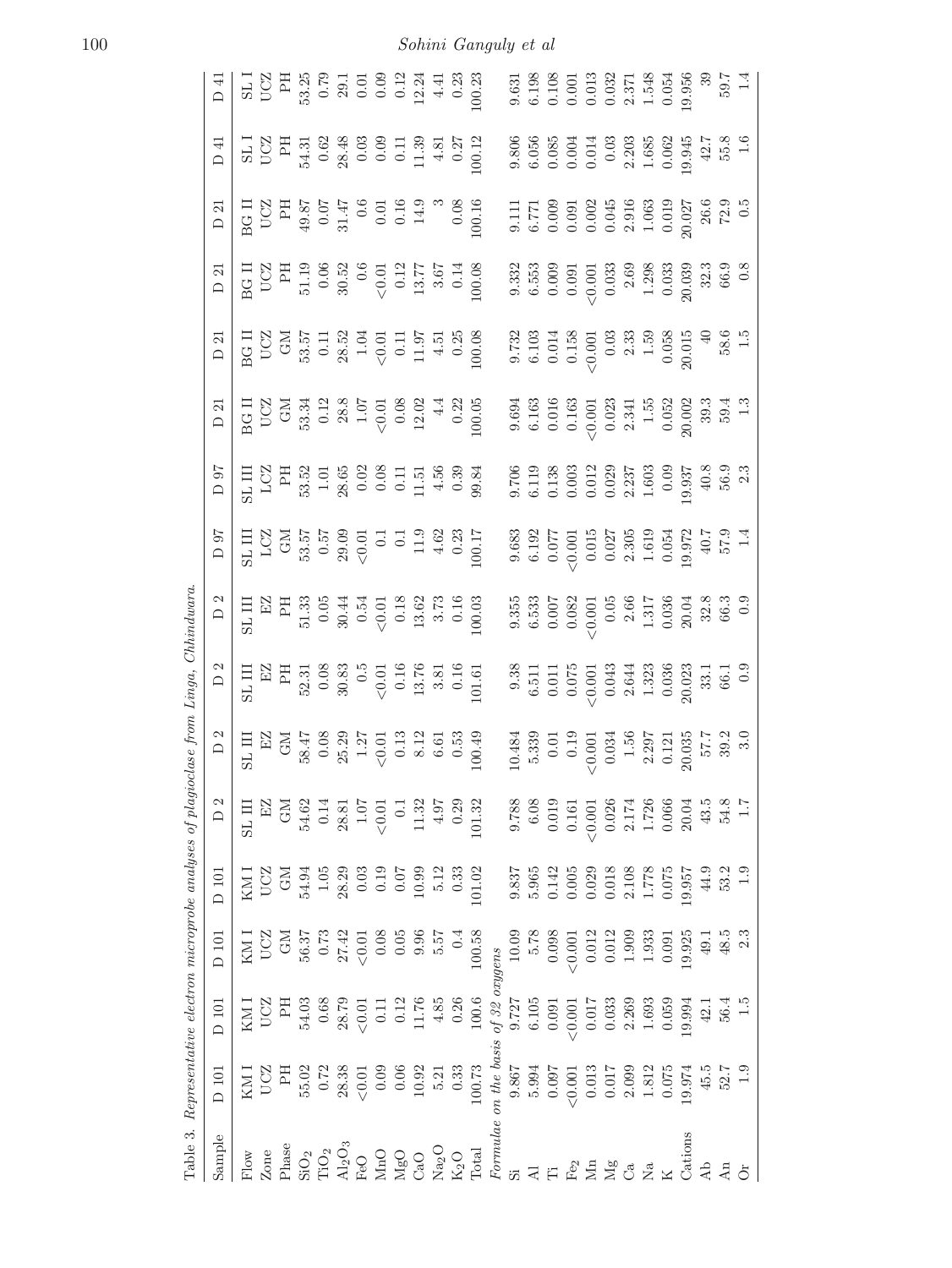| $Sample$ | D 41 | $D$ 41 | $D$ 43 | D 43                                                                                                                                                                                                                                                                                                                                                                                                                                                          | D 43                                                                                                                                                                                                                                                                                                                                                                                                                                                           | D 62B                                                                                                                                                                                                                                                                                                                                                                                                                                                         | 62B                                                                                                                                                                                                                                                                                              | D94                                                                                                                                                                                                                                                                                                     | $\overline{D}$ 94                                                                                                                                                                                                                                                                               | $D_{.98}$                                                                                                                                                         | $\overline{D}$ 98                                                                                                                                                                                                                                                                                                                                                                                          | $\begin{array}{r} 0.98 \\ \hline \text{DG H} \\ \text{BG H} \\ \text{C} \\ \text{D} \\ \text{D} \\ \text{D} \\ \text{D} \\ \text{D} \\ \text{D} \\ \text{D} \\ \text{D} \\ \text{E} \\ \text{D} \\ \text{E} \\ \text{E} \\ \text{E} \\ \text{E} \\ \text{E} \\ \text{E} \\ \text{E} \\ \text{E} \\ \text{E} \\ \text{E} \\ \text{E} \\ \text{E} \\ \text{E} \\ \text{E} \\ \text{E} \\ \text{E} \\ \text{E} \\ \text{E} \\ \text{E} \\ \text{E} \\ \text{$ | $D$ 98                                                                                                                                                                                                                                                                                              | $\overline{D}$ 99                                                                                                                                                                                                                                                                                                                   |                                                                                                                                                                                                                                                                                                                                                                                                                                |                                                                                                                                           |
|----------|------|--------|--------|---------------------------------------------------------------------------------------------------------------------------------------------------------------------------------------------------------------------------------------------------------------------------------------------------------------------------------------------------------------------------------------------------------------------------------------------------------------|----------------------------------------------------------------------------------------------------------------------------------------------------------------------------------------------------------------------------------------------------------------------------------------------------------------------------------------------------------------------------------------------------------------------------------------------------------------|---------------------------------------------------------------------------------------------------------------------------------------------------------------------------------------------------------------------------------------------------------------------------------------------------------------------------------------------------------------------------------------------------------------------------------------------------------------|--------------------------------------------------------------------------------------------------------------------------------------------------------------------------------------------------------------------------------------------------------------------------------------------------|---------------------------------------------------------------------------------------------------------------------------------------------------------------------------------------------------------------------------------------------------------------------------------------------------------|-------------------------------------------------------------------------------------------------------------------------------------------------------------------------------------------------------------------------------------------------------------------------------------------------|-------------------------------------------------------------------------------------------------------------------------------------------------------------------|------------------------------------------------------------------------------------------------------------------------------------------------------------------------------------------------------------------------------------------------------------------------------------------------------------------------------------------------------------------------------------------------------------|------------------------------------------------------------------------------------------------------------------------------------------------------------------------------------------------------------------------------------------------------------------------------------------------------------------------------------------------------------------------------------------------------------------------------------------------------------|-----------------------------------------------------------------------------------------------------------------------------------------------------------------------------------------------------------------------------------------------------------------------------------------------------|-------------------------------------------------------------------------------------------------------------------------------------------------------------------------------------------------------------------------------------------------------------------------------------------------------------------------------------|--------------------------------------------------------------------------------------------------------------------------------------------------------------------------------------------------------------------------------------------------------------------------------------------------------------------------------------------------------------------------------------------------------------------------------|-------------------------------------------------------------------------------------------------------------------------------------------|
|          |      |        |        | $\begin{array}{l} \text{AS I} \\ \text{UCZ} \\ \text{D} \\ \text{D} \\ \text{D} \\ \text{D} \\ \text{D} \\ \text{D} \\ \text{D} \\ \text{D} \\ \text{D} \\ \text{D} \\ \text{D} \\ \text{D} \\ \text{D} \\ \text{D} \\ \text{D} \\ \text{D} \\ \text{D} \\ \text{D} \\ \text{D} \\ \text{D} \\ \text{D} \\ \text{D} \\ \text{D} \\ \text{D} \\ \text{D} \\ \text{D} \\ \text{D} \\ \text{D} \\ \text{D} \\ \text{D} \\ \text{D} \\ \text{D} \\ \text{D} \\ \$ |                                                                                                                                                                                                                                                                                                                                                                                                                                                                |                                                                                                                                                                                                                                                                                                                                                                                                                                                               |                                                                                                                                                                                                                                                                                                  | $\begin{array}{r} \text{SL}1 \\ \text{SL}1 \\ \text{FL} \\ \text{L} \\ \text{S1.5} \\ \text{S2.9} \\ \text{S3.2} \\ \text{S4.3} \\ \text{S5.4} \\ \text{S6.5} \\ \text{S7.6} \\ \text{S8.8} \\ \text{S9.8} \\ \text{S9.8} \\ \text{S9.8} \\ \end{array}$                                                |                                                                                                                                                                                                                                                                                                 |                                                                                                                                                                   | $\begin{array}{r} \n\text{B} \n\text{C} \n\end{array}$ $\begin{array}{r} \n\text{B} \n\text{C} \n\end{array}$ $\begin{array}{r} \n\text{D} \n\text{D} \n\end{array}$ $\begin{array}{r} \n\text{D} \n\text{D} \n\end{array}$ $\begin{array}{r} \n\text{D} \n\text{D} \n\end{array}$ $\begin{array}{r} \n\text{D} \n\text{D} \n\end{array}$ $\begin{array}{r} \n\text{D} \n\text{D} \n\end{array}$ $\begin{$ |                                                                                                                                                                                                                                                                                                                                                                                                                                                            |                                                                                                                                                                                                                                                                                                     | $\begin{array}{l} \rm BG~II\\ \rm BGI~IO~0~0~30~32~0\\ \rm 51.62~0~0~30~33~0\\ \rm 0~0~0~0~12~0\\ \rm 0~0~13~0\\ \rm 0~0~13\\ \rm 0~0~14\\ \rm 0~0\\ \rm 10\\ \rm 0\\ \rm 10\\ \rm 0\\ \rm 10\\ \rm 0\\ \rm 10\\ \rm 0\\ \rm 10\\ \rm 0\\ \rm 10\\ \rm 0\\ \rm 10\\ \rm 0\\ \rm 10\\ \rm 0\\ \rm 10\\ \rm 0\\ \rm 10\\ \rm 0\\ \rm$ | $\begin{array}{l} \rm BG~II\\ \rm BGM\\ \rm DVS\\ \rm H~\stackrel{3}{3},~\stackrel{4}{3},~\stackrel{5}{6},~\stackrel{6}{6},~\stackrel{6}{6},~\stackrel{6}{6},~\stackrel{6}{6},~\stackrel{7}{6},~\stackrel{8}{6},~\stackrel{12}{6},~\stackrel{12}{6},~\stackrel{12}{6},~\stackrel{12}{6},~\stackrel{12}{6},~\stackrel{12}{6},~\stackrel{12}{6},~\stackrel{12}{6},~\stackrel{12}{6},~\stackrel{12}{6},~\stackrel{12}{6},~\stack$ | BG II<br>UVZ<br>UVZ<br>UVA 38, 71<br>58, 71<br>38, 72<br>0.21<br>4.54<br>4.54<br>0.21<br>0.02                                             |
|          |      |        |        |                                                                                                                                                                                                                                                                                                                                                                                                                                                               |                                                                                                                                                                                                                                                                                                                                                                                                                                                                |                                                                                                                                                                                                                                                                                                                                                                                                                                                               |                                                                                                                                                                                                                                                                                                  |                                                                                                                                                                                                                                                                                                         |                                                                                                                                                                                                                                                                                                 |                                                                                                                                                                   |                                                                                                                                                                                                                                                                                                                                                                                                            |                                                                                                                                                                                                                                                                                                                                                                                                                                                            |                                                                                                                                                                                                                                                                                                     |                                                                                                                                                                                                                                                                                                                                     |                                                                                                                                                                                                                                                                                                                                                                                                                                |                                                                                                                                           |
|          |      |        |        |                                                                                                                                                                                                                                                                                                                                                                                                                                                               |                                                                                                                                                                                                                                                                                                                                                                                                                                                                |                                                                                                                                                                                                                                                                                                                                                                                                                                                               |                                                                                                                                                                                                                                                                                                  |                                                                                                                                                                                                                                                                                                         |                                                                                                                                                                                                                                                                                                 |                                                                                                                                                                   |                                                                                                                                                                                                                                                                                                                                                                                                            |                                                                                                                                                                                                                                                                                                                                                                                                                                                            |                                                                                                                                                                                                                                                                                                     |                                                                                                                                                                                                                                                                                                                                     |                                                                                                                                                                                                                                                                                                                                                                                                                                |                                                                                                                                           |
|          |      |        |        |                                                                                                                                                                                                                                                                                                                                                                                                                                                               |                                                                                                                                                                                                                                                                                                                                                                                                                                                                |                                                                                                                                                                                                                                                                                                                                                                                                                                                               |                                                                                                                                                                                                                                                                                                  |                                                                                                                                                                                                                                                                                                         |                                                                                                                                                                                                                                                                                                 |                                                                                                                                                                   |                                                                                                                                                                                                                                                                                                                                                                                                            |                                                                                                                                                                                                                                                                                                                                                                                                                                                            |                                                                                                                                                                                                                                                                                                     |                                                                                                                                                                                                                                                                                                                                     |                                                                                                                                                                                                                                                                                                                                                                                                                                |                                                                                                                                           |
|          |      |        |        |                                                                                                                                                                                                                                                                                                                                                                                                                                                               |                                                                                                                                                                                                                                                                                                                                                                                                                                                                |                                                                                                                                                                                                                                                                                                                                                                                                                                                               |                                                                                                                                                                                                                                                                                                  |                                                                                                                                                                                                                                                                                                         |                                                                                                                                                                                                                                                                                                 |                                                                                                                                                                   |                                                                                                                                                                                                                                                                                                                                                                                                            |                                                                                                                                                                                                                                                                                                                                                                                                                                                            |                                                                                                                                                                                                                                                                                                     |                                                                                                                                                                                                                                                                                                                                     |                                                                                                                                                                                                                                                                                                                                                                                                                                |                                                                                                                                           |
|          |      |        |        |                                                                                                                                                                                                                                                                                                                                                                                                                                                               | $\begin{array}{l} \text{AS I} \\ \text{UCZ} \\ \text{CVA} \\ \text{GAP} \\ \text{GSP} \\ \text{GSP} \\ \text{GSP} \\ \text{GSP} \\ \text{GSP} \\ \text{GSP} \\ \text{GSP} \\ \text{GSP} \\ \text{GSP} \\ \text{GSP} \\ \text{GSP} \\ \text{GSP} \\ \text{GSP} \\ \text{GSP} \\ \text{GSP} \\ \text{GSP} \\ \text{GSP} \\ \text{GSP} \\ \text{GSP} \\ \text{GSP} \\ \text{GSP} \\ \text{GSP} \\ \text{GSP} \\ \text{GSP} \\ \text{GSP} \\ \text{GSP} \\ \text{$ | $\begin{array}{r} \text{SL} \text{ H} \\ \text{SL} \text{ H} \\ \text{H} \\ \text{H} \\ \text{H} \\ \text{H} \\ \text{H} \\ \text{H} \\ \text{H} \\ \text{H} \\ \text{H} \\ \text{H} \\ \text{H} \\ \text{H} \\ \text{H} \\ \text{H} \\ \text{H} \\ \text{H} \\ \text{H} \\ \text{H} \\ \text{H} \\ \text{H} \\ \text{H} \\ \text{H} \\ \text{H} \\ \text{H} \\ \text{H} \\ \text{H} \\ \text{H} \\ \text{H} \\ \text{H} \\ \text{H} \\ \text{H} \\ \text{H}$ | $SL$ II<br>$ES$ II $\frac{1}{2}$<br>$12$ II $13$<br>$13$<br>$15$<br>$15$<br>$15$<br>$15$<br>$15$<br>$15$<br>$15$<br>$15$<br>$15$<br>$15$<br>$15$<br>$15$<br>$15$<br>$15$<br>$15$<br>$15$<br>$15$<br>$15$<br>$15$<br>$15$<br>$15$<br>$15$<br>$15$<br>$15$<br>$15$<br>$15$<br>$15$<br>$15$<br>$15$ |                                                                                                                                                                                                                                                                                                         |                                                                                                                                                                                                                                                                                                 |                                                                                                                                                                   |                                                                                                                                                                                                                                                                                                                                                                                                            |                                                                                                                                                                                                                                                                                                                                                                                                                                                            |                                                                                                                                                                                                                                                                                                     |                                                                                                                                                                                                                                                                                                                                     |                                                                                                                                                                                                                                                                                                                                                                                                                                |                                                                                                                                           |
|          |      |        |        |                                                                                                                                                                                                                                                                                                                                                                                                                                                               |                                                                                                                                                                                                                                                                                                                                                                                                                                                                |                                                                                                                                                                                                                                                                                                                                                                                                                                                               |                                                                                                                                                                                                                                                                                                  |                                                                                                                                                                                                                                                                                                         |                                                                                                                                                                                                                                                                                                 |                                                                                                                                                                   |                                                                                                                                                                                                                                                                                                                                                                                                            |                                                                                                                                                                                                                                                                                                                                                                                                                                                            |                                                                                                                                                                                                                                                                                                     |                                                                                                                                                                                                                                                                                                                                     |                                                                                                                                                                                                                                                                                                                                                                                                                                |                                                                                                                                           |
|          |      |        |        |                                                                                                                                                                                                                                                                                                                                                                                                                                                               |                                                                                                                                                                                                                                                                                                                                                                                                                                                                |                                                                                                                                                                                                                                                                                                                                                                                                                                                               |                                                                                                                                                                                                                                                                                                  |                                                                                                                                                                                                                                                                                                         |                                                                                                                                                                                                                                                                                                 |                                                                                                                                                                   |                                                                                                                                                                                                                                                                                                                                                                                                            |                                                                                                                                                                                                                                                                                                                                                                                                                                                            |                                                                                                                                                                                                                                                                                                     |                                                                                                                                                                                                                                                                                                                                     |                                                                                                                                                                                                                                                                                                                                                                                                                                |                                                                                                                                           |
|          |      |        |        |                                                                                                                                                                                                                                                                                                                                                                                                                                                               |                                                                                                                                                                                                                                                                                                                                                                                                                                                                |                                                                                                                                                                                                                                                                                                                                                                                                                                                               |                                                                                                                                                                                                                                                                                                  |                                                                                                                                                                                                                                                                                                         |                                                                                                                                                                                                                                                                                                 |                                                                                                                                                                   |                                                                                                                                                                                                                                                                                                                                                                                                            |                                                                                                                                                                                                                                                                                                                                                                                                                                                            |                                                                                                                                                                                                                                                                                                     |                                                                                                                                                                                                                                                                                                                                     |                                                                                                                                                                                                                                                                                                                                                                                                                                |                                                                                                                                           |
|          |      |        |        |                                                                                                                                                                                                                                                                                                                                                                                                                                                               |                                                                                                                                                                                                                                                                                                                                                                                                                                                                |                                                                                                                                                                                                                                                                                                                                                                                                                                                               |                                                                                                                                                                                                                                                                                                  |                                                                                                                                                                                                                                                                                                         |                                                                                                                                                                                                                                                                                                 |                                                                                                                                                                   |                                                                                                                                                                                                                                                                                                                                                                                                            |                                                                                                                                                                                                                                                                                                                                                                                                                                                            |                                                                                                                                                                                                                                                                                                     |                                                                                                                                                                                                                                                                                                                                     |                                                                                                                                                                                                                                                                                                                                                                                                                                |                                                                                                                                           |
|          |      |        |        |                                                                                                                                                                                                                                                                                                                                                                                                                                                               |                                                                                                                                                                                                                                                                                                                                                                                                                                                                |                                                                                                                                                                                                                                                                                                                                                                                                                                                               |                                                                                                                                                                                                                                                                                                  |                                                                                                                                                                                                                                                                                                         |                                                                                                                                                                                                                                                                                                 |                                                                                                                                                                   |                                                                                                                                                                                                                                                                                                                                                                                                            |                                                                                                                                                                                                                                                                                                                                                                                                                                                            |                                                                                                                                                                                                                                                                                                     |                                                                                                                                                                                                                                                                                                                                     |                                                                                                                                                                                                                                                                                                                                                                                                                                |                                                                                                                                           |
|          |      |        |        |                                                                                                                                                                                                                                                                                                                                                                                                                                                               |                                                                                                                                                                                                                                                                                                                                                                                                                                                                |                                                                                                                                                                                                                                                                                                                                                                                                                                                               |                                                                                                                                                                                                                                                                                                  |                                                                                                                                                                                                                                                                                                         |                                                                                                                                                                                                                                                                                                 |                                                                                                                                                                   |                                                                                                                                                                                                                                                                                                                                                                                                            |                                                                                                                                                                                                                                                                                                                                                                                                                                                            |                                                                                                                                                                                                                                                                                                     |                                                                                                                                                                                                                                                                                                                                     |                                                                                                                                                                                                                                                                                                                                                                                                                                |                                                                                                                                           |
|          |      |        |        |                                                                                                                                                                                                                                                                                                                                                                                                                                                               |                                                                                                                                                                                                                                                                                                                                                                                                                                                                |                                                                                                                                                                                                                                                                                                                                                                                                                                                               |                                                                                                                                                                                                                                                                                                  |                                                                                                                                                                                                                                                                                                         |                                                                                                                                                                                                                                                                                                 |                                                                                                                                                                   |                                                                                                                                                                                                                                                                                                                                                                                                            |                                                                                                                                                                                                                                                                                                                                                                                                                                                            |                                                                                                                                                                                                                                                                                                     |                                                                                                                                                                                                                                                                                                                                     |                                                                                                                                                                                                                                                                                                                                                                                                                                |                                                                                                                                           |
|          |      |        |        |                                                                                                                                                                                                                                                                                                                                                                                                                                                               |                                                                                                                                                                                                                                                                                                                                                                                                                                                                |                                                                                                                                                                                                                                                                                                                                                                                                                                                               |                                                                                                                                                                                                                                                                                                  |                                                                                                                                                                                                                                                                                                         |                                                                                                                                                                                                                                                                                                 |                                                                                                                                                                   |                                                                                                                                                                                                                                                                                                                                                                                                            |                                                                                                                                                                                                                                                                                                                                                                                                                                                            |                                                                                                                                                                                                                                                                                                     |                                                                                                                                                                                                                                                                                                                                     |                                                                                                                                                                                                                                                                                                                                                                                                                                |                                                                                                                                           |
|          |      |        |        | $\begin{array}{l} 9.235 \\ 6.613 \\ 6.004 \\ 0.004 \\ 0.012 \\ 0.01 \\ 0.023 \\ 0.024 \\ 1.219 \\ 0.028 \\ 0.038 \\ 0.4 \\ 30.4 \\ 30.4 \\ 30.5 \\ 90 \\ 10.98 \\ 90 \\ 4 \end{array}$                                                                                                                                                                                                                                                                        | 9.553<br>6.306<br>6.000 0.000<br>0.000 0.000<br>0.033<br>1.474<br>1.474<br>0.0336<br>37.6<br>61.6                                                                                                                                                                                                                                                                                                                                                              |                                                                                                                                                                                                                                                                                                                                                                                                                                                               |                                                                                                                                                                                                                                                                                                  |                                                                                                                                                                                                                                                                                                         |                                                                                                                                                                                                                                                                                                 |                                                                                                                                                                   |                                                                                                                                                                                                                                                                                                                                                                                                            |                                                                                                                                                                                                                                                                                                                                                                                                                                                            |                                                                                                                                                                                                                                                                                                     |                                                                                                                                                                                                                                                                                                                                     |                                                                                                                                                                                                                                                                                                                                                                                                                                |                                                                                                                                           |
|          |      |        |        |                                                                                                                                                                                                                                                                                                                                                                                                                                                               |                                                                                                                                                                                                                                                                                                                                                                                                                                                                | $\begin{array}{r} 9.234\\ 9.578\\ 6.578\\ 0.011\\ 0.004\\ 0.004\\ 0.004\\ 0.003\\ 0.003\\ 0.003\\ 0.003\\ 0.003\\ 0.003\\ 0.003\\ 0.003\\ 0.003\\ 0.003\\ 0.003\\ 0.003\\ 0.003\\ 0.003\\ 0.003\\ 0.003\\ 0.003\\ 0.003\\ 0.003\\ 0.003\\ 0.003\\ 0.003\\ 0.003\\ 0.$                                                                                                                                                                                         | 9.492<br>6.395<br>6.000 0.002<br>0.003<br>0.003<br>1.423<br>0.0021<br>35.7<br>35.7<br>35.7<br>35.7<br>35.7<br>35.4<br>30.0021                                                                                                                                                                    | $\begin{array}{r} 93.392 \\ 0.505 \\ 0.013 \\ 0.085 \\ 0.008 \\ 0.003 \\ 0.003 \\ 0.003 \\ 0.003 \\ 0.003 \\ 0.003 \\ 0.003 \\ 0.003 \\ 0.003 \\ 0.003 \\ 0.003 \\ 0.003 \\ 0.01 \\ 0.01 \\ 0.01 \\ 0.01 \\ 0.01 \\ 0.01 \\ 0.01 \\ 0.01 \\ 0.01 \\ 0.01 \\ 0.01 \\ 0.01 \\ 0.01 \\ 0.01 \\ 0.01 \\ 0.$ | 9.454<br>6.467<br>6.000 0.077<br>6.000 0.047<br>7.548<br>7.388<br>7.388<br>7.388<br>7.38<br>7.38<br>7.38<br>7.38<br>7.38<br>7.38<br>7.38<br>7.38<br>7.38<br>7.38<br>7.38<br>7.38<br>7.38<br>7.38<br>7.39<br>7.39<br>7.39<br>7.39<br>7.39<br>7.39<br>7.39<br>7.39<br>7.39<br>7.39<br>7.39<br>7.3 | $\begin{array}{l} 33,433\\ 6,437\\ 6,000\\ 0&0.07\\ 0&0.01\\ 0&0.01\\ 0&0.01\\ 0&0.03\\ 0&0.03\\ 0&0.03\\ 0&0.03\\ 0&0.03\\ 0&0.03\\ 0&0.8\\ 0&0.8\\ \end{array}$ | 9.456<br>6.411<br>6.000 0.000 0.000<br>6.000 0.000 0.000<br>7.77<br>7.11<br>7.11<br>7.11<br>7.11<br>7.11<br>7.11<br>7.11                                                                                                                                                                                                                                                                                   | 9.777<br>6.03<br>6.03<br>6.03<br>6.03<br>6.03<br>7.42<br>56.5<br>7.42<br>56.5<br>7.42<br>56.5                                                                                                                                                                                                                                                                                                                                                              | $\begin{array}{l} 10.11 \\ 10.13 \\ 5.752 \\ 0.013 \\ 0.014 \\ 0.000 \\ 0.014 \\ 0.000 \\ 0.000 \\ 0.000 \\ 0.001 \\ 0.001 \\ 0.001 \\ 0.014 \\ 0.000 \\ 0.014 \\ 0.014 \\ 0.014 \\ 0.014 \\ 0.014 \\ 0.014 \\ 0.000 \\ 0.001 \\ 0.001 \\ 0.001 \\ 0.001 \\ 0.001 \\ 0.001 \\ 0.001 \\ 0.001 \\ 0.$ | $\begin{array}{r} 9.378 \\ 6.488 \\ 6.01 \\ 0.03 \\ 0.00 \\ 0.01 \\ 0.03 \\ 0.01 \\ 0.03 \\ 0.03 \\ 0.03 \\ 0.03 \\ 0.03 \\ 0.03 \\ 0.03 \\ 0.03 \\ 0.03 \\ 0.03 \\ 0.03 \\ \end{array}$                                                                                                                                            | $\begin{array}{r} 9.366 \\ 6.497 \\ 0.011 \\ 0.084 \\ 0.065 \\ 0.047 \\ 2.719 \\ 0.027 \\ 0.037 \\ 0.037 \\ 0.031 \\ 31.2 \\ 68.1 \\ 31.2 \\ 68.1 \\ \end{array}$                                                                                                                                                                                                                                                              | 9.757<br>$6.094$<br>$0.017$<br>$0.003$<br>$0.003$<br>$0.003$<br>$0.048$<br>$0.048$<br>$0.048$<br>$0.048$<br>$0.048$<br>$0.048$<br>$0.048$ |
|          |      |        |        |                                                                                                                                                                                                                                                                                                                                                                                                                                                               |                                                                                                                                                                                                                                                                                                                                                                                                                                                                |                                                                                                                                                                                                                                                                                                                                                                                                                                                               |                                                                                                                                                                                                                                                                                                  |                                                                                                                                                                                                                                                                                                         |                                                                                                                                                                                                                                                                                                 |                                                                                                                                                                   |                                                                                                                                                                                                                                                                                                                                                                                                            |                                                                                                                                                                                                                                                                                                                                                                                                                                                            |                                                                                                                                                                                                                                                                                                     |                                                                                                                                                                                                                                                                                                                                     |                                                                                                                                                                                                                                                                                                                                                                                                                                |                                                                                                                                           |
|          |      |        |        |                                                                                                                                                                                                                                                                                                                                                                                                                                                               |                                                                                                                                                                                                                                                                                                                                                                                                                                                                |                                                                                                                                                                                                                                                                                                                                                                                                                                                               |                                                                                                                                                                                                                                                                                                  |                                                                                                                                                                                                                                                                                                         |                                                                                                                                                                                                                                                                                                 |                                                                                                                                                                   |                                                                                                                                                                                                                                                                                                                                                                                                            |                                                                                                                                                                                                                                                                                                                                                                                                                                                            |                                                                                                                                                                                                                                                                                                     |                                                                                                                                                                                                                                                                                                                                     |                                                                                                                                                                                                                                                                                                                                                                                                                                |                                                                                                                                           |
|          |      |        |        |                                                                                                                                                                                                                                                                                                                                                                                                                                                               |                                                                                                                                                                                                                                                                                                                                                                                                                                                                |                                                                                                                                                                                                                                                                                                                                                                                                                                                               |                                                                                                                                                                                                                                                                                                  |                                                                                                                                                                                                                                                                                                         |                                                                                                                                                                                                                                                                                                 |                                                                                                                                                                   |                                                                                                                                                                                                                                                                                                                                                                                                            |                                                                                                                                                                                                                                                                                                                                                                                                                                                            |                                                                                                                                                                                                                                                                                                     |                                                                                                                                                                                                                                                                                                                                     |                                                                                                                                                                                                                                                                                                                                                                                                                                |                                                                                                                                           |
|          |      |        |        |                                                                                                                                                                                                                                                                                                                                                                                                                                                               |                                                                                                                                                                                                                                                                                                                                                                                                                                                                |                                                                                                                                                                                                                                                                                                                                                                                                                                                               |                                                                                                                                                                                                                                                                                                  |                                                                                                                                                                                                                                                                                                         |                                                                                                                                                                                                                                                                                                 |                                                                                                                                                                   |                                                                                                                                                                                                                                                                                                                                                                                                            |                                                                                                                                                                                                                                                                                                                                                                                                                                                            |                                                                                                                                                                                                                                                                                                     |                                                                                                                                                                                                                                                                                                                                     |                                                                                                                                                                                                                                                                                                                                                                                                                                |                                                                                                                                           |
|          |      |        |        |                                                                                                                                                                                                                                                                                                                                                                                                                                                               |                                                                                                                                                                                                                                                                                                                                                                                                                                                                |                                                                                                                                                                                                                                                                                                                                                                                                                                                               |                                                                                                                                                                                                                                                                                                  |                                                                                                                                                                                                                                                                                                         |                                                                                                                                                                                                                                                                                                 |                                                                                                                                                                   |                                                                                                                                                                                                                                                                                                                                                                                                            |                                                                                                                                                                                                                                                                                                                                                                                                                                                            |                                                                                                                                                                                                                                                                                                     |                                                                                                                                                                                                                                                                                                                                     |                                                                                                                                                                                                                                                                                                                                                                                                                                |                                                                                                                                           |
|          |      |        |        |                                                                                                                                                                                                                                                                                                                                                                                                                                                               |                                                                                                                                                                                                                                                                                                                                                                                                                                                                |                                                                                                                                                                                                                                                                                                                                                                                                                                                               |                                                                                                                                                                                                                                                                                                  |                                                                                                                                                                                                                                                                                                         |                                                                                                                                                                                                                                                                                                 |                                                                                                                                                                   |                                                                                                                                                                                                                                                                                                                                                                                                            |                                                                                                                                                                                                                                                                                                                                                                                                                                                            |                                                                                                                                                                                                                                                                                                     |                                                                                                                                                                                                                                                                                                                                     |                                                                                                                                                                                                                                                                                                                                                                                                                                |                                                                                                                                           |
|          |      |        |        |                                                                                                                                                                                                                                                                                                                                                                                                                                                               |                                                                                                                                                                                                                                                                                                                                                                                                                                                                |                                                                                                                                                                                                                                                                                                                                                                                                                                                               |                                                                                                                                                                                                                                                                                                  |                                                                                                                                                                                                                                                                                                         |                                                                                                                                                                                                                                                                                                 |                                                                                                                                                                   |                                                                                                                                                                                                                                                                                                                                                                                                            |                                                                                                                                                                                                                                                                                                                                                                                                                                                            |                                                                                                                                                                                                                                                                                                     |                                                                                                                                                                                                                                                                                                                                     |                                                                                                                                                                                                                                                                                                                                                                                                                                |                                                                                                                                           |
|          |      |        |        |                                                                                                                                                                                                                                                                                                                                                                                                                                                               |                                                                                                                                                                                                                                                                                                                                                                                                                                                                |                                                                                                                                                                                                                                                                                                                                                                                                                                                               |                                                                                                                                                                                                                                                                                                  |                                                                                                                                                                                                                                                                                                         |                                                                                                                                                                                                                                                                                                 |                                                                                                                                                                   |                                                                                                                                                                                                                                                                                                                                                                                                            |                                                                                                                                                                                                                                                                                                                                                                                                                                                            |                                                                                                                                                                                                                                                                                                     |                                                                                                                                                                                                                                                                                                                                     |                                                                                                                                                                                                                                                                                                                                                                                                                                |                                                                                                                                           |
|          |      |        |        |                                                                                                                                                                                                                                                                                                                                                                                                                                                               |                                                                                                                                                                                                                                                                                                                                                                                                                                                                |                                                                                                                                                                                                                                                                                                                                                                                                                                                               |                                                                                                                                                                                                                                                                                                  |                                                                                                                                                                                                                                                                                                         |                                                                                                                                                                                                                                                                                                 |                                                                                                                                                                   |                                                                                                                                                                                                                                                                                                                                                                                                            |                                                                                                                                                                                                                                                                                                                                                                                                                                                            |                                                                                                                                                                                                                                                                                                     |                                                                                                                                                                                                                                                                                                                                     |                                                                                                                                                                                                                                                                                                                                                                                                                                |                                                                                                                                           |
|          |      |        |        |                                                                                                                                                                                                                                                                                                                                                                                                                                                               |                                                                                                                                                                                                                                                                                                                                                                                                                                                                |                                                                                                                                                                                                                                                                                                                                                                                                                                                               |                                                                                                                                                                                                                                                                                                  |                                                                                                                                                                                                                                                                                                         |                                                                                                                                                                                                                                                                                                 |                                                                                                                                                                   |                                                                                                                                                                                                                                                                                                                                                                                                            |                                                                                                                                                                                                                                                                                                                                                                                                                                                            |                                                                                                                                                                                                                                                                                                     |                                                                                                                                                                                                                                                                                                                                     |                                                                                                                                                                                                                                                                                                                                                                                                                                |                                                                                                                                           |
|          |      |        |        | $-7.0$                                                                                                                                                                                                                                                                                                                                                                                                                                                        | $\ddot{0}$ :0                                                                                                                                                                                                                                                                                                                                                                                                                                                  |                                                                                                                                                                                                                                                                                                                                                                                                                                                               |                                                                                                                                                                                                                                                                                                  |                                                                                                                                                                                                                                                                                                         |                                                                                                                                                                                                                                                                                                 |                                                                                                                                                                   |                                                                                                                                                                                                                                                                                                                                                                                                            |                                                                                                                                                                                                                                                                                                                                                                                                                                                            |                                                                                                                                                                                                                                                                                                     |                                                                                                                                                                                                                                                                                                                                     |                                                                                                                                                                                                                                                                                                                                                                                                                                |                                                                                                                                           |
|          |      |        |        |                                                                                                                                                                                                                                                                                                                                                                                                                                                               |                                                                                                                                                                                                                                                                                                                                                                                                                                                                |                                                                                                                                                                                                                                                                                                                                                                                                                                                               |                                                                                                                                                                                                                                                                                                  |                                                                                                                                                                                                                                                                                                         |                                                                                                                                                                                                                                                                                                 |                                                                                                                                                                   |                                                                                                                                                                                                                                                                                                                                                                                                            |                                                                                                                                                                                                                                                                                                                                                                                                                                                            |                                                                                                                                                                                                                                                                                                     |                                                                                                                                                                                                                                                                                                                                     |                                                                                                                                                                                                                                                                                                                                                                                                                                |                                                                                                                                           |

Table 3. (Continued.)

Table 3. (Continued.)

PH: Phenocryst; GM: Groundmass; Explanation of sectors and structural zones are same as in table 2. PH: Phenocryst; GM: Groundmass; Explanation of sectors and structural zones are same as in table 2.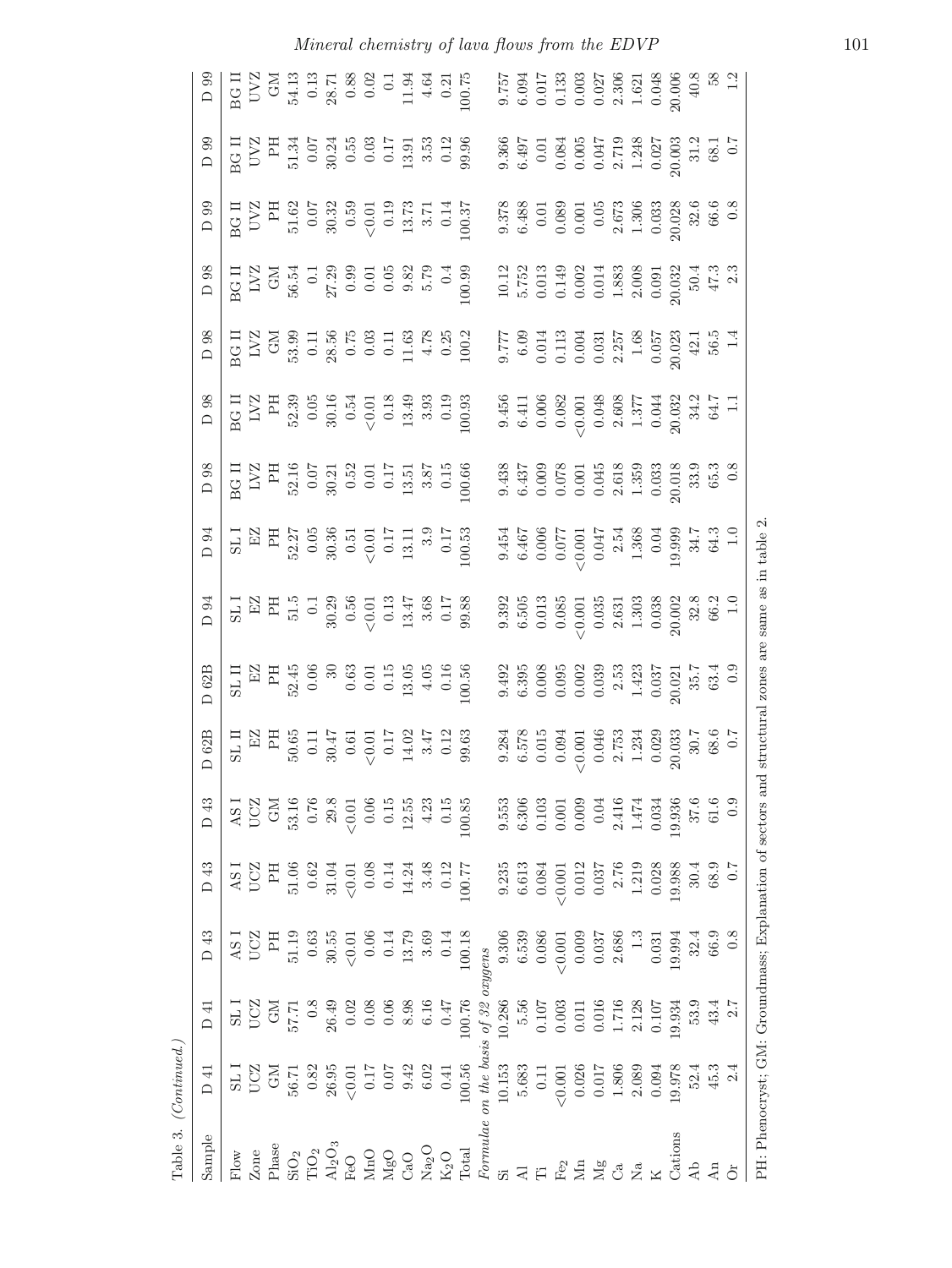|                   |              |                 | Table 4. Electron microprobe analyses of glass from Linga, Chhindwara.                                                                                                  |                    |                                                                         |                                          |               |                                                                               |                     |                                                      |            |
|-------------------|--------------|-----------------|-------------------------------------------------------------------------------------------------------------------------------------------------------------------------|--------------------|-------------------------------------------------------------------------|------------------------------------------|---------------|-------------------------------------------------------------------------------|---------------------|------------------------------------------------------|------------|
| Sample            | D 41         | D <sub>97</sub> | <b>D</b> 97                                                                                                                                                             | D 97               | <b>16 C</b>                                                             | D <sub>101</sub>                         | D 101         | D.98                                                                          | D 98                | D <sub>21</sub>                                      | $D$ 99     |
| Flow              | 11S          | SL III          | SL III                                                                                                                                                                  | SL III             |                                                                         | ENZI                                     | EM            | BG II                                                                         | BG II               | BG II                                                | BG II      |
| Zone              | UCZ          | LCZ             | LCZ                                                                                                                                                                     |                    |                                                                         | UCZ                                      | UCZ           |                                                                               | LVZ                 | UCZ                                                  | <b>LAA</b> |
| Phase             | š            | $\mathbb{R}^2$  | ΣS<br>Ο                                                                                                                                                                 | $L{\rm CZ}$ GM     | $\begin{array}{l} \text{SL III} \\ \text{LCZ} \\ \text{GM} \end{array}$ | $_{\rm GN}^{\rm GM}$ $_{\rm M5}^{\rm H}$ | GM<br>44.02   | $\begin{array}{c} \rm{LVZ} \\ \rm{GM} \\ \rm{47.42} \\ \rm{0.01} \end{array}$ | GM                  | GM                                                   | <b>CM</b>  |
| SiO <sub>2</sub>  | 73.01        | 65.43           | 55.9                                                                                                                                                                    |                    | 10.34                                                                   |                                          |               |                                                                               | $46.92$<br>$< 0.01$ | 48.98                                                | 43.24      |
| $\Gamma$ iO2      | 1.38         | 0.58            | 12.49                                                                                                                                                                   | $38.69$<br>$34.26$ | 33.9                                                                    | 30.81                                    | $30.15\,$     |                                                                               |                     |                                                      | 0.25       |
| $\rm Al_2O_3$     | 15.73        | 18.83           | 13.71                                                                                                                                                                   | 4.83               | 4.58                                                                    |                                          | 4.61          | 4.25                                                                          | 4.07                | $\begin{array}{c} 0.18 \\ 6.76 \end{array}$          | 6.38       |
| FeO               | 0.01         | (0.01)          | (0.01)                                                                                                                                                                  | 0.04               | $0.08$<br>$0.07$<br>$0.18$                                              | $3.83$<br>$0.35$                         | 0.33          | 30.16                                                                         | 30.92               |                                                      | 24.05      |
| MnO               | 0.13         | 0.07            | 0.22                                                                                                                                                                    | (0.01)             |                                                                         | 0.02                                     | 0.03          |                                                                               |                     | $\begin{array}{c} 23.91 \\ 0.11 \\ 6.61 \end{array}$ | 0.05       |
| MgO               | 0.19         | < 0.01          | 2.28                                                                                                                                                                    | 7.24               |                                                                         | 5.36                                     | 5.65          | $0.12$<br>$3.48$<br>$2.05$<br>$0.04$                                          | $\frac{1}{3}$ .3    |                                                      | $10.79\,$  |
| CaO               | 2.7          | 1.23            | 0.39                                                                                                                                                                    | 0.95               | 1.2                                                                     | $2.3\,$                                  | 2.28          |                                                                               | $2.07$              | 2.48                                                 | $2.01\,$   |
| Na <sub>2</sub> O | 5.24         | 6.6             | 2.71                                                                                                                                                                    | 0.45               | 0.34                                                                    | 0.19                                     | 0.21          |                                                                               | 0.03                | 0.24                                                 | 0.23       |
| $K_2O$            | 1.92         | 5.67            | 7.55                                                                                                                                                                    | 1.98               | 1.55                                                                    | 0.23                                     | 0.23          | 0.11                                                                          | $\overline{0}$ .    | 0.21                                                 | 0.44       |
| Total             | 100.32       | 98.71           | 95.24                                                                                                                                                                   | 88.43              | 88.23                                                                   | 89.85                                    | 87.51         | 87.63                                                                         | 87.51               | 89.47                                                | 87.44      |
| Species           | Silica glass | Silica glass    | Ti-rich glass                                                                                                                                                           | glass<br>Ti-rich   | Ti-rich glass                                                           | Ti-rich glass                            | Ti-rich glass | Palagonite                                                                    | Palagonite          | Palagonite                                           | Palagonite |
|                   |              |                 | GM: Groundmass; explanation of sectors and structural zones are same as in table 2. Some of the glass analyses yield low total because of mobilization of alkali metals |                    |                                                                         |                                          |               |                                                                               |                     |                                                      |            |

cluster together to form tecoblast. In glass-rich samples from the EZ basalts, clinopyroxene grains show anomalous wavy extinction, giving rise to an hour-glass structure. Olivine phenocrysts are completely or partially altered to palagonite (figure 3b) and iddingsite, but the relict olivine grains can be recognized by their common euhedral morphology, high relief and high birefringence. Two varieties of palagonite, viz., chlororophaeite and delessite (occuring as spherules or irregular patches) have been recognized from the investigated flows. A similar report on the occurrence of altered glass has earlier been described from this locality (Fermor and Fox 1916; West 1958). Chlorophaeite shows light-yellow to deep-yellow colour and has formed as an alteration product of olivine and glass. Delessite is green in colour. Devitrification is also observed in some places. The overall textural pattern of investigated lava flows is defined by ophitic– subophitic and intersertal–intergranular textures. Distinct development of clustered plagioclase phenocryts represents glomeroporphyritic texture.

### **4. Mineral chemistry**

Electron microprobe analyses of constituent mineral phases of investigated lava flows were performed at the Department of Lithospheric Research, University of Vienna, using a four spectrometer CAMECA SX100 microprobe. Counts were obtained simultaneously using a 15 keV accelerating voltage, a  $1-2$   $\mu$ m beam diameter, and a beam current of 20 nA. Natural and synthetic standards were used for calibrations and the PAP (Pouchou and Pichoir) correction (Pouchou and Pichoir 1991) was applied to the data.

## 4.1 Olivine

Olivine represents a significant phenocrystal phase in the lava flows. Modal proportion of olivine phenocrysts exhibits a gradual decreasing trend from LVZ to UVZ of corresponding flows (Flows SL I, SL II and SL III) suggesting their prominent concentration in the lower portion of the lava flows than that in the upper portion (Cox and Mitchell 1988). This feature has been recorded from Deccan lavas in the Western Ghats and has been attributed to settling of olivine in a largely liquid lava flow after the flow was emplaced, happening several times (Beane and Hooper 1988). Few olivine phenocrysts are also present in the UCZ for Flow BG II. Some of the olivine phenocrysts in the lava flows are partially to completely iddingsitized, reflecting the effects of low-temperature alteration

(Nielsen and Sigurdsson 1981; Spray and Rae 1995).

Nielsen and Sigurdsson 1981; Spray and Rae 1995)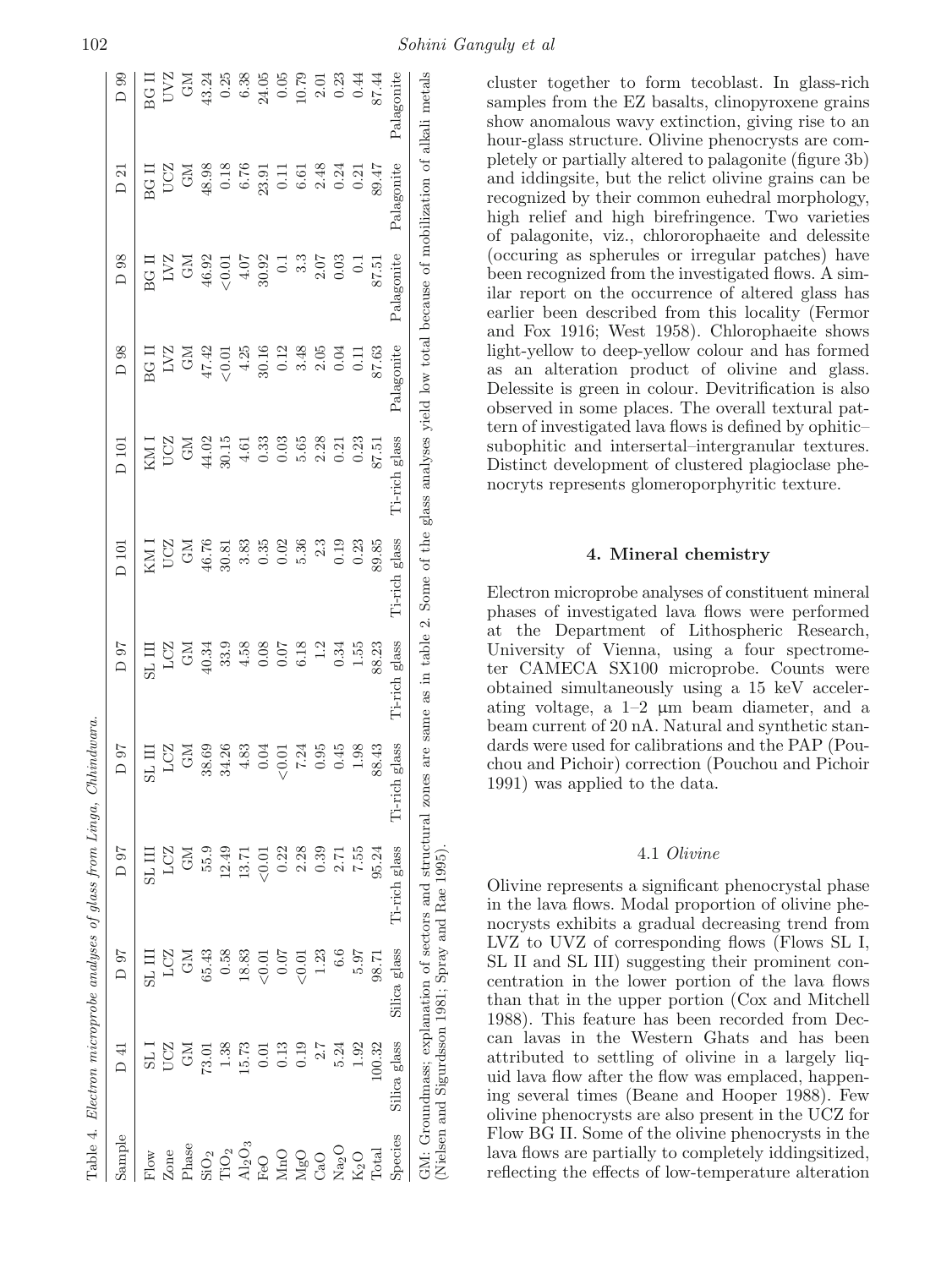(Damasceno et al 2002). Electron microprobe analyses of olivine phenocrysts from Flows BG II, SL I and SL III are presented in table 1. The Fo (forsterite) content of olivines ranges from  $F_{\text{O}_{20}^-}$  $F<sub>066</sub>$  indicating a wide spectrum of compositional variation. The compositional spectrum of phenocrystal olivines corroborates a changing crystallization condition in the prevailing magmatic environment. The low MgO content and relatively Fe-rich nature of the analysed olivine phenocrysts indicate a much-evolved composition of the magma. The data plots corresponding to investigated olivine compositions exhibit a wide scatter occupying the fields of hyalosiderite, hortonolite and ferrohortonolite (figure 4a) (modified after Deer *et al* 1979). The compositions of olivine phenocrysts from UCZ of Flow BG II and EZ of Flow SL I range from hortonolite to ferrohortonolite, while that from EZ of Flow SL III range from hyalosiderite to ferrohortonolite. NiO in  $\rm wt\%$ of analysed olivine phenocrysts has been plotted against respective Fo (mol %) content in biaxial diagram proposed by Fleet  $et \, al \, (1977)$ , where the data plots distinctly correspond to the field of olivine compositions of basalts (figure 4b).

### 4.2 Pyroxene

Mineral chemistry (table 2) obtained from 26 pyroxene analyses represents both phenocrystal and groundmass compositions from respective zones of Flows BG II, SL I, SL II, SL III, AS I and KM I. The analysed pyroxene compositions have been considered in order to classify them in a systematic manner on the basis of 'Q' and 'J' relations (Morimoto et al 1988). As per 'Q' and 'J' relations (where  $Q=Ca+Mg+Fe$  and  $J=2$  Na) (expressed in terms of a.p.f.u), the pyroxenes are designated as 'QUAD' pyroxenes (Morimoto 1989) (figure 4c). The pyroxene phenocryst data plots cluster in the fields of 'diopside' and the groundmass pyroxenes mostly correspond to 'augite' with a minor spill to 'pigeonite' in the Wo–En–Fs triangular diagram (Morimoto 1989) (figure 4d). The Mg# of groundmass clinopyroxene varies from 0.34 to 0.72, while phenocrystal clinopyroxenes are characterized by Mg# 0.99. Pyroxene phenocrysts from UCZ of Flows SL I, AS I, KM I and those from LCZ of Flow SL III are characterized by a prominent enrichment in TiO<sub>2</sub> (ranging from 10.5–14.7 wt%). The high titanium content of pyroxene phenocrysts is a result of  $Ti \leftrightarrow Al<sup>VI</sup>$  replacement as depicted in figure 4(e). The strikingly large titanium content of the phenocrystal pyroxenes from the basaltic lava flows at and around Linga exceeds that of titanaugite reported from alkali olivine basalts of Tahiti (TiO<sub>2</sub> ranging from  $4.24-8.73$  wt%) and other previously reported Ti-rich augites (Dixon and Kennedy 1933; Tracy and Robinson 1977).

### 4.3 Plagioclase

When the analysed plagioclase compositions (table 3) are projected into Or–Ab–An triangular diagram (figure 4f), the data-plots depict a compositional spectrum ranging from andesine to bytownite varieties. The anorthite component of plagioclase of the investigated basalts varies from  $\rm{An}_{39.2}$  to  $\rm{An}_{72.9}$ . The phenocrystal plagioclase are calcic, while a relatively sodic composition is noted for the groundmass.

# 4.4 Glass

Glass is present only in groundmass of the investigated lava flows. Analysed glass compositions have been furnished in table 4.

### 4.5 Opaque minerals

Opaque minerals mostly occur as groundmass in the investigated lava flows. The analysed compositions of opaque (table 5) from UVZ of Flow BG II and EZ of Flow SL I correspond to Ti– magnetite, while the opaque phases from UCZ of Flows BG II and KM I belong to ilmenite species. UCZ of Flow SL I, Flow KM I and LCZ of Flow SL III are characterized by the presence of pyrophanite  $(MnTiO<sub>3</sub>)$ , the manganese analogue of ilmenite. Electron microprobe analyses of pyrophanite (table 6) from UCZ of Flows SL I, KM I and LCZ of Flow SL III have been projected in the MnO–TiO<sub>2</sub>–FeO diagram (Craig *et al* 1985) (figure 4g), where most of the plots cluster close to the field of pyrophanite compositions from several other areas of the world.

### **5. Geothermometry**

### 5.1 Pyroxene thermometry

An effective method of determining temperature with the help of pyroxene compositions was proposed by Lindsley (1983). Recalculation of pyroxene compositions in terms of several endmember molecules and subsequent plotting of those recalculated molecules in terms of experimentally determined pyroxene thermal-contours yield temperatures varying between 850◦ and 1280◦C for the corresponding zones of the investigated lava flows (figure 5). Temperatures calculated for the UCZ of Flow BG II range from 850◦C and 1280◦C and that for the LVZ and UVZ of BG II have been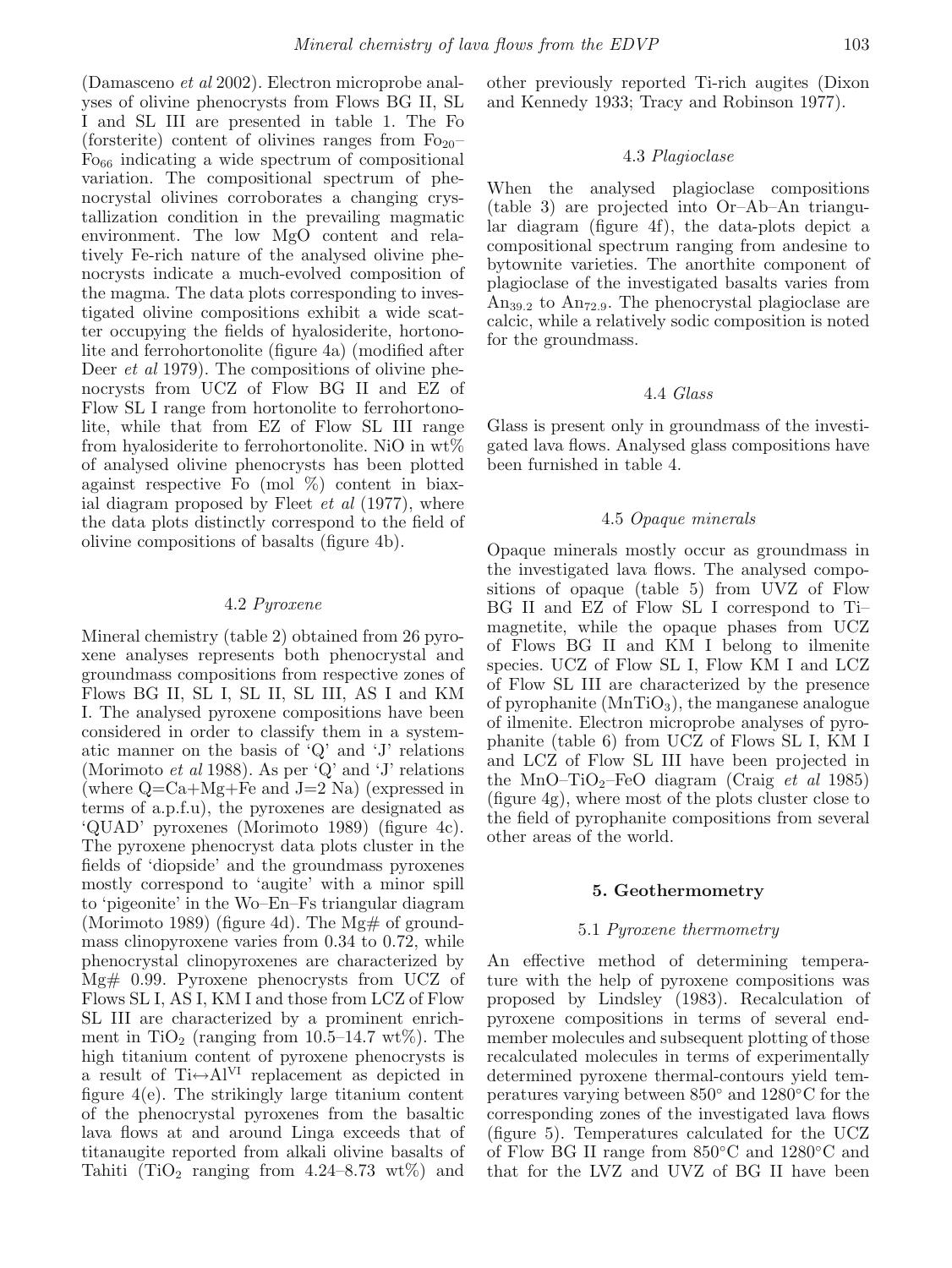Table 5. Electron microprobe analyses of Ti–magnetite and ilmenite from Linga, Chhindwara.

| Sample                         | D 94                                                                                       | D 99         | D 21     | D 98         |
|--------------------------------|--------------------------------------------------------------------------------------------|--------------|----------|--------------|
| Flow                           | SL I                                                                                       | BG II        | BG II    | BG II        |
| Zone                           | ΕZ                                                                                         | UVZ          | UCZ      | $_{\rm UCZ}$ |
| Phase                          | GM                                                                                         | GM           | GM       | GM           |
| SiO <sub>2</sub>               | 0.07                                                                                       | 0.1          | 0.01     | 0.04         |
| TiO <sub>2</sub>               | 24.78                                                                                      | 26.58        | 51.49    | 51.65        |
| $\rm Al_2O_3$                  | 1.94                                                                                       | 2.16         | 0.1      | 0.03         |
| FeO                            | 67.32                                                                                      | 63.16        | 45.75    | 45.14        |
| Cr <sub>2</sub> O <sub>3</sub> | 0.13                                                                                       | 0.11         | 0.03     | 0.07         |
| MnO                            | 0.47                                                                                       | 0.42         | 0.47     | 0.52         |
| MgO                            | 1.18                                                                                       | 1.87         | 1.44     | 1.34         |
| CaO                            | 0.03                                                                                       | 0.04         | 0.04     | 0.14         |
| Total                          | 95.94                                                                                      | 94.46        | 99.33    | 98.97        |
|                                | Formulae on the basis of $\frac{1}{4}$ oxygens for Ti-magnetite and 3 oxygens for Ilmenite |              |          |              |
| Si                             | 0.003                                                                                      | 0.004        | < 0.001  | 0.001        |
| Al                             | 0.092                                                                                      | 0.102        | 0.003    | 0.001        |
| Ti                             | 0.749                                                                                      | 0.799        | 0.983    | 0.988        |
| $\mathrm{Fe}^2$                | 2.263                                                                                      | 2.109        | 0.971    | 0.959        |
| $\operatorname{Cr}$            | 0.004                                                                                      | 0.003        | 0.001    | 0.002        |
| Mn                             | 0.016                                                                                      | 0.014        | 0.01     | 0.011        |
| Mg                             | 0.07                                                                                       | 0.111        | 0.054    | 0.05         |
| $\rm Ca$                       | 0.001                                                                                      | 0.002        | 0.001    | 0.004        |
| Species                        | Ti-magnetite                                                                               | Ti-magnetite | Ilmenite | Ilmenite     |

GM: Groundmass; explanation of sectors and structural zones are same as in table 2.

Table 6. Electron microprobe analyses of pyrophanite from Linga, Chhindwara.

| Sample                         | D 101                              | D 101             | D 101      | D 41         | D 97              | D 97              | D 97       |
|--------------------------------|------------------------------------|-------------------|------------|--------------|-------------------|-------------------|------------|
| Flow                           | KM I                               | KM I              | KM I       | SLI          | $SL$ $\rm III$    | SL III            | SL III     |
| Zone                           | <b>UCZ</b>                         | $_{\mathrm{UCZ}}$ | <b>UCZ</b> | $_{\rm UCZ}$ | $_{\mathrm{LCZ}}$ | $_{\mathrm{LCZ}}$ | <b>LCZ</b> |
| Phase                          | GM                                 | <b>GM</b>         | GM         | GM           | GМ                | GM                | <b>GM</b>  |
| SiO <sub>2</sub>               | 0.03                               | 0.08              | 0.03       | 0.01         | 0.04              | 0.02              | 0.04       |
| TiO <sub>2</sub>               | 44.96                              | 46.24             | 44.96      | 46.79        | 44.32             | 44.64             | 44.32      |
| Al <sub>2</sub> O <sub>3</sub> | 0.05                               | 0.03              | 0.05       | 0.19         | 0.03              | 0.04              | 0.03       |
| FeO                            | 0.54                               | 0.56              | 0.54       | 0.48         | 0.46              | 0.52              | 0.46       |
| MnO                            | 51.98                              | 50.85             | 51.98      | 50.44        | 52.19             | 52.65             | 52.19      |
| MgO                            | 1.31                               | 0.77              | 1.31       | 0.69         | 1.11              | 1.05              | 1.11       |
| CaO                            | 0.06                               | 0.03              | 0.06       | 0.01         | 0.1               | 0.04              | 0.1        |
| Total                          | 98.93                              | 98.63             | 98.93      | 98.63        | 98.27             | 99                | 98.27      |
|                                | Formulae on the basis of 3 oxygens |                   |            |              |                   |                   |            |
| Si                             | 0.001                              | 0.002             | 0.001      | < 0.001      | 0.001             | 0.001             | 0.001      |
| Al                             | 0.002                              | 0.001             | 0.002      | 0.006        | 0.001             | 0.001             | 0.001      |
| Ti                             | 0.888                              | 0.911             | 0.888      | 0.919        | 0.884             | 0.884             | 0.884      |
| $\mathrm{Fe}^2$                | 0.012                              | 0.012             | 0.012      | 0.011        | 0.01              | 0.012             | 0.01       |
| Mn                             | 1.156                              | 1.128             | 1.156      | 1.115        | 1.172             | 1.174             | 1.172      |
| Mg                             | 0.051                              | 0.03              | 0.051      | 0.027        | 0.044             | 0.041             | 0.044      |
| Ca                             | 0.005                              | 0.003             | 0.005      | 0.001        | 0.008             | 0.003             | 0.008      |

GM: Groundmass; explanation of sectors and structural zones are same as in table 2.

deduced to be 1150◦ and 1250◦C, respectively. The equilibration temperature of EZ of Flows SL I, SL II and SL III ranges from 1080◦ to 1280◦C, while that from UCZ of SL I and LCZ of SL III is around 1280◦C. The UCZs of Flows AS I and KM I record a temperature around 1280◦C.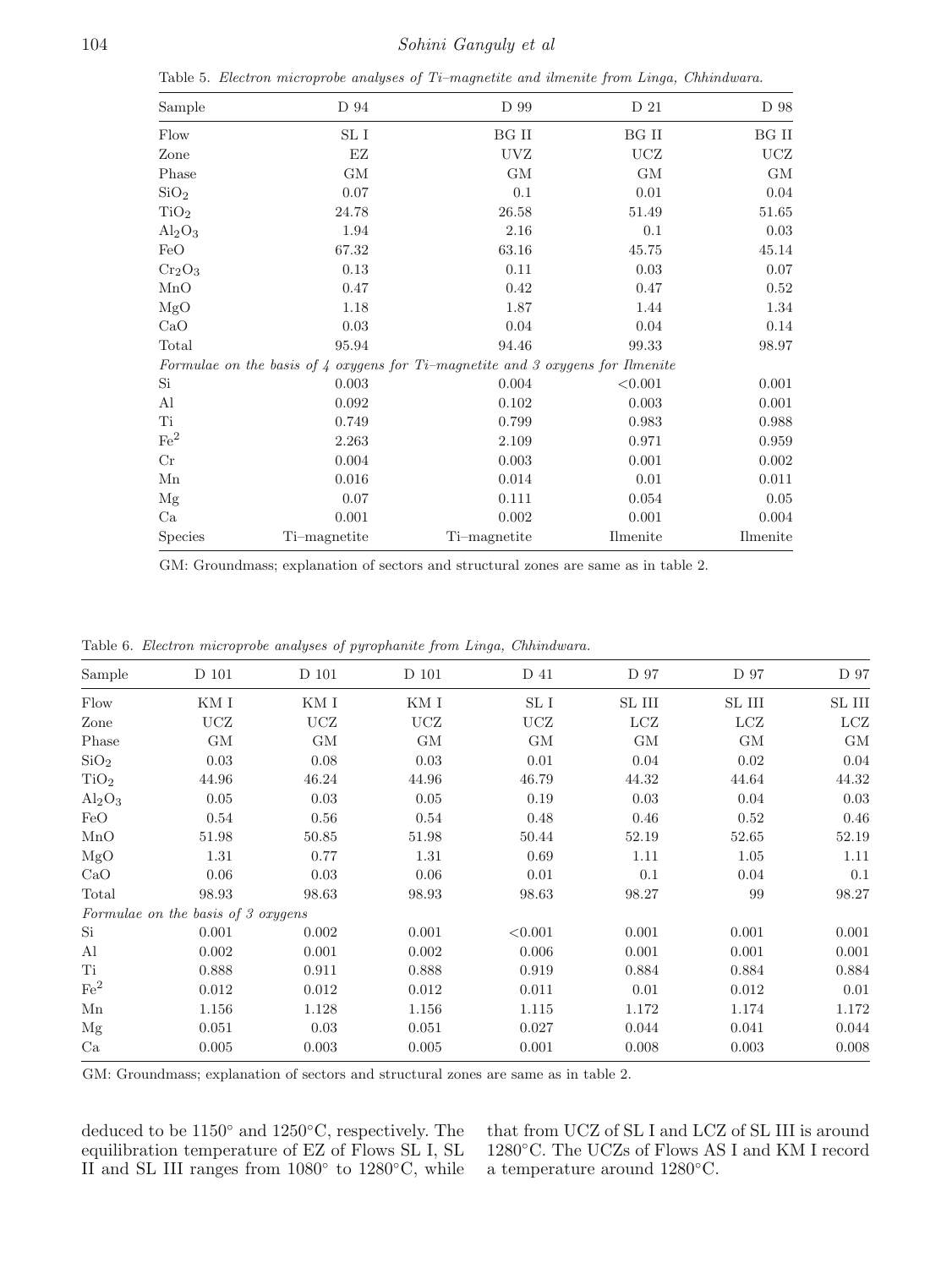

Figure 5. Projection of recalculated pyroxene compositions in Diopside(Di)–Hedenbergite(Hd)–Enstatite(En)– Ferrosilite(Fs) diagram (Lindsley 1983) for thermometric calculations in ◦C. For explanation of abbreviations, see figure 2.

#### 5.2 Olivine–clinopyroxene thermometry

On the basis of an olivine–augite Mg–Fe exchange thermometer proposed by Loucks (1996), analyzed compositions of coexisting olivine and augite from Flows BG II, SL I and SL III have been considered for thermometric calculations. Geothermometric estimations evaluated on the basis of coexisting olivine-augite compositions yield temperatures ranging from 1040◦ to 1160◦C. Flow BG II records a temperature of about 1055◦C, while temperatures deduced for Flow SL I range from 1040◦ to 1085◦C and that for Flow SL III vary from 1100◦ to 1160◦C.

### **6. Summary and discussion**

- The investigated basaltic lava flows at and around Linga, Eastern Deccan Volcanic Province have been identified by systematic arrangement of three-tier structural zones defined by colonnades, entablature and vesicles.
- Individual flows are marked by noting strikingly different fracture patterns existing in the colonnade zones and those in entablature zones.
- The LCZ and UCZ in general mark welldeveloped or moderately-developed six-sided columns while in EZ, multi-directional joint patterns (Peck and Minakami 1968; De 1996) and strong fragmental characters are evident.
- Field investigations in the study area reveal that the joint surfaces of the columns of LCZ of Flow SL II (figure 2d) are segmented into strips or step-like features which are commonly referred to as chisel marks (Philpotts and Ague 2009, p. 57). These are formed by individual fracture events that occur successively as the column propagates during the cooling of a flow.
- Petrographic studies indicate that the investigated lava flows are inequigranular phyric basalts with development of phenocrystal phases such as plagioclase, clinopyroxene and olivine. Groundmass is marked by plagioclase, granular pyroxene, opaque minerals and glass. The relative proportions of mineral phases in different lava flows (as well as in different zones of an individual lava flow) are variable and related to the cooling history.
- Electron microprobe analyses of phenocrystal olivine indicate a wide compositional spectrum, with Fo contents ranging from  $\text{Fo}_{22}-\text{Fo}_{66}$ . The olivine phenocrysts of presently investigated basaltic lavas show higher CaO content  $(>0.25$  $wt\%$ ) than those of mantle peridotites where CaO content in olivine is commonly less than  $0.1 \text{ wt\%}$  (Simkin and Smith 1970). This higher CaO content shows that the olivine phenocrysts are not xenocrysts from mantle peridotite, but are products of crystallization from a mantlederived magma (Furuyama et al 2001). The low NiO content of olivine phenocrysts suggests a differentiated nature of the crystallizing magma. Composition of olivine phenocrysts from EZ of the lava flows falls in the range  $F_{\text{O}_{31}}$ – $F_{\text{O}_{66}}$  while that from LVZ shows a range of  $\mathrm{Fo}_{22}$ – $\mathrm{Fo}_{39}$ , thereby suggesting that there is an overlap of olivine compositions between EZ and LVZ. A considerable overlap of olivine compositions in respect of different zones was also described from the Delakhari Sill (Sen 1980), which is located close to the present study area. The olivine compositions of the investigated lava flows are more Fe-rich than those of the 'three phenocryst basalts'  $(F_{085})$  of the Deccan Traps (Krishnamurthy and Cox 1977), indicating relatively more differentiated and relatively evolved nature of the magma.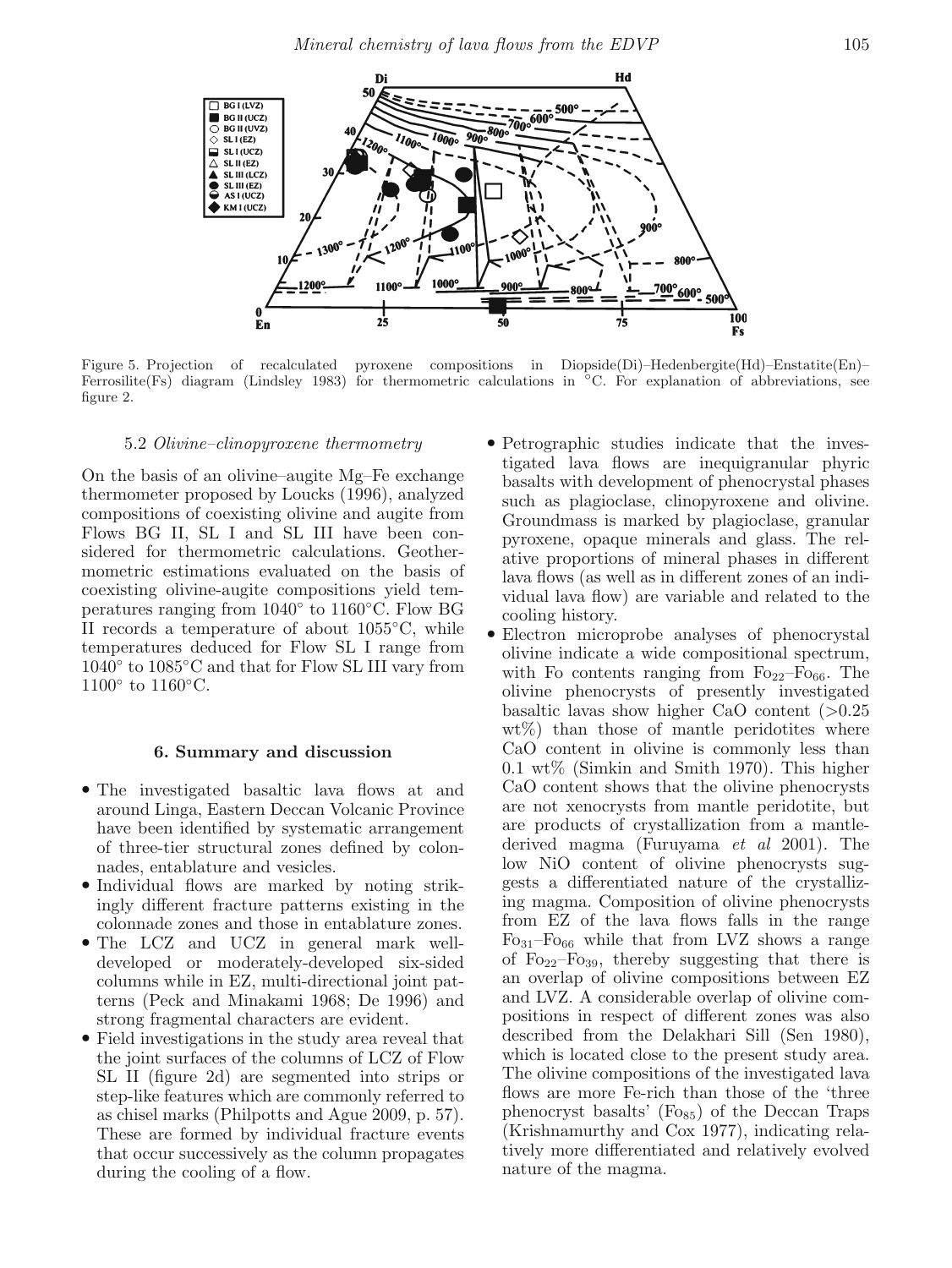- The analysed pyroxene compositions correspond to the 'Quad' field in the Q–J classificatory diagram; phenocrystal pyroxenes are diopsidic while their groundmass counterparts mostly correspond to augite. Mineral chemistry of pyroxene reveals the presence of both Ca-rich  $(Wo_{33.41})$  $\text{En}_{39.66}\text{Fs}_{26.93} - \text{Wo}_{47.08}\text{En}_{49.87}\text{Fs}_{3.05}$  and Ca-poor  $(Wo_{11.09}En_{39.17}Fs_{49.74}-Wo_{31.4}En_{33.85}Fs_{34.76})$  varieties of pyroxenes. The identical Mg number (0.99) of investigated pyroxene phenocrysts (table 2) indicates a distinctly uniform composition. Moreover, the phenocrystal pyroxenes are characterized by a significant enrichment in  $TiO<sub>2</sub>$ (ranging from  $10.5-14.7 \text{ wt\%}$ ) which is possibly due to the influence of high water pressure (Barberi et al 1971). High water pressure leads to enrichment of tschermark molecule  $(CaAl<sub>2</sub>SiO<sub>6</sub>)$  in the pyroxene structure, which ultimately gives rise to high Ti content of the pyroxene (because of  $R^2 + 2Si \leftrightarrow Ti^{4+} + 2Al$ replacement).
- Electron microprobe analyses of investigated plagioclase indicate that the phenocrystal plagioclase are calcic  $(An_{52.7}-An_{72.9})$ , whereas groundmass plagioclase are relatively sodic  $(An_{47.3} An_{61.6}$ ). The plagioclase compositions (table 3) show a systematic increase of orthoclase content with decrease in An content and this phenomenon was earlier described from parts of western DVP (Melluso *et al* 1995). The anorthite content of phenocrystal plagioclase ranges from  $An_{52.7}-An_{72.9}$  and is poorer in An than those of 'picrite basalts'  $(\text{An}_{74-88})$  and the 'three phenocryst basalts' (An<sub>72−88</sub>) of the Deccan Traps, but this obtained range is consistent with that of 'normal basalts' (An<sup>57</sup>−<sup>66</sup>) of Deccan Traps (Krishnamurthy and Cox 1977).
- Opaque phases in the lava flows are represented by titano-magnetite, ilmenite and pyrophanite (Mn-rich ilmenite). Incidentally, pyrophanites have also been observed in Deccan lavas from western India (Melluso and Sethna 2011).
- Pyroxene thermometric method when applied for corresponding zones of investigated lava flows records temperatures ranging from  $850^\circ$ to 1280◦C. This wide range of crystallization temperatures is corroborated to the presence of both Ca-rich and Ca-poor pyroxenes and similar observation has been recorded earlier for Mandla lavas (Shrivastava and Ahmad 2005). Geothermometric estimations evaluated on the basis of coexisting olivine–augite compositions yield temperatures ranging from 1040◦–1160◦C for different lava flows. The vesicular nature of lava flows containing large amounts of volatile materials is responsible for the low temperature value while the high temperatures of lava flows can be attributed to high modal content of glass and

opaque minerals (Ahmad and Shrivastava 2005; Shrivastava and Ahmad 2005).

### **Acknowledgements**

The authors express their heartfelt thanks to Mr. Abhishek Saha, Senior Research Fellow, Department of Geology, University of Calcutta for his encouragement, wholehearted help during the field sessions and for rendering valuable suggestions during the preparation of this paper. SG, JR and MB thankfully acknowledge Mr. N Bhattacharyya for his help during the fieldwork. The authors are deeply indebted to the Head, Department of Geology, University of Calcutta for providing all laboratory facilities. SG and JR are grateful to the UGC–DRS authority [Project no: F. No. 550/9/DRS/2007 (SAP I)] for providing financial assistance for carrying out the field work. JR thankfully acknowledges the University of Vienna for providing a visiting researcher grant. The authors gratefully acknowledge valuable comments and suggestions from Dr H C Sheth and an anonymous reviewer which were of great help in improving the quality of the manuscript. The authors gratefully acknowledge Prof. Talat Ahmad, Associate Editor, for his valuable comments and fruitful suggestions.

### **References**

- Ahmad M and Shrivastava J P 2005 Iron-Titanium Oxide geothermometry and petrogenesis of lava flows and dykes from Mandla Lobe of the Eastern Deccan Volcanic Province, India; Gondwana Res. **7** 563–577.
- Alexander P O and Paul D K 1977 Geochemistry and strontium isotopic composition of basalts from the Eastern Deccan Volcanic Province; India Mineral. Mag. **41** 165–172.
- Allegre C J, Birck J L, Capmas F and Courtillot V 1999 Age of the Deccan Traps using  $187$ <sub>Re</sub> $-187$ <sub>Os</sub> systematics; Earth Planet. Sci. Lett. **170** 197–204.
- Anderson S W, Stofan E R, Smreker S E, Guest J E and Wood B 1999 Pulsed inflation of pahoehoe lava flows: Implications for flood basalt emplacement; Earth Planet. Sci. Lett. **168** 7–18.
- Baksi A K 1994 Geochronological studies on whole-rock basalts, Deccan Traps, India: Evaluation of the timing of volcanism relative to the K–T boundary; Earth Planet. Sci. Lett. **121** 43–56.
- Barberi F, Bizouard H and Varet J 1971 Nature of the clinopyroxene and iron enrichment in Alkalic and Transitional Basaltic Magmas; Contrib. Mineral. Petrol. **33** 93–107.
- Beane J E, Turner C A, Hooper P R, Subbarao K V and Walsh J N 1986 Stratigraphy, composition and form of Deccan Basalts, Western Ghats, India; Bull. Volcanol. **48** 61–83.
- Beane J E and Hooper P R 1988 A note on the picrite basalts of the Western Ghats, Deccan Traps, India; Geol. Soc. India Memoir **10** 117–133.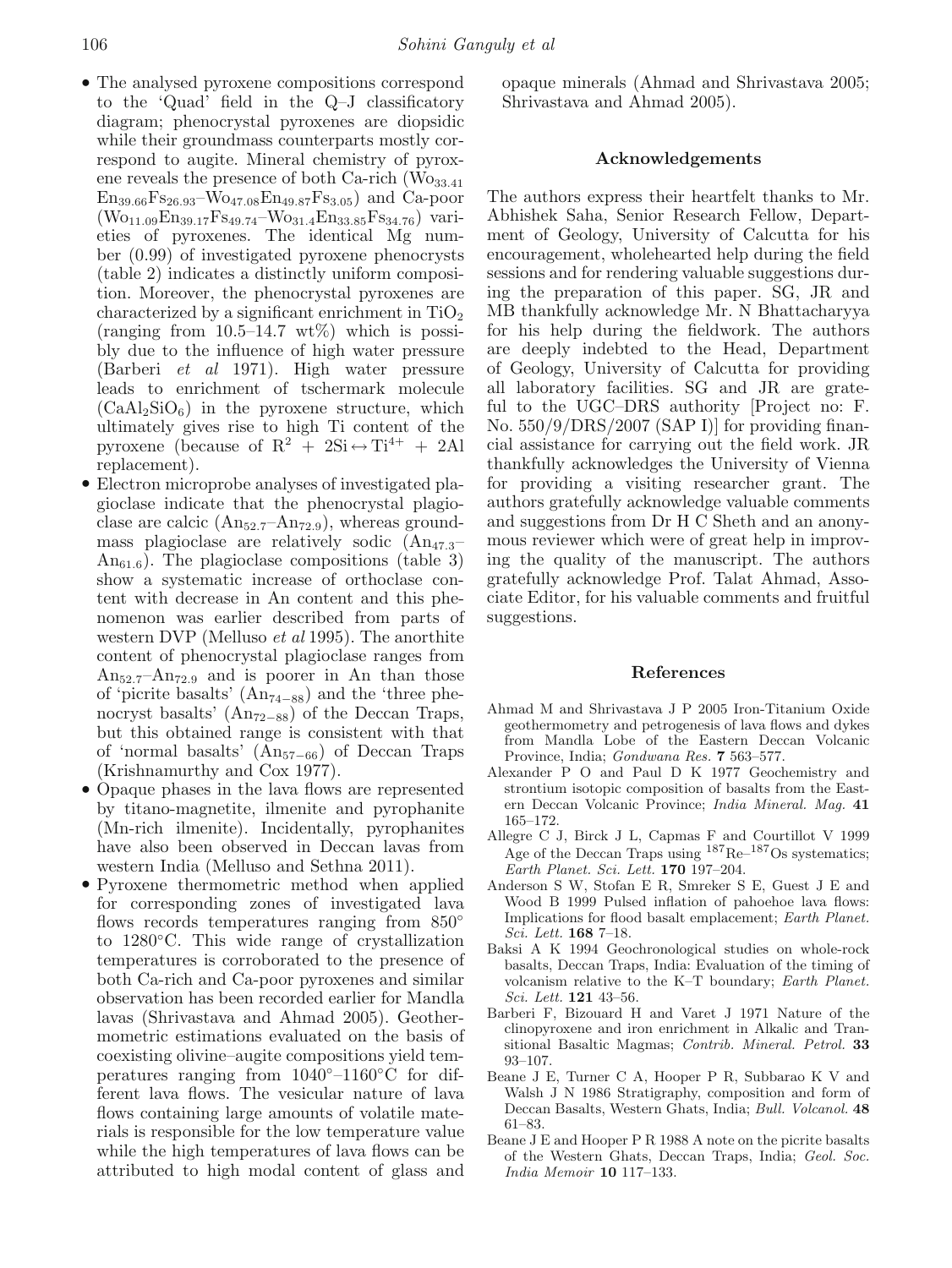- Bondre N R, Duraiswami R A, Dole G, Phadnis V M and Kale V S 2000 Inflated pahoehoe lavas from Sangamner area of the western Deccan Volcanic Province; Curr. Sci. **78** 1004–1007.
- Bondre N R, Duraiswami R A and Dole G 2004 Morphology and emplacement of flows from the Deccan Volcanic Province; India. Bull. Volcanol. **66** 29–45.
- Bondre N R, Hart W K and Sheth H C 2006 Geology and geochemistry of the Sangamner mafic dike swarm, Western Deccan Volcanic Province, India: Implications for regional stratigraphy; J. Geol. **114** 155–170.
- Coffin M F and Eldholm O 1994 Large igneous provinces: Crustal structure, dimensions and external consequences; Rev. Geophys. **32** 1–36.
- Courtillot V, Feraud H, Maluski D, Moreau M G and Besse J 1988 Deccan flood basalts and the Cretaceous/Tertiary boundary; Nature **333** 843–846.
- Courtillot V and Renne P R 2003 On the ages of flood basalt events; Compt. Rend. Geosci. **335** 113–140.
- Cox K G and Mitchell C 1988 Importance of crystal settling in the differentiation of Deccan Trap basaltic magmas; Nature **333** 447–449.
- Cox K G and Hawkesworth C J 1984 Relative contribution of crust and mantle to flood basalt magmatism, Mahabaleshwar area, Deccan Traps; Phil. Trans. Roy. Soc. London **A310** 627–641.
- Cox K G and Hawkesworth C J 1985 Geochemical stratigraphy of the Deccan Traps at Mahabaleshwar, Western Ghats, India, with implications for open system magmatic processes; J. Petrol. **26** 355–377.
- Craig J R, Sandhaus D J and Guy R E 1985 Pyrophanite MnTiO<sub>3</sub> from Sterling Hill, New Jersey; Canad. Mineral. **23** 491–494.
- Crookshank H 1936 The Geology of the northern slopes of the Satpuras between the Morand and Sher rivers; Geol. Surv. India Memoir **66** 218p.
- Damasceno D, Scoates J S, Weis D, Frey F A and Giret A 2002 Mineral chemistry of mildly alkalic basalts from the 25 Ma Mont Crozier Section, Kerguelen Archipelago: Constraints on phenocryst crystallization environments; J. Petrol. **43** 1389–1413.
- De A 1972 Structural features of the Deccan Trap tholeiitic basalt flows of southern Kutch; Proc. Indian Science Congress 56th Session Pt. III, 180p.
- De A 1974 Short and long distance correlation of Deccan Trap lava flows; Abstract Bull. Geol. Mining Metallur. Soc. India **47** 50p.
- De A 1996 Entablature structure in Deccan Trap flows: Its nature and probable mode of origin; Gond. Geol. Mag. **2** 439–447.
- Deer W A, Howie R A and Zussman J 1979 An introduction to the rock forming minerals; The English Language Book Society, 528p.
- Deshmukh S S, Sano T and Nair K K K 1996 Geology and chemical stratigraphy of the Deccan basalts of Chikaldara and Behramghat sections of the eastern part of the Deccan Trap province, India; Gond. Geol. Mag. **2** 1–22.
- Devey C W and Lightfoot P C 1986 Volcanological and tectonic control of stratigraphy and structure in the western Deccan traps; Bull. Volcanol. **48** 195–207.
- Dixon B E and Kennedy W Q 1933 Optically uniaxial titanaugite from Aberdeenshire; Z Krystallography **86** 112–120.
- Duncan R A and Pyle D G 1988 Rapid eruption of the Deccan flood basalts at the Cretaceous/Tertiary boundary; Nature **333** 841–843.
- Duraiswami R A, Bondre N R, Dole G, Phadnis V M and Kale V S 2001 Tumuli and associated features from the

western Deccan volcanic province, India; Bull. Volcanol. **63** 435–442.

- Duraiswami R A, Bondre N R and Dole G 2002 Morphology and structure of flow-lobe tumuli from Pune and Dhule areas, western Deccan Volcanic Province; J. Geol. Soc. India **60** 57–65.
- Duraiswami R A, Bondre N R and Managave S 2008 Morphology of rubbly pahoehoe (simple) flows from the Deccan Volcanic Province: Implications for style of emplacement; J. Volcanol. Geotherm. Res. **177** 822–836.
- Eldholm O and Coffin M F 2000 Large igneous provinces; In: The history and dynamics of global plate motions (eds) Richards M A, Gordon R G and Vander Hilst R D, Am. Geophys. Union Mono. **121** 309–326.
- Ernst R E and Bell K 2010 Large Igneous Provinces (LIPs) and carbonatites; Mineral. Petrol. **98** 55–76.
- Fermor L L and Fox C S 1916 Deccan Trap flows of Linga; Geol. Surv. India Rec. **47** 81–136.
- Fleet M E, Mac Rae N D and Harzberg C T 1977 Partition of nickel between olivine and sulphide: A test for immiscible sulphide liquids; Contrib. Miner. Petrol. **65** 191–198.
- Furuyama K, Hari K R and Santosh M 2001 Crystallization history of Primitive Deccan Basalt from Pavagadh Hill, Gujarat, Western India; Gond. Res. **4** 427–436.
- Hon K, Kauahikaua J, Denlinger R and Mackay K 1994 Emplacement and inflation of pahoehoe sheet flows: Observations and measurements of active lava flows on Kilauea Volcano, Hawaii; Geol. Soc. Am. Bull. **106** 351–370.
- Kashyap M, Shrivastava J P and Kumar R 2010 Occurrence of small scale inflated pahoehoe lava flows in Mandla Lobe of the Eastern Deccan Volcanic Province; Curr. Sci. **98** 72–76.
- Keszthelyi L and Self S 1998 Some physical requirements for the emplacement of long basaltic lava flows; J. Geophys. Res. **103** 27,447–27,464.
- Keszthelyi L, Self S and Thordarson T 1999 Application of recent studies on the emplacement of basaltic lava flows to the Deccan Traps; In: Deccan Volcanic Province (ed.) Subbarao K V, Geol. Soc. India Memoir **43** 485–520.
- Krishnamurthy P and Cox K G 1977 Picrite basalts and related lavas from the Deccan Traps of Western India; Contrib. Mineral. Petrol. **62** 53–75.
- Lindsley D H 1983 Pyroxene thermometry; Am. Mineral. **68** 477–493.
- Loucks R R 1996 A precise olivine–augite Mg–Fe exchange geothermometer; Contrib. Mineral. Petrol. **125** 140–150.
- Mahoney J J and Coffin M F 1997 Large igneous provinces: Continental, oceanic and planetary flood volcanism; Am. Geophys. Union Mono. **100** 438p.
- Mahoney J J, Macdougall J D, Lugmair G W, Gopalan K and Krishnamurthy P 1982 Origin of the Deccan Trap flows at Mahabaleshwar inferred from Nd and Sr isotopic and chemical evidence; Earth Planet. Sci. Lett. **60** 47–60.
- Mahoney J J, Sheth H, Chandrashekharam D and Peng Z X 2000 Geochemistry of flood basalts of the Toranmal section, Northern Deccan Traps, India: Implications for regional Deccan stratigraphy; J. Petrol. **41** 1099–1120.
- Melluso L, Beccaluva L, Brotzu P, Gregnanin A, Gupta A K, Morbidelli L and Traversa G 1995 Constraints on the mantle sources of the Deccan Traps from the petrology and geochemistry of the basalts of Gujarat state (western India); J. Petrol. **36** 1393–1432.
- Melluso L, Gennaro R D and Rocco I 2010 Compositional variations of chromiferous spinel in Mg-rich rocks of the Deccan Traps, India; J. Earth Syst. Sci. **119(3)** 343–363.
- Melluso L and Sethna S F 2011 Mineral compositions in the Deccan Igneous Rocks of India: An overview; In: Topics